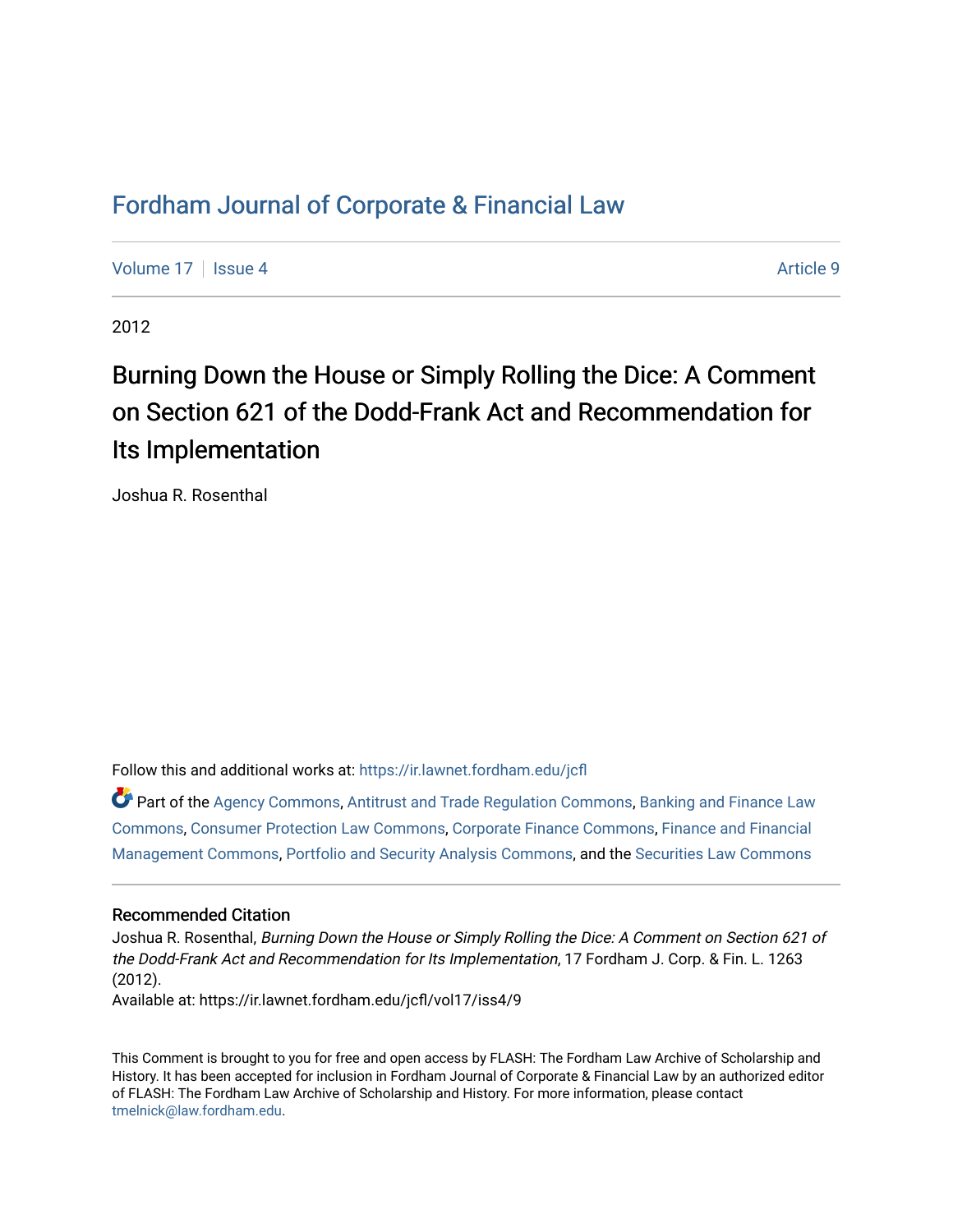# Burning Down the House or Simply Rolling the Dice: A Comment on Section 621 of the Dodd-Frank Act and Recommendation for Its Implementation

# Cover Page Footnote

J.D. 2012, Fordham Law School; A.B. 2007, Brown University. I am truly grateful to my wife, Kate, for all her support and advice. Likewise, I am most appreciative of my parents. Throughout this entire process, Professor Richard Scott Carnell has been nothing short of an amazing and inspiring mentor. I am indebted to him for all his help. Likewise, I must thank Professors Russell Pearce, Douglass Seidman, Marcella Silverman, and Elizabeth Maresca for all their guidance over the past two years. Their dedication has greatly improved my legal writing, and I cannot thank them enough.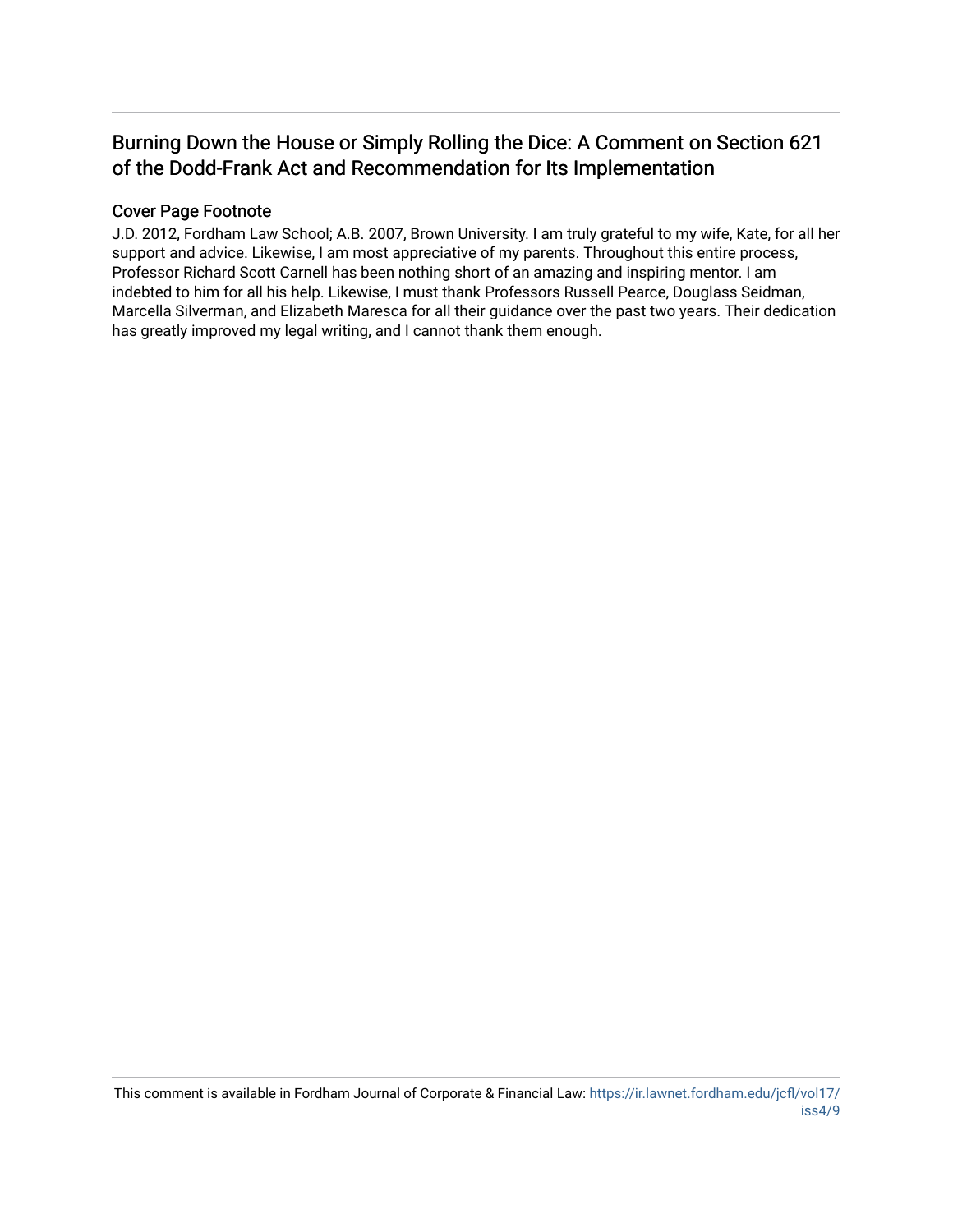

BURNING DOWN THE HOUSE OR SIMPLY ROLLING THE DICE: A COMMENT ON SECTION 621 OF THE DODD-FRANK ACT AND RECOMMENDATION FOR ITS IMPLEMENTATION

*Joshua R. Rosenthal*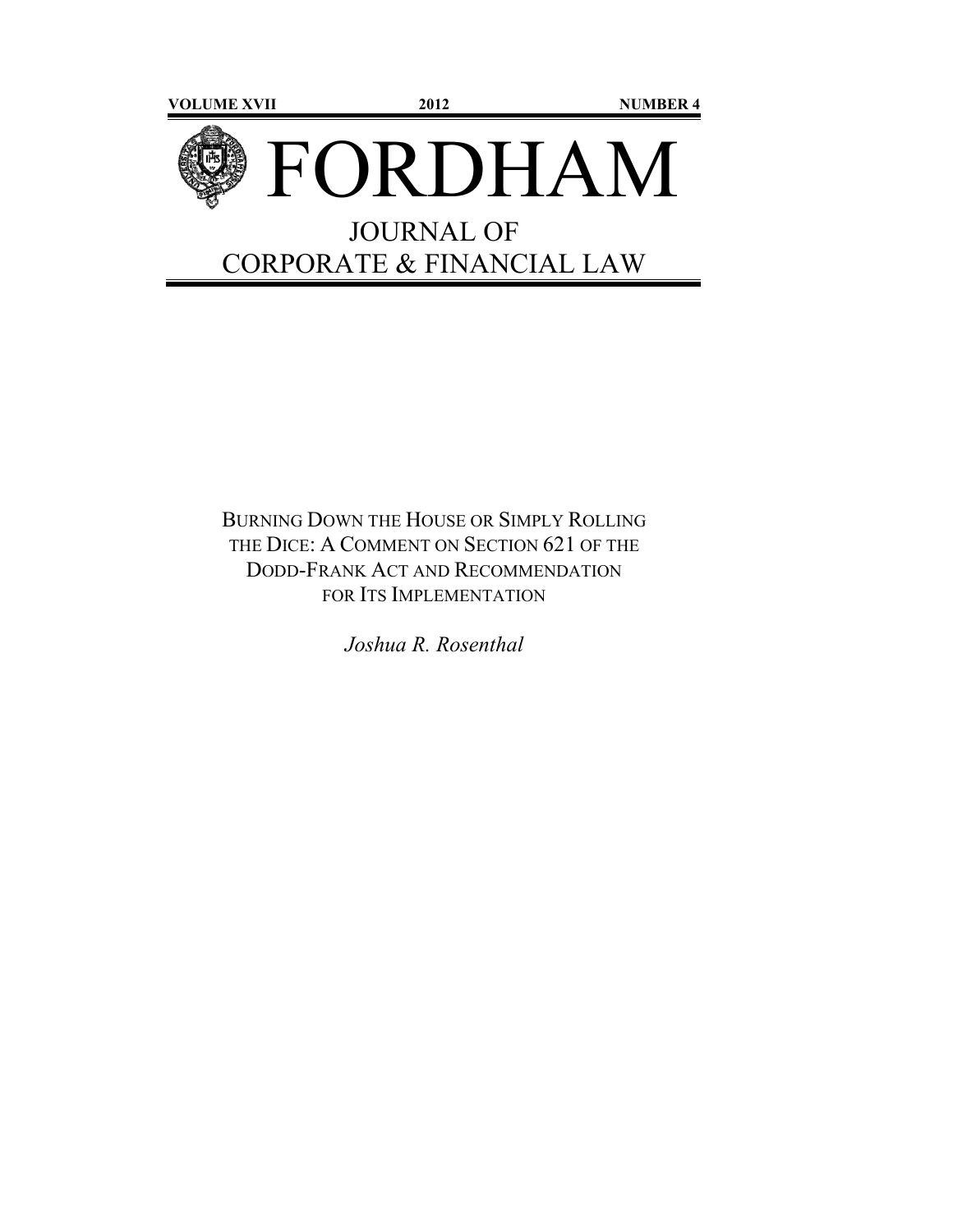# **BURNING DOWN THE HOUSE OR SIMPLY ROLLING THE DICE: A COMMENT ON SECTION 621 OF THE DODD-FRANK ACT AND RECOMMENDATION FOR ITS IMPLEMENTATION**

#### *By Joshua R. Rosenthal\**

#### **ABSTRACT**

Section 621 of the Dodd-Frank Wall Street Reform and Consumer Protection Act modifies the Securities Act of 1933 to prohibit the underwriter, placement agent, initial purchaser, or sponsor, or any affiliate or subsidiary of any such entity of an asset-backed financial product from betting against that very product for one year after the product's initial sale. The rule prohibits anyone who structures or sells an asset-backed security or a product composed of asset-backed securities from going short, in the specified timeframe, on what they have sold, and labels such transactions as presenting material conflicts of interest. This Comment discusses traces this new law's development through the Financial Crisis by recounting the events involving alleged material conflicts of interest that gave rise to Section 621's drafting as well as statements of its drafters. The Comment then argues that adding a disclosure exemption to Section 621 via the corresponding SEC regulation implementing it would be preferable to an outright prohibition because a disclosure exemption would 1) be more consistent with the securities laws; 2) provide purchasers with sufficient protection while still allowing the markets to operate with limited restriction; and 3) allow buyers to price the risk of securities affected by material conflicts of interest.

#### **INTRODUCTION**

Section 621 ("Section 621") of the Dodd-Frank Wall Street Reform and Consumer Protection Act ("Dodd-Frank" or the "Dodd-Frank Act") modifies the Securities Act of 1933 to prohibit the underwriter, placement agent, initial purchaser, or sponsor, or any affiliate or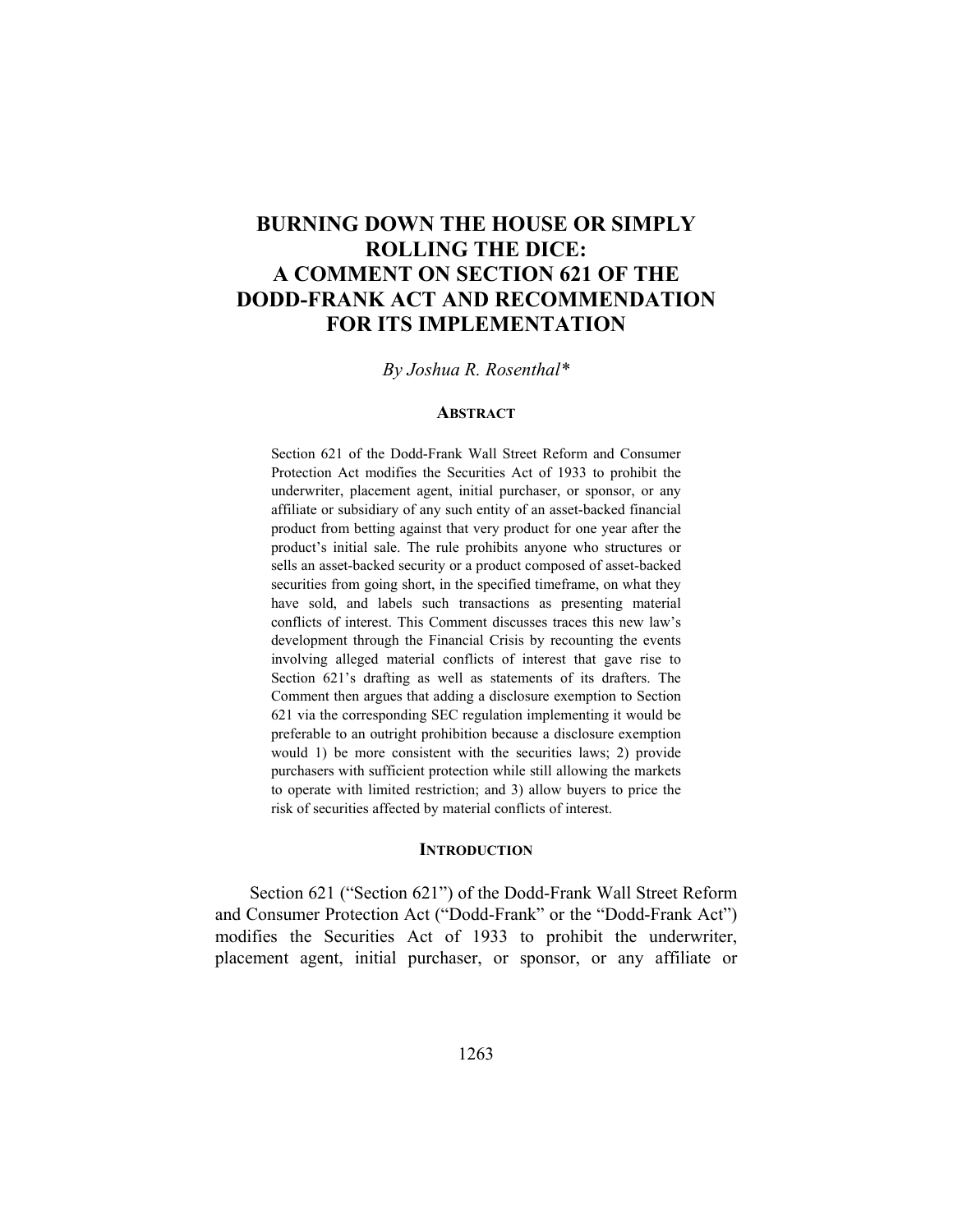subsidiary of any such entity of an asset-backed financial product from betting against that very product for one year after the product's initial sale.<sup>1</sup> The rule prohibits anyone who structures or sells an asset-backed security ("ABS") or a product composed of asset-backed securities from going short, in the specified timeframe, on what they have sold.<sup>2</sup> This runs counter to the established principles of the the federal securities laws, which focus primarily on disclosure and include few *per se* bans on transactions.<sup>3</sup>

In the midst of the Financial Crisis, the SEC and Congress launched investigations focused on alleged misdeeds by one of Wall Street's biggest players, Goldman, Sachs & Co ("Goldman").<sup>4</sup> At the core of the government's interest in Goldman lay several structured financial products. Among those products was "ABACUS 2007-AC1," a highly controversial offering because it referenced a portfolio of subprime residential mortgage backed securities chosen by a party that went short, or bet against, that same referenced portfolio.<sup>5</sup> At the same time,

- 2*. Id.* at 1632.
- 3*. See infra* Part V.
- 4*. See infra* Part III.

5. Complaint, SEC v. Goldman, Sachs & Co., No. 10 Civ. 3229 (S.D.N.Y. Apr. 16, 2010) [hereinafter *Abacus Complaint*]; STAFF OF S. SUBCOMM. ON INVESTIGATIONS OF THE S. COMM. ON HOMELAND SEC. AND GOVERNMENTAL AFFAIRS, 112TH CONG., WALL STREET AND THE FINANCIAL CRISIS: ANATOMY OF A FINANCIAL COLLAPSE 318- 639 (Comm. Print 2011), [hereinafter ANATOMY OF A FINANCIAL COLLAPSE], *available at* http://hsgac.senate.gov/public/\_files/Financial\_Crisis/FinancialCrisisReport.pdf.

<sup>\*</sup>J.D. 2012, Fordham Law School; A.B. 2007, Brown University. I am truly grateful to my wife, Kate, for all her support and advice. Likewise, I am most appreciative of my parents. Throughout this entire process, Professor Richard Scott Carnell has been nothing short of an amazing and inspiring mentor. I am indebted to him for all his help. Likewise, I must thank Professors Russell Pearce, Douglass Seidman, Marcella Silverman, and Elizabeth Maresca for all their guidance over the past two years. Their dedication has greatly improved my legal writing, and I cannot thank them enough.

<sup>1.</sup> Dodd-Frank Wall Street Reform and Consumer Protection Act, Pub. L. 111- 203, § 621, 124 Stat. 1376, 1631-32 (2010) (to be codified at 15 U.S.C. § 77z-2a). In the wake of the Financial Crisis, Congress drafted Dodd-Frank for the following purposes: "[1] to promote the financial stability of the United States by improving accountability and transparency in the financial system, [2] to end 'too big to fail', [3] to protect the American taxpayer by ending bailouts, [4] to protect consumers from abusive financial services practices, and for other purposes." *Id.* at preamble.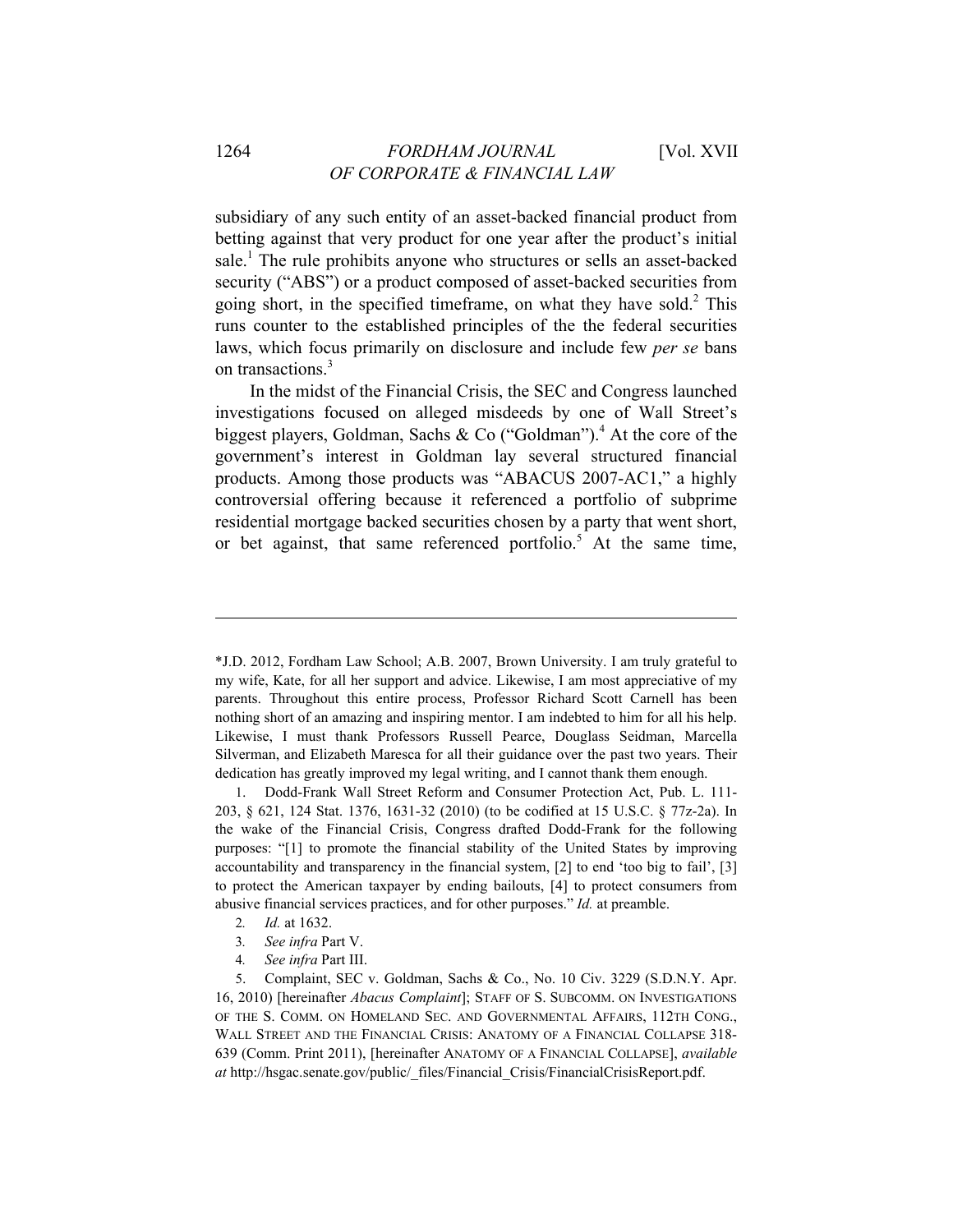Goldman structured and sold a series of similar products that the institution itself shorted.<sup>6</sup> Alarmed, Senator Carl Levin of Michigan and Senator Jeffrey Merkley of Oregon labeled such deals as "Designed to Fail," and drafted Section 621 in response.<sup>7</sup>

From their understanding of Goldman's alleged misdeeds, Section 621's authors argue that assembling asset-backed securities and selling them should require heightened duties to one's clients because such assemblers have extraordinary "control over whether a security is intended to succeed or fail."8 Despite this potential for control, the securities laws already provide sufficient remedies for those damaged by such assemblers and thus, provide incentives against such misdeeds.<sup>9</sup>

By enacting Section 621, Congress, in essence, responded "No" to the following question: Would you allow someone to live in a house where the house's electrician had an insurance policy that rewarded him in the event the building were to burn down?<sup>10</sup>

Now, consider the following question: Is it illegal or unacceptable for a casino<sup>11</sup> to set odds on the outcome of a sports game, take bets from gamblers and then profit from the spread of odds and the losses incurred by the gamblers? No, because it is expected that casinos will set odds in their favor (and no one forces the gambler to wager his money) and the gambler is privy to the same information that the casino has. In the end, the casino will only profit if the gambler fails, yet this is

<sup>\*</sup>I take no position on the veracity of all allegations discussed in this Comment. For the purposes of this Comment, I treat all such accusations as true solely for the purpose of illustrating the types of activity that Section 621 is designed to prevent.

<sup>6</sup>*.* ANATOMY OF A FINANCIAL COLLAPSE, *supra* note 5, at 9.

<sup>7.</sup> Jeffrey Merkley & Carl Levin, *The Dodd-Frank Act Restrictions on Proprietary Trading and Conflicts of Interest: New Tools to Address Evolving Threats*, 48 HARV. J. ON LEGIS. 515, 523 (2011) [hereinafter *Policy Essay*].

<sup>8</sup>*. Id.* at 549-50.

<sup>9</sup>*. See infra* Part V.

<sup>10. 156</sup> CONG. REC. S4057 (May 20, 2010) (statement of Sen. Jeffrey Merkley); 156 CONG. REC. S5894 (July 15, 2010) (statement of Sen. Carl Levin) (making a similar comparison using a mechanic who fixes a car's brakes while simultaneously taking out a life insurance policy against the life of the car's driver).

<sup>11.</sup> For an interesting analysis comparing and applying securities regulation of structured financial products to gambling laws, see Christopher B. Chuff, Comment, *"Rolling the Dice" on Financial Regulatory Reform: Gambling Law as a Framework for Regulating Structured Investments*, 18 VILLANOVA SPORTS & ENT. L.J. 569 (2011). In the United States, investments are more leniently regulated than gambling. *Id.* at 613.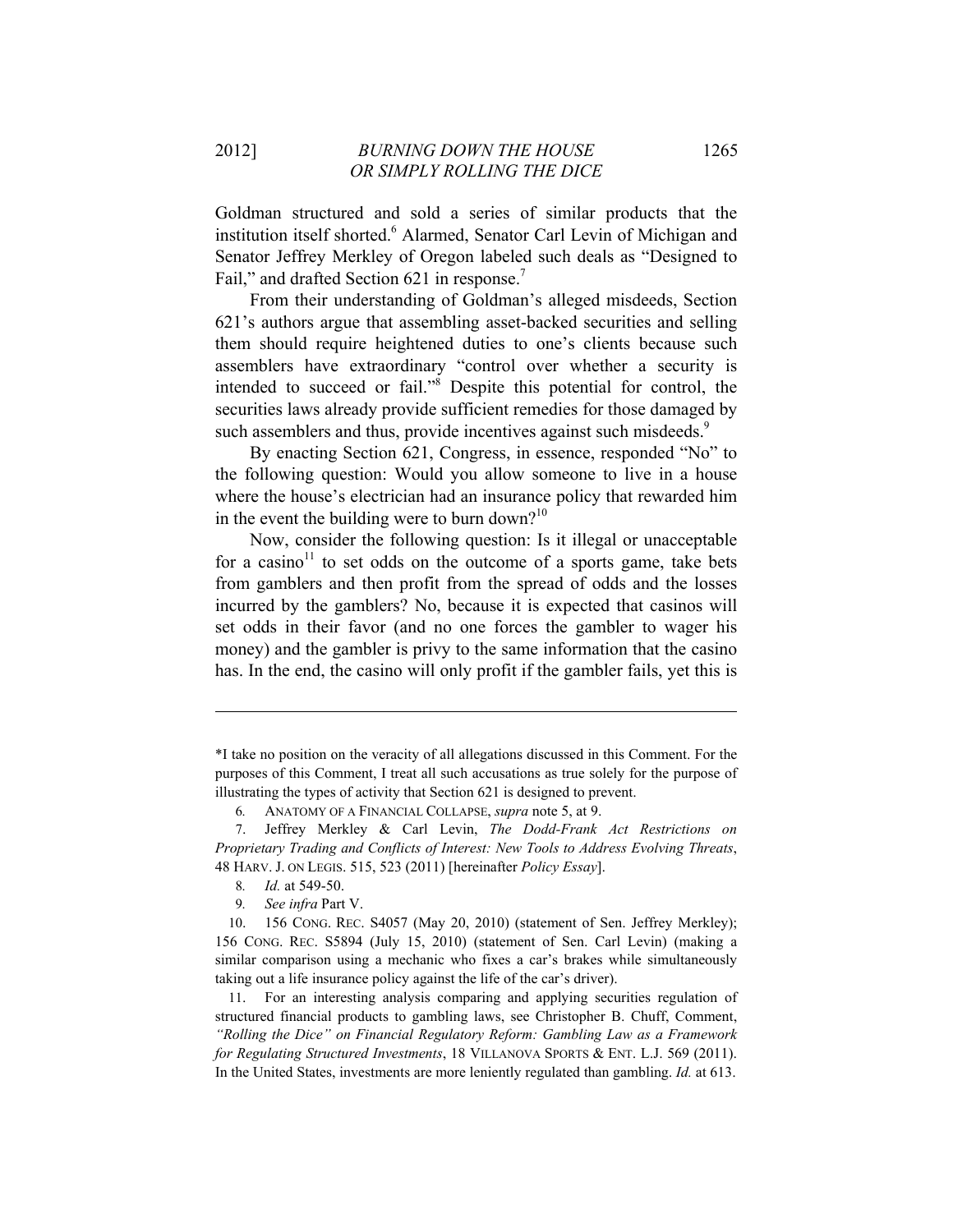perfectly acceptable because the gambler is aware of the risk assumed and because the gambler understands that the casino is on the other side of the wager.

The securities laws, the essence of which is fundamentally disclosure, function much like the casino question because the securities laws place a premium on both sides having equal information and do not focus on categorically restricting transactions.12 This comment examines existing principles of disclosure and fraud in the securities laws to show why Section 621 is overly restrictive and runs counter to general conceptions of securities regulation. With proper disclosure and existing remedies for fraud and misstatements, there is little reason to restrict a buyer from purchasing a product even when the product's structurer or seller stands to profit from its demise.<sup>13</sup>

In Part I, the text and meaning of Section 621 are examined. Part II examines four transactions arranged by Goldman and their effect on the drafters of Section 621. Through statements made by Senators Merkley and Levin and a review of the government's investigations and allegations against Goldman, the transactions' profound influence on Section 621 are highlighted. Part III examines the legislative history of Section 621, part of the Merkley-Levin Provisions, and further reinforces how much Goldman's alleged misdeeds influenced the substance of Section 621. Part IV reviews the existing securities laws in light of their emphasis on disclosure. In Part IV, this Comment argues that the categorical ban found in Section 621 is not consistent with the fundamentals of disclosure because the securities laws are premised not on the underlying quality or characteristics of securities, but rather are focused on ensuring that investors receive adequate information about those securities. Finally, Part V outlines this Comment's ultimate recommendation: the creation of a disclosure exemption to Section 621 which would be included in the SEC rule implementing Section 621. This Park argues that an outright right ban on the sale or distribution of securities affected by material conflicts of interest is not preferable to a simple disclosure requirement because: 1) the markets exist in part for parties to take opposite positions and material conflicts of interest do not alter this fact; 2) adequate disclosure will facilitate investment, despite the existence of material conflicts of interest; and 3) buyers will price

<sup>12</sup>*. See infra* Part V.A.

<sup>13</sup>*. See infra* Part VI.A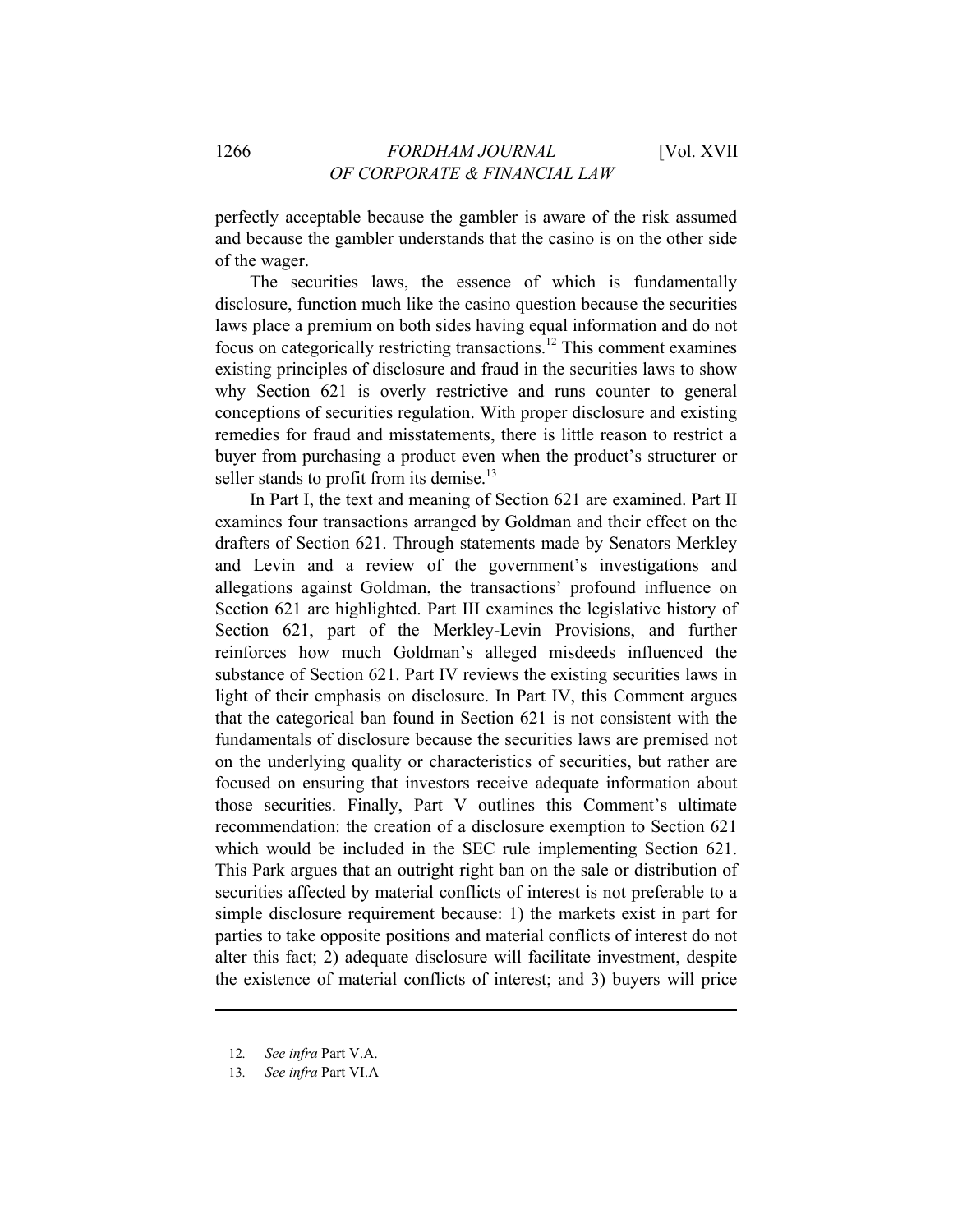2012] *BURNING DOWN THE HOUSE* 1267 *OR SIMPLY ROLLING THE DICE* 

risk associated with material conflicts of interest into agreements. From there, this Part discusses ways a disclosure requirement or exemption could be created, ultimately recommending that SEC Rule 127B, the rule that will regulate Section 621 now being explored and drafted by the SEC, contain a disclosure exemption.<sup>14</sup> This recommendation is based on the SEC's authority to create exemptions and because this avenue offers a more streamlined and efficient way of adding the exemption when compared to the alternatives.

#### **I. TEXT AND MEANING OF SECTION 621**

Section 621 adds Section 27B to the Securities Act of 1933.<sup>15</sup> It provides:

> An underwriter, placement agent, initial purchaser, or sponsor, or any affiliate or subsidiary of any such entity, of an asset-backed security (as such term is defined in section 78c of this title, which for the purposes of this section shall include a synthetic asset-backed security), shall not, at any time for a period ending on the date that is one year after the date of the first closing of the sale of the assetbacked security, engage in any transaction that would involve or result in any material conflict of interest with respect to any investor in a transaction arising out of such activity.<sup>16</sup>

It goes on to create three exemptions from this general prohibition: 1) risk mitigating or hedging activities arising out of the underlying security; 2) liquidity commitments involving the underlying security; and 3) bona fide market making for the security's sale.<sup>17</sup>

Section 621's authors explain that their intention in drafting the prohibition with the term "material conflict of interest" is essentially to block the structurer or seller of an asset-backed security (or synthetic

<sup>14</sup>*. See* SEC Proposed Rule on Conflicts of Interest, SEC (Sept. 19, 2011) [hereinafter SEC Proposed Rule 127B], *available at* http://www.sec.gov/rules/proposed /2011/34-65355.pdf. The current draft of SEC Rule 127B solicits comments about a possible disclosure exemption but contains no such exemption. *Id.* at 89-95.

<sup>15.</sup> Dodd-Frank Wall Street Reform and Consumer Protection Act, Pub. L. 111- 203, § 621, 124 Stat. 1376, 1631-32 (2010) (to be codified at 15 U.S.C. § 77z-2a).

<sup>16</sup>*. Id*. § 621(a).

<sup>17</sup>*. Id*. § 621(c).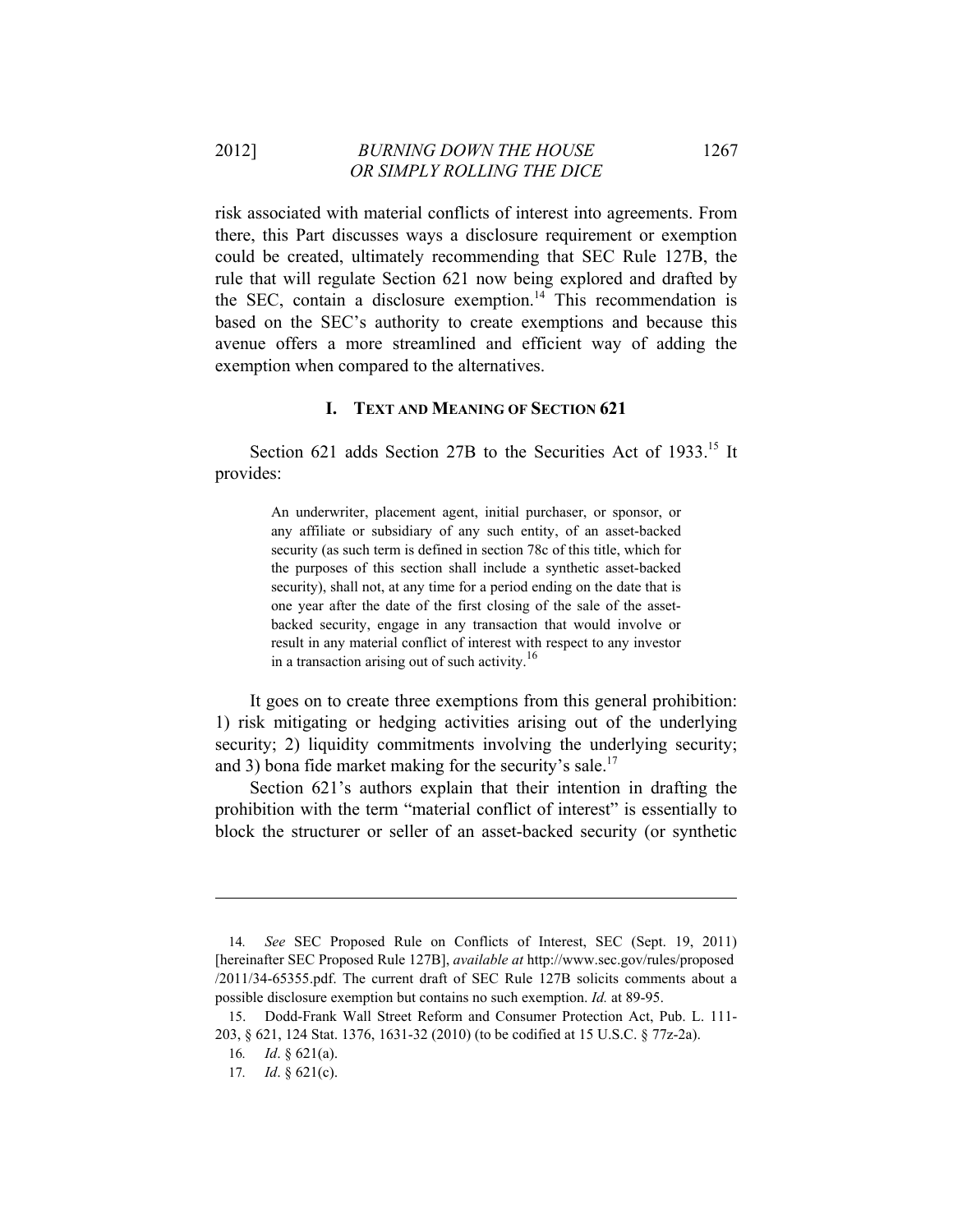equivalent) from taking a short position on that same security.<sup>18</sup> They make it clear that such short positions are banned, explicitly noting that disclosure of such a short position is not adequate to mend the conflict of interest.19 This Comment argues that a disclosure exemption is not only appropriate, but preferable to any outright prohibition of transactions affected by material conflicts of interest.

#### **II. THE GOLDMAN CDOS AND THEIR EFFECT ON SECTION 621**

The four structured financial products sold by Goldman discussed is Subparts A and B (the "Goldman CDOs") became the hallmarks of the need for Section 621 in the eyes of Congress. Indeed, these specific Credit Default Obligation ("CDO") products are referenced and admonished throughout the legislative history of Section 621 and again when Section 621's authors lauded their work's final passage into law. To understand how the drafters of Section 621 viewed Goldman's actions and the profound effect those actions had on the drafters, this Part focuses on the Goldman CDOs' treatment in: 1) a report by the Senate's Permanent Subcommittee on Investigations,<sup>20</sup> chaired by Senator Levin; 2) various statements and writings by Senators Merkley and Levin; as well as 3) the SEC's litigation against Goldman and Fabrice Tourre, a Goldman Sachs vice president, who helped structure

<sup>18</sup>*. See Policy Essay*, *supra* note 7, at 549 ("A firm that underwrites an assetbacked security would run afoul of the provision . . . if it takes the short position in a synthetic asset-backed security that references the same assets it created because this results in the firm essentially betting against assets that it previously packaged.") (citing 156 CONG. REC. S2599 (daily ed. July 15, 2010) (statement of Sen. Carl Levin)); *Regulation Developments 2010*, 66 BUS. LAW. 665, 726 (2011) ("The legislative history of section 621 indicates that Congress intended to address blatant conflicts of interest in which an underwriter or sponsor creates an [asset-backed security] that is designed to fail and then profits by betting against it, by means of short sales or otherwise.") (quotations omitted).

<sup>19</sup>*. Policy Essay*, *supra* note 7, at 550 ("Even a disclosure to the purchaser of the underlying asset-backed security that the underwriter has—or might in the future—bet against that asset will not cure the material conflict of interest."); Letter from Senators Jeffrey Merkley & Carl Levin to SEC Chairman Mary Schapiro, et al. (Aug. 3, 2010) ("[T]he utility of disclosures must be carefully examined, and not be seen as a cure for the conflicts.") [hereinafter Merkley-Levin Letter], *available at* http://www.sec.gov/co mments/df-title-vi/conflicts-of-interest/conflictsofinterest-2.pdf.

<sup>20</sup>*.* ANATOMY OF A FINANCIAL COLLAPSE, *supra* note 5.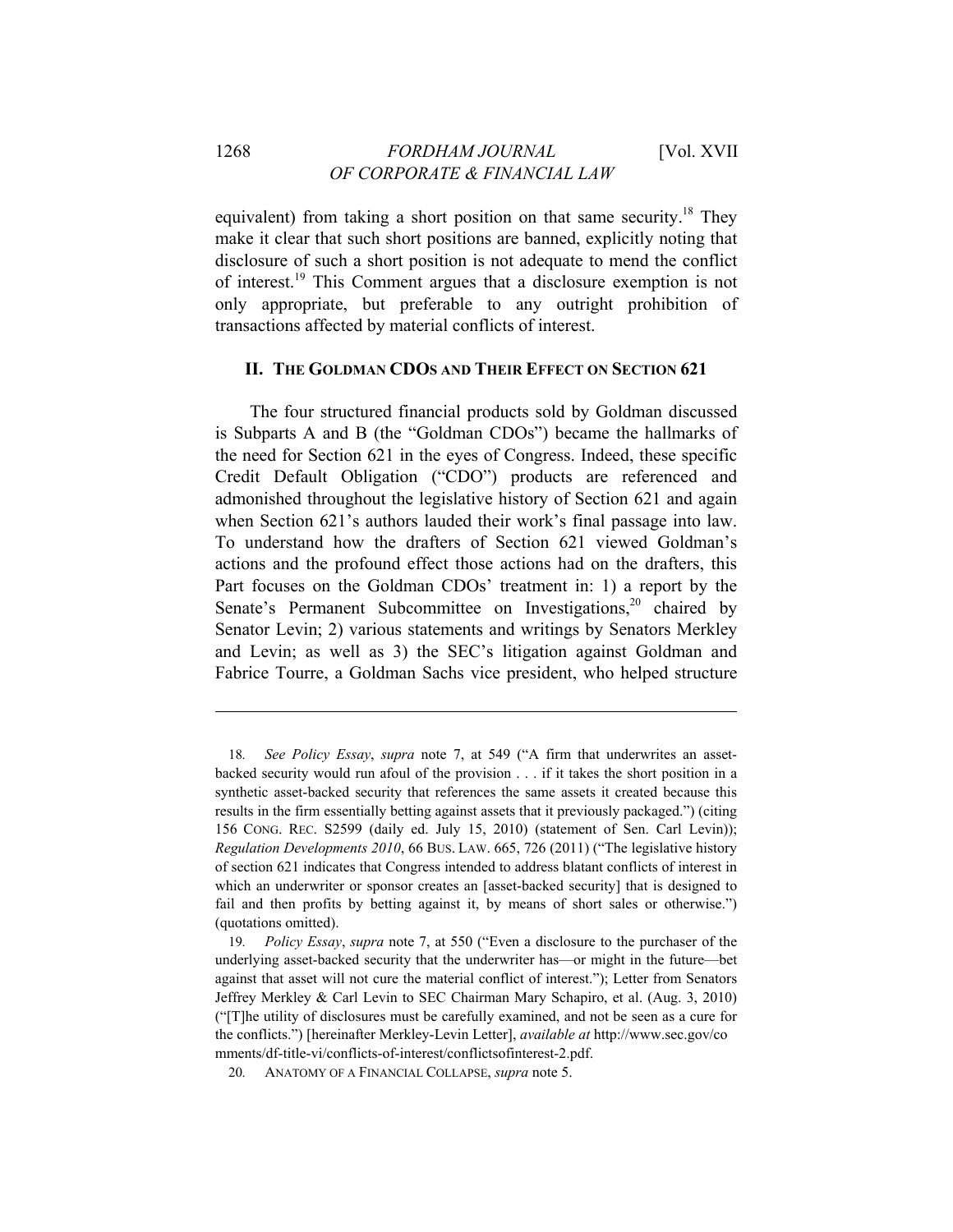Abacus.<sup>21</sup> This treatment shows that, in large part, Section 621 is a reaction to the outrage at Goldman's practices in developing and selling the CDOs explored in this Comment, and details the government's accusations of fraud and misstatements against Goldman. In viewing these transactions, it seems that Goldman's misdeeds stem more from non-disclosure or misstatements concerning conflicts of interest than the underlying conflicts.

#### A. ABACUS 2007-AC1 ("ABACUS")

In 2006 and early 2007, Goldman began developing and issuing investments in Abacus, a \$2 billion synthetic CDO referencing mid and subprime residential mortgages that were rated BBB at the time they were selected for inclusion in the deal. $^{22}$  Abacus was unique among the Goldman CDOs examined here because Goldman allowed a third party client, hedge fund Paulson & Co. ("Paulson"), to pick the underlying mortgages.<sup>23</sup> Not only that, but the entire CDO was, according to *Anatomy of a Financial Collapse* and the SEC, arranged at Paulson's request.<sup>24</sup>

Paulson, convinced that subprime mortgages were overvalued and that many of them were destined to fail, sought to take positions where it could capitalize in the event of major defaults in the subprime market.<sup>25</sup> As one of Goldman's largest clients in the residential mortgage-backed securities ("RMBS") arena, Paulson had tremendous sway with Goldman.<sup>26</sup> At the same time, the SEC's Complaint against Goldman and Tourre goes on to allege that Goldman "recognized that market conditions were presenting challenges to the successful marketing of CDO transactions backed by mortgage-related securities."<sup>27</sup> Paulson

24*. Id.*; *Abacus Complaint*, *supra* note 5, ¶ 3.

 $\overline{a}$ 

25*.* ANATOMY OF A FINANCIAL COLLAPSE, *supra* note 5, at 396; *Abacus Complaint*, *supra* note 5, ¶ 15-17.

26*.* ANATOMY OF A FINANCIAL COLLAPSE, *supra* note 5, at 396.

27*. Abacus Complaint*, *supra* note 5, ¶ 18; Logically, this allegation makes much sense to include in the Complaint. First, it allows the SEC to show that Goldman was

<sup>21.</sup> SEC v. Goldman Sachs & Co., No. 10 Civ. 3229 (S.D.N.Y. filed Apr. 16, 2010).

<sup>22</sup>*.* ANATOMY OF A FINANCIAL COLLAPSE, *supra* note 5, at 395.

<sup>23</sup>*. Id.* at 396. The report characterizes this activity as allowing the third party, here Paulson, to "rent" the CDO because its actual structure is set up by Goldman, which also markets the CDO to clients. *Id*.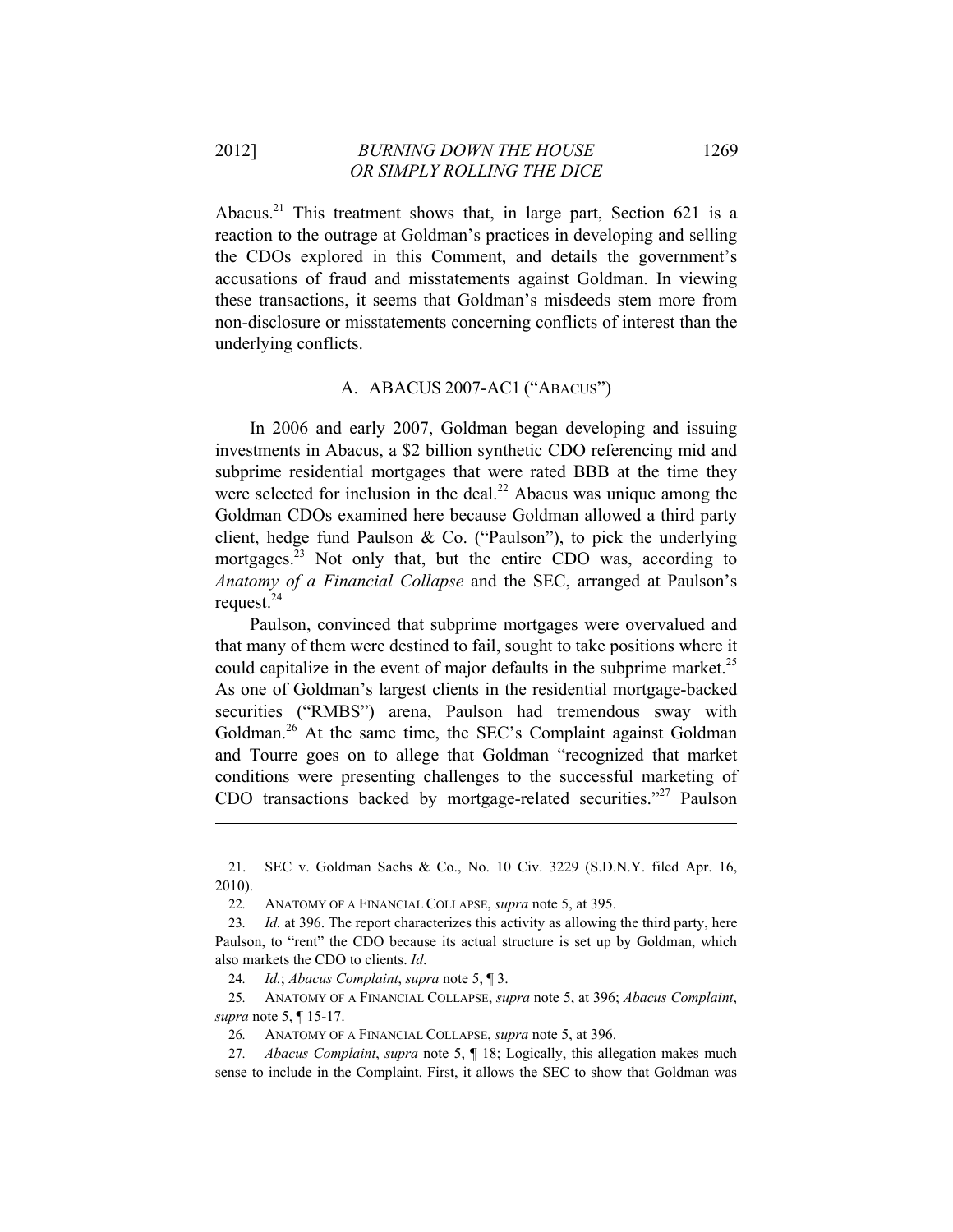approached Goldman in mid to late 2006 looking for an opportunity to short a portfolio of RMBS that Paulson itself could select.<sup>28</sup> The SEC alleged that Goldman and Tourre knew that disclosing Paulson's level of involvement with the selection of the underlying assets and its short position on layers within the overall CDO would make Abacus a tough sell to investors seeking to go long on the CDO.<sup>29</sup> To remedy this issue and remove Paulson from the face of Abacus, Goldman or Paulson sought out a third party portfolio selection agent, eventually hiring ACA Management LLC ("ACA").<sup>30</sup> ACA's involvement then would mask Paulson's role in Abacus and additionally, bolster Abacus's credibility with investors by making it seem as though the underlying assets in the

cognizant of the difficulties presented by going long on subprime mortgages and thus the difficulties in finding anyone willing to buy such positions without getting into the CDO activities Goldman undertook to short that subprime securities for its own accounts, which would be too much of a frolic and detour in a relatively pithy complaint. Second, it details an extra incentive for Goldman to hire ACA, discussed below, in an attempt to cover up Paulson's involvement in the selection process because again it shows that Goldman realized how difficult it would be to sell these investments generally let alone with a likely-biased hedge fund selecting the underlying assets. Third, it allowed the SEC to introduce the world to "Fabulous" Fabrice Tourre by quoting and thereby publicizing tête-à-tête emails where Tourre describes the destruction the "exotic" CDOs caused while admitting he himself never quite understood them: "More and more leverage in the system, The whole building is about to collapse anytime now . . . . Only potential survivor, the fabulous Fab[rice Tourre] . . . standing in the middle of all these complex, highly leveraged, exotic trades he created without necessarily understanding all of the implications of those monstruosities [*sic*]!!!" *Id*. Tourre's now infamous emails were quoted widely, making Tourre a poster boy for the bankers who contributed to the Financial Crisis. *See, e.g.*, Dana Milbank, *Wall Street's Mr. Fabu-Less*, WASH. POST, Apr. 28, 2010, at A02; Hugo Dixon & Richard Beales, *Major Distraction Hinders Goldman*, N.Y. TIMES, Apr. 19, 2010, at B2.

 Citing the same email, ANATOMY OF A FINANCIAL COLLAPSE argues "Goldman did not view any of the four CDOs examined in this Report [including Abacus] as sound investments for the clients to whom it sold the securities." *Supra* note 5, at 620. The sole source cited on this sentence's point is one of Tourre's emails. *Id.*

28*. Abacus Complaint*, *supra* note 5, ¶ 15; ANATOMY OF A FINANCIAL COLLAPSE, *supra* note 5, at 561.

29*. Abacus Complaint*, *supra* note 5, ¶ 19.

30*.* ANATOMY OF A FINANCIAL COLLAPSE, *supra* note 5, at 567. Understandably, Paulson and Goldman point fingers at each other here: Tourre claims Paulson sought to employ a portfolio selection agent while a Paulson Managing Director testified in a deposition that Goldman suggested the idea. *Id.*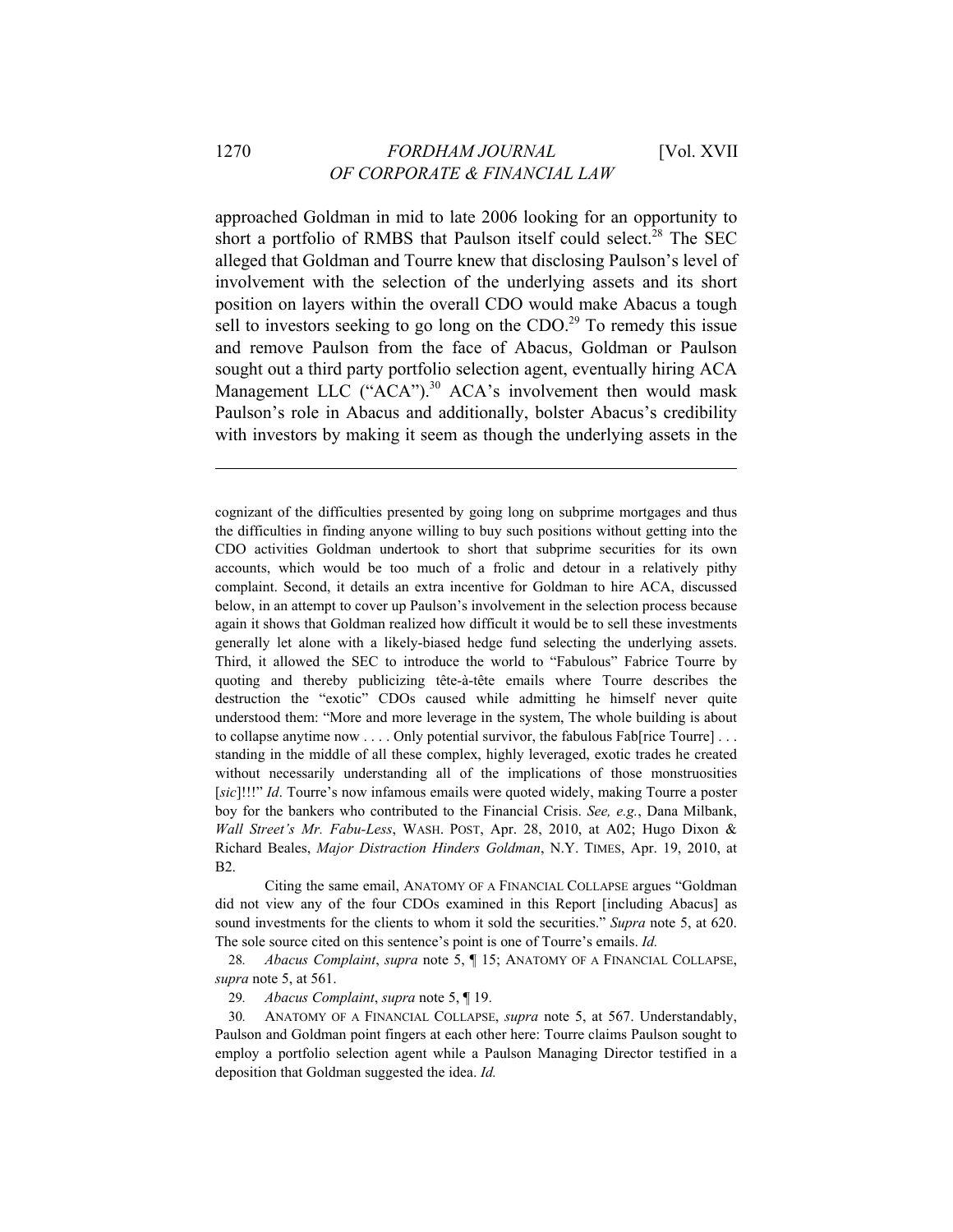CDO were selected by a well-regarded, neutral third party.<sup>31</sup> Emails written by Tourre and other Goldman employees suggest that they believed it was essential that the portfolio selection agent be willing to allow Paulson to select the underlying assets for Abacus.<sup>32</sup> Despite ACA's neutral appearance, Paulson played an intimate role in selecting the assets underlying Abacus.<sup>33</sup>

From January to March 2007, Paulson worked closely with Goldman and ACA to select the assets that Abacus would reference.<sup>34</sup> After analyzing BBB-rated mortgages and bonds comprised of such mortgages, Paulson developed a set of criteria that Goldman could reference in selecting the assets that would comprise Abacus.<sup>35</sup> Using the criteria, Goldman selected securities and returned a database containing those selections to Paulson for review.<sup>36</sup> From that database of candidates, Paulson selected 123 securities, which Goldman then passed on to ACA.<sup>37</sup> Through alleged representations by Goldman, ACA believed that Paulson was going long on Abacus.<sup>38</sup> Over the next few months, ACA worked with Paulson to finalize the portfolio.<sup>39</sup> The CDO

33*. Abacus Complaint*, *supra* note 5, ¶ 25-35; ANATOMY OF A FINANCIAL COLLAPSE, *supra* note 5, at 396-97.

36*.* ANATOMY OF A FINANCIAL COLLAPSE, *supra* note 5, at 566.

37*. Id.*

<sup>31</sup>*. Abacus Complaint*, *supra* note 5, ¶ 22-24; ANATOMY OF A FINANCIAL COLLAPSE, *supra* note 5, at 565 (quoting an internal Goldman memorandum stating: "We expect to leverage ACA's credibility and franchise to help distribute this transaction."). The *Abacus Complaint*, *supra* note 5, also references the same quote at paragraph 24.

<sup>32</sup>*.* ANATOMY OF A FINANCIAL COLLAPSE, *supra* note 5, at 562-63.

<sup>34</sup>*.* ANATOMY OF A FINANCIAL COLLAPSE, *supra* note 5, at 565-66.

<sup>35</sup>*. Id.*; *Abacus Complaint*, *supra* note 5, ¶ 25. As for the criteria Paulson developed: "[it] included a high percentage of adjustable rate mortgages, relatively low borrower FICO scores, and a high concentration of mortgages in states like Arizona, California, Florida and Nevada that had recently experienced high rates of home price appreciation." *Id.*

<sup>38</sup>*. See id.* at 396, 569. This misrepresentation and various actions by Goldman surrounding this issue are discussed *infra* Part V.B.i. Tourre "categorically" denied these allegations when testifying to the Subcommittee on Investigations. *See Wall Street and the Financial Crisis: The Role of Investment Banks: Hearing Before the Permanent Subcomm. on Investigations of the S. Comm. on Homeland Sec. and Governmental Affairs*, 111th Cong. (2010) [hereinafter *Investment Banks Hearing*] (statement of Fabrice Tourre).

<sup>39</sup>*.* ANATOMY OF A FINANCIAL COLLAPSE, *supra* note 5, at 566.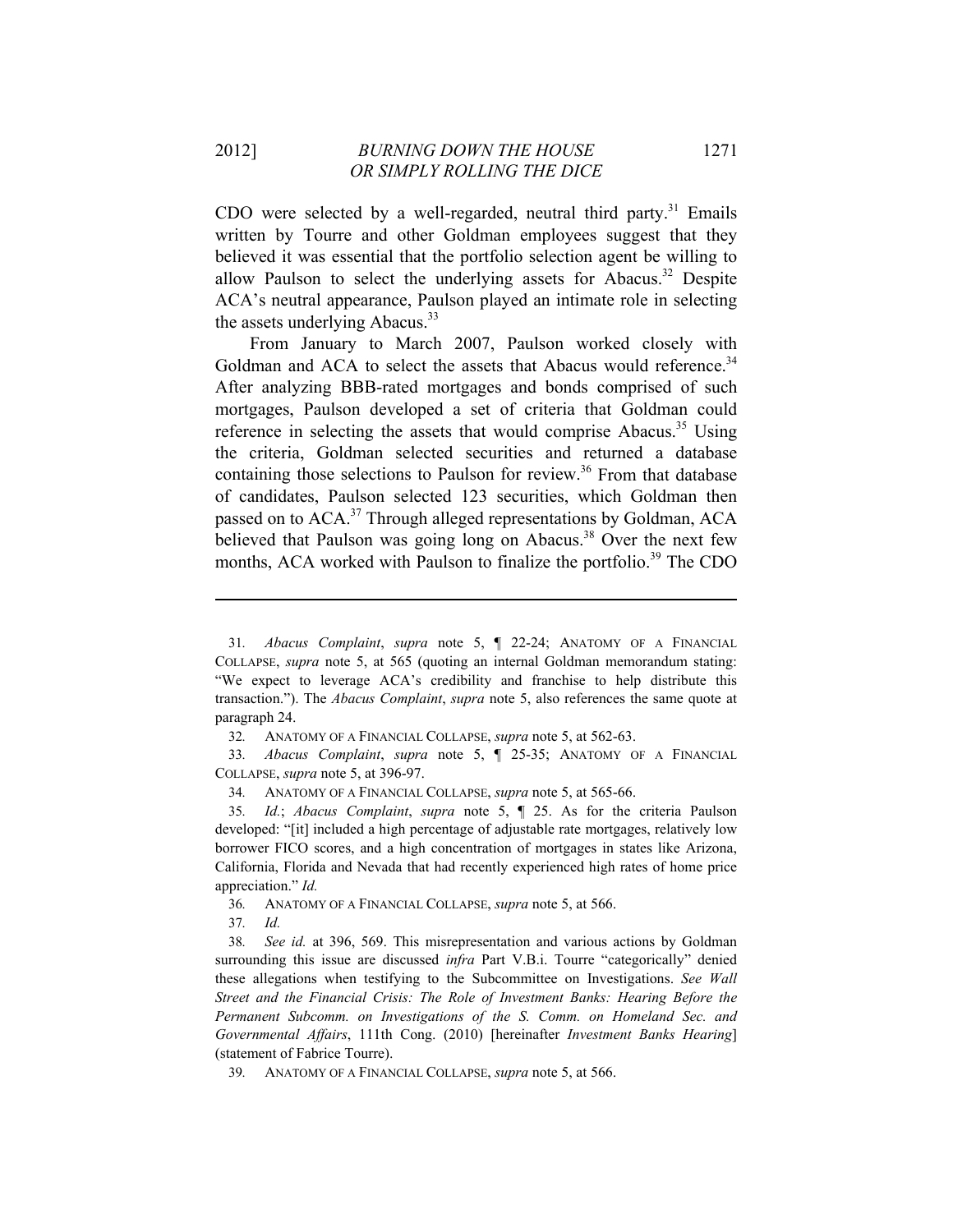reference portfolio was finalized on March 22, 2007 with Paulson and ACA agreeing to include 90 Baa2 rated mid and subprime RMBS issued after January 1, 2006.<sup>40</sup> Of the 90 securities underlying Abacus, Paulson proposed 49 and ACA proposed 41 with both sides approving every security included.<sup>41</sup> With the reference portfolio finalized, Goldman sought to have Abacus rated by Moody's.<sup>42</sup>

Without being cognizant of Paulson's involvement in Abacus, Moody's issued AAA ratings to two of Abacus's six tranches.<sup>43</sup> Later, before Senator Levin's Subcommittee on Investigations, a former Moody's director who worked on appraising Abacus testified that knowing about Paulson's involvement would have been an important consideration in rating Abacus.44 A finalized portfolio and solid rating in hand, Goldman began issuing Abacus securities to investors.<sup>45</sup>

Abacus closed and issued securities on April 26, 2007, with three investors taking the long side and one going short on the CDO. $46$  The three long investors purchased slightly more than \$1 billion in Abacus securities: 1) IKB, a German commercial bank, bought \$150 million AAA-rated Abacus securities; 2) ACA, the portfolio selection agent, purchased \$42 million AAA-rated Abacus securities to place in another CDO it was managing; and 3) ACA's parent, ACA Financial Guaranty Corp., went long \$909 million on assets referenced by the most senior Abacus tranche.47 At the same time, Goldman took the short side of these investments, and, unknown to the three aforementioned investors,

<sup>40</sup>*. Id.*

<sup>41</sup>*. Id.* at 569*.*

<sup>42</sup>*. Id.* at 568.

<sup>43</sup>*. Id.*; *Investment Banks Hearing*, *supra* note 38, statement of Sen. Carl Levin.

<sup>44</sup>*. Wall Street and the Financial Crisis: The Role of Credit Ratings Agencies: Hearing Before the Permanent Subcomm. on Investigations of the S. Comm. on Homeland Sec. and Governmental Affairs*, 111th Cong. (2010) (statement of Eric Kolchinsky, Former Managing Director, Moody's Investors Services) ("[Knowing about Paulson's involvement in the portfolio selection process and its short position] just changes the whole dynamic on [Abacus], where the person who is putting it together, choosing it, wants it to blow up.").

<sup>45</sup>*.* ANATOMY OF A FINANCIAL COLLAPSE, *supra* note 5, at 572.

<sup>46</sup>*. Id*.

<sup>47</sup>*. Id.*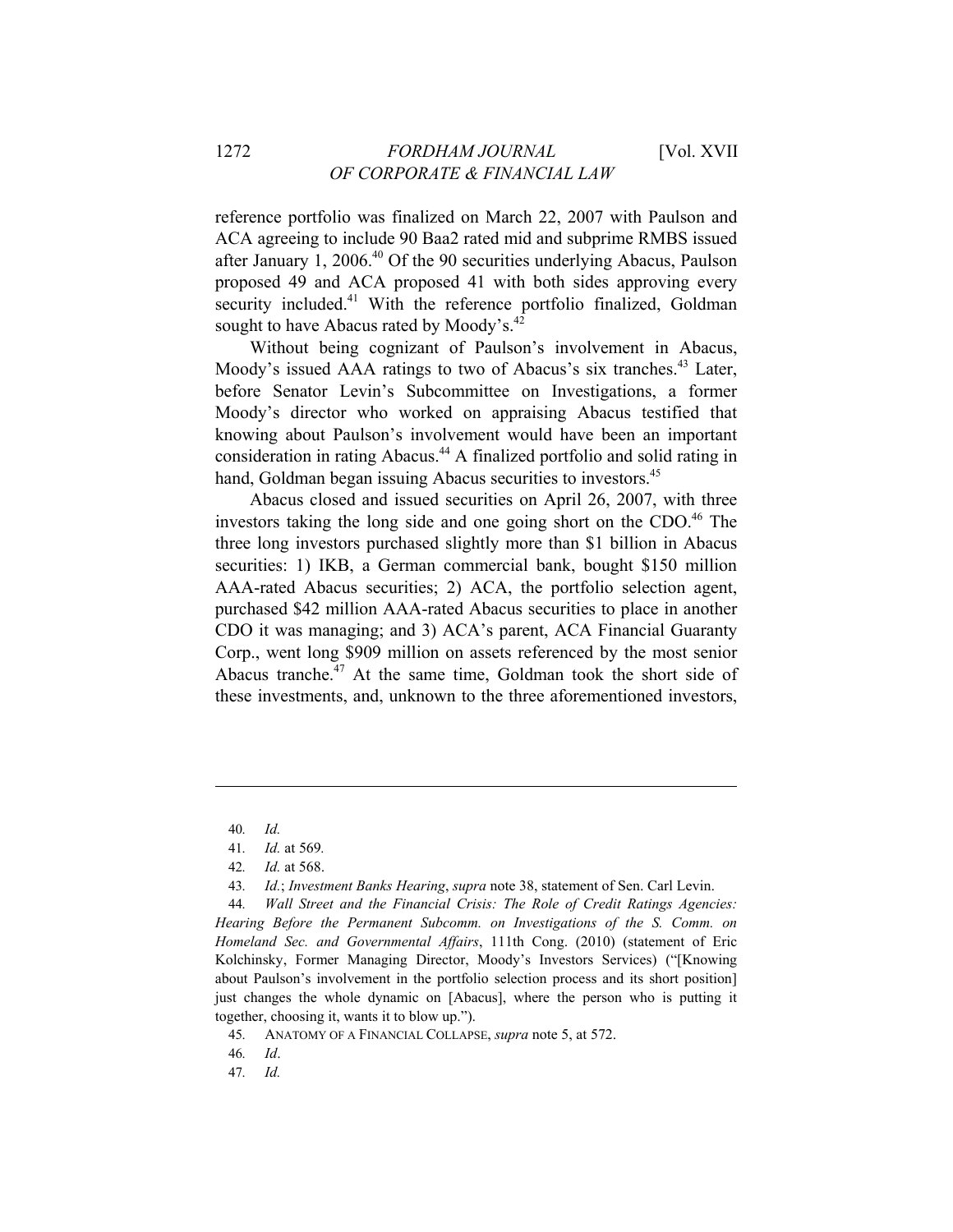transferred those short interests to Paulson.<sup>48</sup> As a result of this transfer, Paulson's bet against the CDO went unknown to the long investors.<sup>49</sup>

The value of the securities underlying Abacus fell dramatically in the year following Abacus's closing.<sup>50</sup> By October 24, 2007, 83% of those RMBS were downgraded by the ratings agencies.<sup>51</sup> By January 29, 2008, 99% of them were downgraded.<sup>52</sup> Abacus's three long investors lost more than \$1 billion combined while Paulson, as the corresponding and only short investor, collected a profit of about \$1 billion from the  $CDO<sup>53</sup>$  Abacus securities are currently worthless.<sup>54</sup>

#### B. THREE CDOS THAT GOLDMAN ITSELF SHORTED

The following three CDOs are grouped together because they are similar in nature and also because Goldman itself took short positions on their performance.

#### *1. Hudson Mezzanine 2006-1 ("Hudson")*

Hudson was a \$2 billion synthetic CDO referencing \$1.2 billion in ABX assets owned by Goldman and \$800 million in Credit Default Swaps ("CDS") based on subprime RMBS and CDO securities.<sup>55</sup> Additionally, all assets referenced by Hudson were rated BBB or BBB-.<sup>56</sup> Anatomy of a Financial Crisis argues that Hudson was used by Goldman to transfer the risk of that \$1.2 billion in declining ABX assets to its clients, buyers of Hudson securities, while, at the same time, choosing an additional \$800 million in subprime securities to package,

<sup>48</sup>*. Id.* It is noteworthy here that the even if Goldman held on to the short position in Abacus, it still would have run afoul of Section 621 despite the fact investors are alleged to be under the impression that ACA selected the underlying portfolio.

<sup>49</sup>*. Id.*

<sup>50</sup>*. Id*. at 573.

<sup>51</sup>*. Id.* at 573 (citing *Abacus Complaint*, *supra* note 5, ¶ 5).

<sup>52</sup>*. Id.* (citing *Abacus Complaint*, *supra* note 5, ¶ 5).

<sup>53</sup>*. Id.* (citing *Abacus Complaint*, *supra* note 5, ¶ 5).

<sup>54</sup>*. Id.* at 10.

<sup>55</sup>*.* ANATOMY OF A FINANCIAL COLLAPSE, *supra* note 5, at 390. ABX is an index that charts the performance of U.S. subprime residential mortgage based credit default swaps.

<sup>56</sup>*. Id.*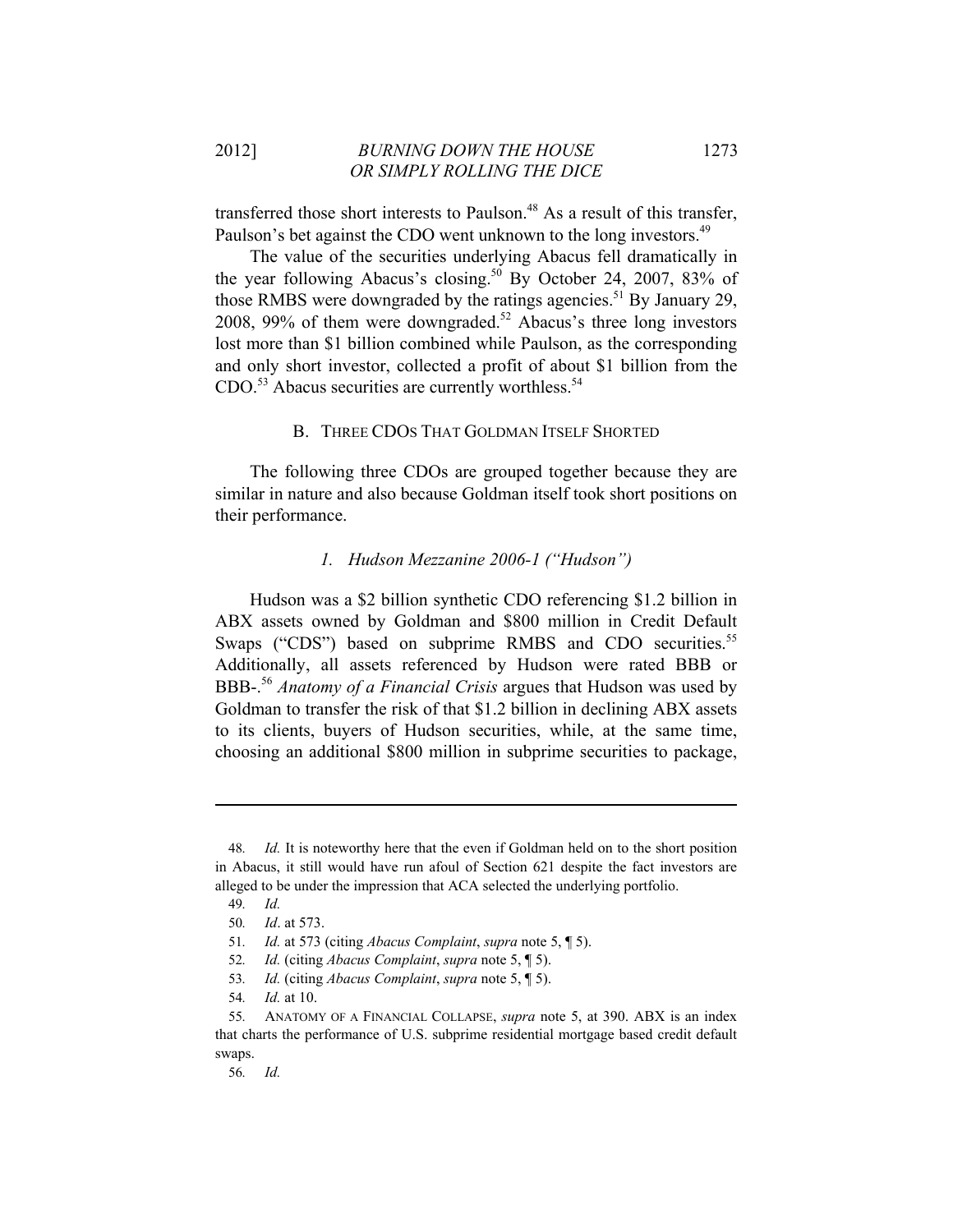sell, and short.<sup>57</sup> Goldman owned the entire short interest in Hudson, giving it direct profits if any part of Hudson lost value.<sup>58</sup>

To structure the transaction, Goldman established a special purpose entity ("SPE") to issue Hudson securities.<sup>59</sup> Using CDS trades, Goldman synthetically moved the \$1.2 billion in aforementioned assets off its books, along with the \$800 million worth of additional securities it selected, to the SPE.<sup>60</sup> Goldman made payments to the SPE in exchange for the SPE's promise to pay Goldman the full value of the referenced securities should they default or experience other specified adverse credit events.<sup>61</sup> Goldman's payments enabled the SPE to make interest payments to long side investors.<sup>62</sup> On the short side, Goldman would stop making payments on the referenced securities to the SPE at specified triggering events such as a mass default on the underlying mortgages, then the SPE would stop paying the long investors, and then Goldman would begin receiving payments from the SPE.<sup>63</sup> It is most important to note that Goldman's interests here are directly opposed to those of the long investors, its clients.<sup>64</sup> Indeed, Goldman sold long interests in the CDO to its clients as investment opportunities as it went short on the same CDO. $65$  In the end, Goldman gleaned a \$1.7 billion profit from Hudson while one of the largest Hudson investors, Morgan Stanley, lost about \$960 million.<sup>66</sup>

## *2. Anderson Mezzanine 2007-1 ("Anderson")*

Issued March 2007, Anderson was a synthetic CDO referencing \$305 million worth of BBB and BBB- rated subprime  $RMBS<sup>67</sup>$ Goldman did not select the underlying assets, but instead hired GSC

<sup>57</sup>*. Id.*

<sup>58</sup>*. Id.*

<sup>59</sup>*. Policy Essay*, *supra* note 7, at 524 (citing *Investment Banks Hearing*, *supra*  note 38).

<sup>60</sup>*. Id.*

<sup>61</sup>*. Id.*

<sup>62</sup>*. Id.*

<sup>63</sup>*. Id.*

<sup>64</sup>*. Id.*

<sup>65</sup>*. See id.*

<sup>66</sup>*. Id.* at 525; ANATOMY OF A FINANCIAL COLLAPSE, *supra* note 5, at 392.

<sup>67</sup>*.* ANATOMY OF A FINANCIAL COLLAPSE, *supra* note 5, at 392.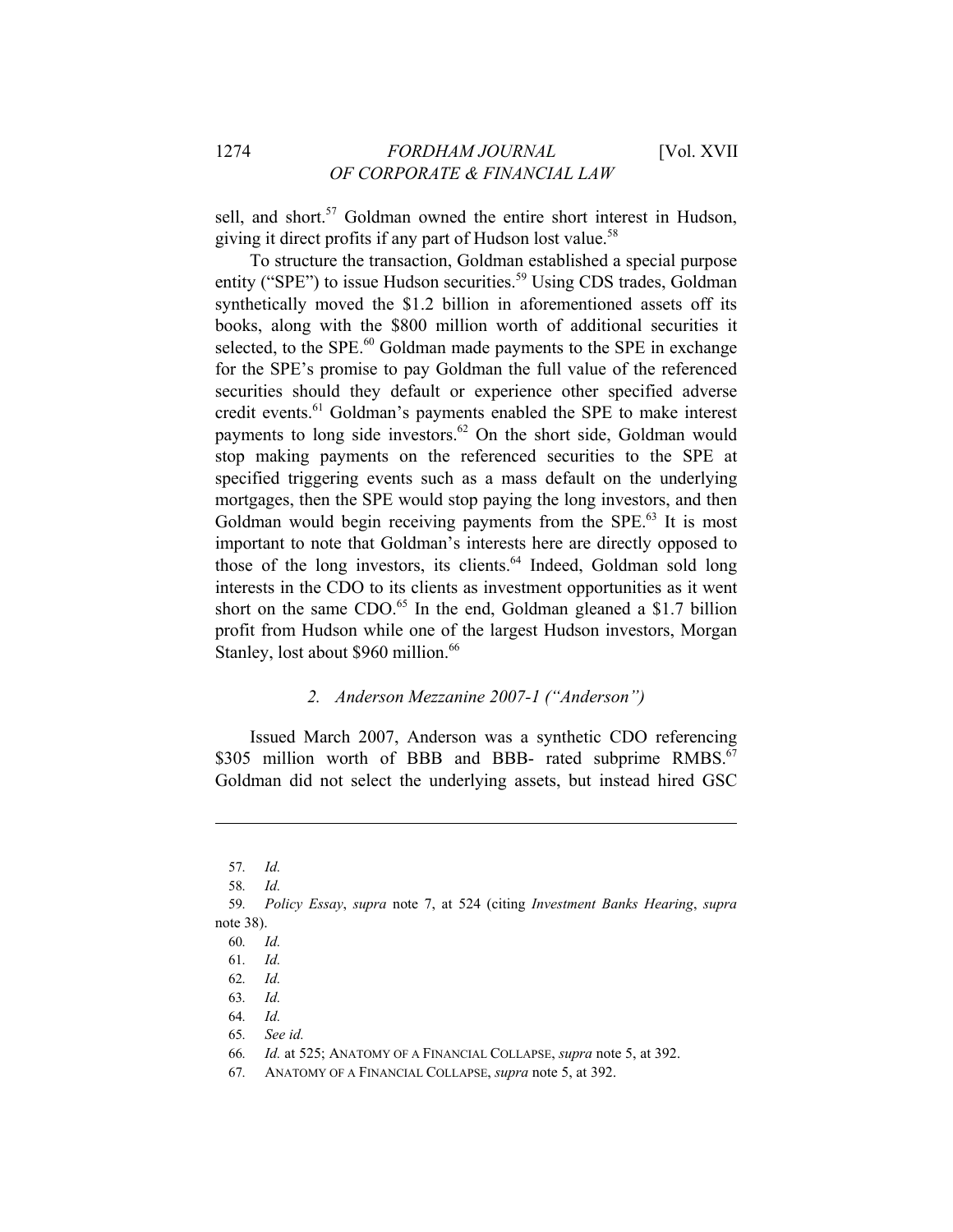Partners, a hedge fund managed by former Goldman employees, to perform that task.<sup>68</sup> GSC Partners selected the underlying assets and Goldman then approved them.<sup>69</sup> Goldman owned 40% of the short side of Anderson.70 Within seven months of Anderson's issuance, its underlying securities were downgraded by the ratings agencies, and almost all of those securities are currently worthless.<sup>71</sup>

With an intimate knowledge of the underlying securities, Goldman had positioned itself to take advantage of the poor performance of the assets underlying Anderson.<sup>72</sup> More than 45% of those assets originated from a company called New Century.<sup>73</sup> The Subcommittee's report notes that Goldman had purchased a number of New Century loans on its own, but was in the process of demanding repayment due to the loans' exceptionally poor performance.<sup>74</sup> Although Goldman lost money on the overall transaction, this loss was in part offset by the \$131 million it gained via its short positions on the CDO.75

#### *3. Timberwolf I ("Timberwolf")*

Timberwolf was a \$1 billion hybrid CDO.<sup>76</sup> Timberwolf referenced 56 different A-rated securities from other CDOs, which themselves referenced more than 4,500 RMBS securities with less attractive credit ratings, generally BBB.77 Like Hudson, Goldman did not select the securities that Timberwolf referenced, leaving that task to Greywolf Capital Management which, like GSC Partners, is a hedge fund run by former Goldman employees.78 Goldman took a short position on 36% of

 $\overline{a}$ 

76*. Id.* at 393.

<sup>68</sup>*. Id.*

<sup>69</sup>*. Id.*

<sup>70</sup>*. Id.*

<sup>71</sup>*. Id.* at 393.

<sup>72</sup>*. Id.*

<sup>73</sup>*. Id*.

<sup>74</sup>*. Id.*

<sup>75</sup>*. Id.* at 540.

<sup>77</sup>*. Id.* The fact that Timberwolf referenced CDOs, which themselves referenced asset-backed securities makes Timberwolf a hybrid.

<sup>78</sup>*. Id.* Greywolf selected the assets and submitted them to Goldman for approval. *Id.* at 542.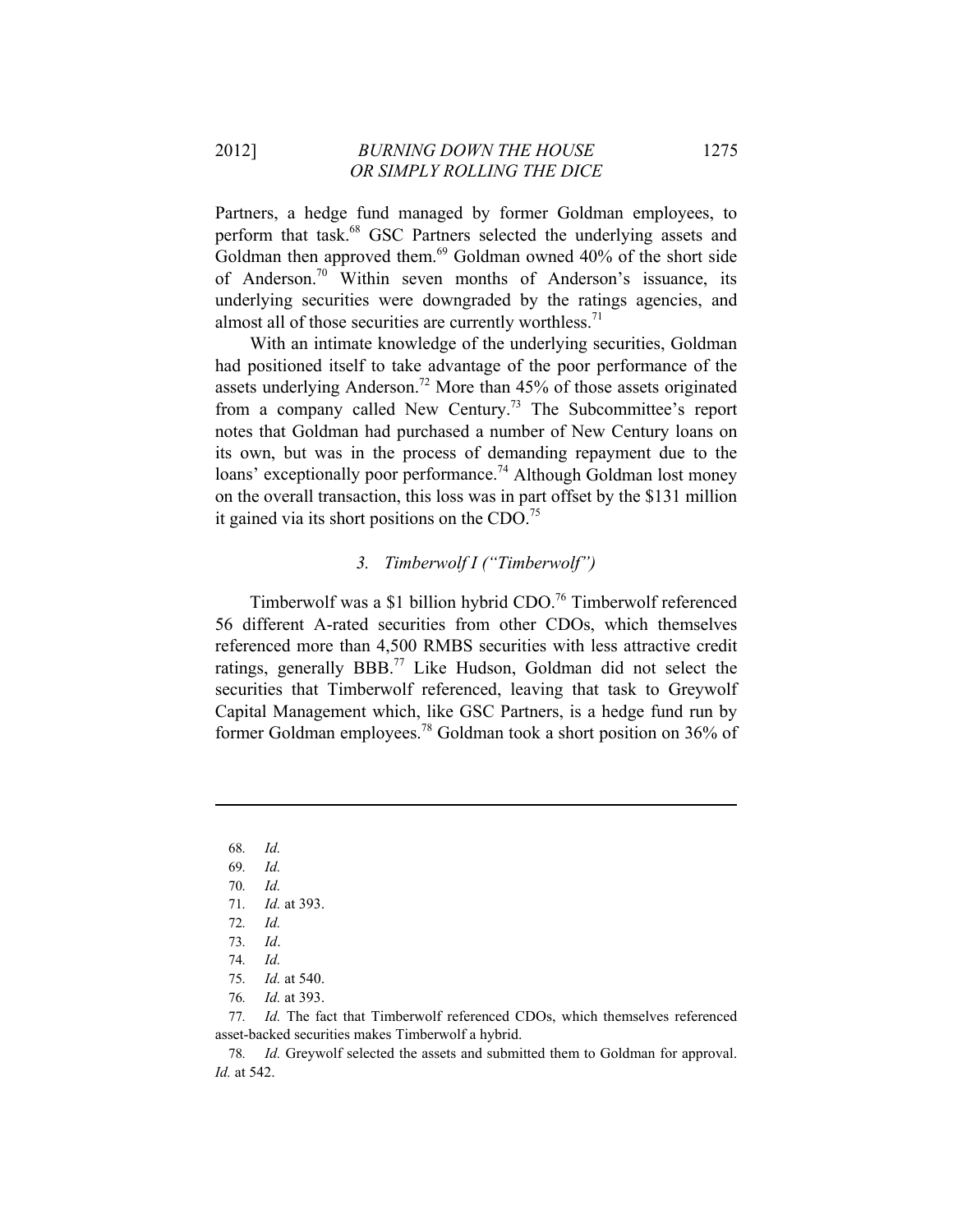#### 1276 *FORDHAM JOURNAL* [Vol. XVII *OF CORPORATE & FINANCIAL LAW*

Timberwolf's securities.<sup>79</sup> From that short interest, Goldman made \$330 million at the direct expense of long side investors.<sup>80</sup> But, despite the earnings from the short position, Goldman lost about \$455 million on Timberwolf overall due to its inability to sell all the long side shares in the structure. $81$ 

# C. STATEMENTS ABOUT THE GOLDMAN CDOS BY SECTION 621'S DRAFTERS

Throughout the legislative history of Section 621, Senators Levin and Merkley repeatedly referenced the Goldman CDOs and linked them to the need for prevention of material conflicts of interest. This subpart examines how Senator Levin's opening statement at the *Investment Banks Hearing* set the stage for his argument that Goldman's actions involving transactions where it had material conflicts of interest contributed to the Financial Crisis. From there, this subpart looks at statements during the development and passage of Section 621. From this analysis, it is clear that the Goldman CDOs played a major role in the justification for Section 621 in the eyes of its drafters.

In his opening statement at the *Investment Banks Hearing*, Senator Levin explained his understanding of the implications of Goldman's actions regarding the Goldman CDOs. He argued:

> "Goldman's actions demonstrate that it often saw its clients not as valuable customers, but as objects for its own profit. This matters because instead of doing well when its clients did well, Goldman Sachs did well when its clients lost money. Its conduct brings into question the whole function of Wall Street, which traditionally has been seen as an engine of growth, betting on America's successes and not its failures."<sup>82</sup>

<sup>79</sup>*. Id.* at 393. Goldman earned \$330 million in revenue from this short position, but this only helped to offset the total losses Goldman incurred with Timberwolf. *Id.* at 559. In fact, Goldman earned that \$330 million along with \$3 million in interest while losing \$562 million on Timberwolf securities it failed to sell and another \$226 million in securities used to secure the CDO that lost value. *Id.* In all, Goldman lost \$455 million on Timberwolf. *Id.*

<sup>80</sup>*. Id.* at 559.

<sup>81</sup>*. Id.*

<sup>82</sup>*. Investment Banks Hearing*, *supra* note 38 (statement of Sen. Carl Levin).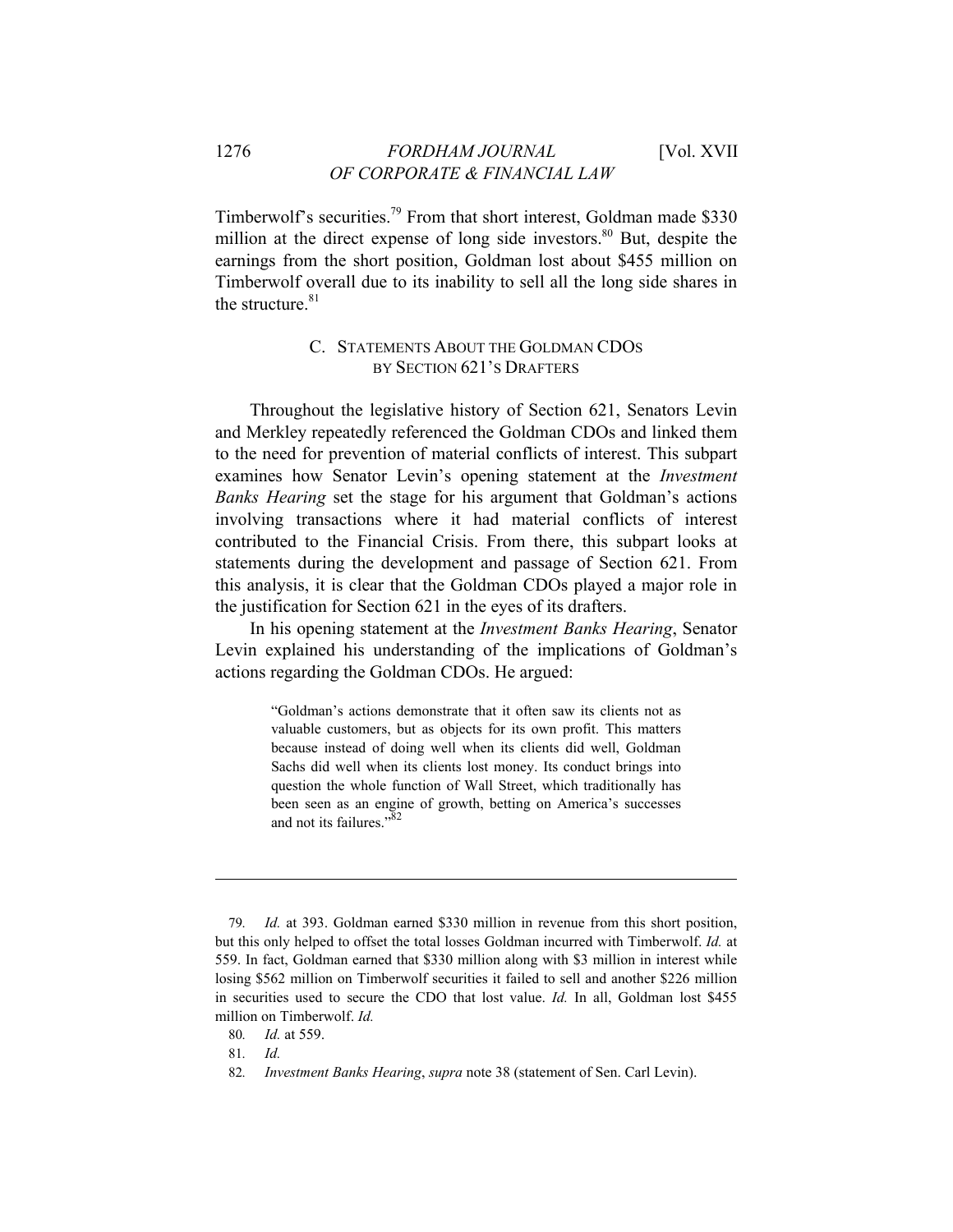Senator Levin's opening statement frames the issue as one where Goldman betrayed its clients for the sake of its own profits.<sup>83</sup> According to Senator Levin's remarks, when Goldman realized that subprime mortgages were destined to lose value en masse, it packaged them together and sold them to long investors (its clients) while it took the short side, insisting to those investors that the mortgages were still good investments despite Goldman's own short positions on them.<sup>84</sup>

Senator Levin's floor statements before the Senate further illustrate how Goldman's connection led him to draft Section 621. On May 10, 2010, Senator Levin, in explaining Section 621, called on the Senate to "end to the self-dealing" after saying that his Subcommittee's investigation found that "Goldman Sachs act[ed] as its own secret client, betting against its customers."<sup>85</sup> In a May 20, 2010 floor speech, Senator Levin echoed the statements from his May 10 speech and then went on to characterize the Goldman CDOs and Goldman's actions surrounding them as "one of the most dramatic findings" of his Subcommittee's investigation into the Financial Crisis. $86$  On July 15, 2010, Senator Levin explained to the Senate that Section 621 "addresses the blatant conflicts of interest in the underwriting of asset-backed securities highlighted in a hearing with Goldman Sachs before the Permanent Subcommittee on Investigations . . . ."87 Here, it is clear that the Goldman CDOs influenced Section 621's drafters and the Senators who voted to include it in the final version of Dodd-Frank.

After Section 621 was placed into Dodd-Frank and Dodd-Frank was signed into law, Senators Levin and Merkley continued to explain the significance of their work while linking it back to Goldman and the Goldman CDOs. In their policy essay published in Summer 2011, the Senators explained: "Hudson Mezzanine and other similar transactions represent securities underwriting, derivatives dealing, and proprietary trading at their most conflicted. Goldman Sachs intentionally designed the product to take a proprietary trading position against the firm's own

<sup>83</sup>*. Id.* ("Goldman Sachs also made out big time in its bet against its own products and its own clients.").

<sup>84</sup>*. Id.*

<sup>85. 156</sup> CONG. REC. S3470 (May 10, 2010) (statement of Sen. Carl Levin). Note Senator Levin's language faulting Goldman for "secret" actions, implicitly arguing that part of the issue is, indeed, a lack of disclosure by Goldman of its short positions.

<sup>86. 156</sup> CONG. REC. S 4058 (May 20, 2010) (statement of Sen. Carl Levin).

<sup>87. 156</sup> CONG. REC. S 5899 (July 15, 2010) (statement of Sen. Carl Levin).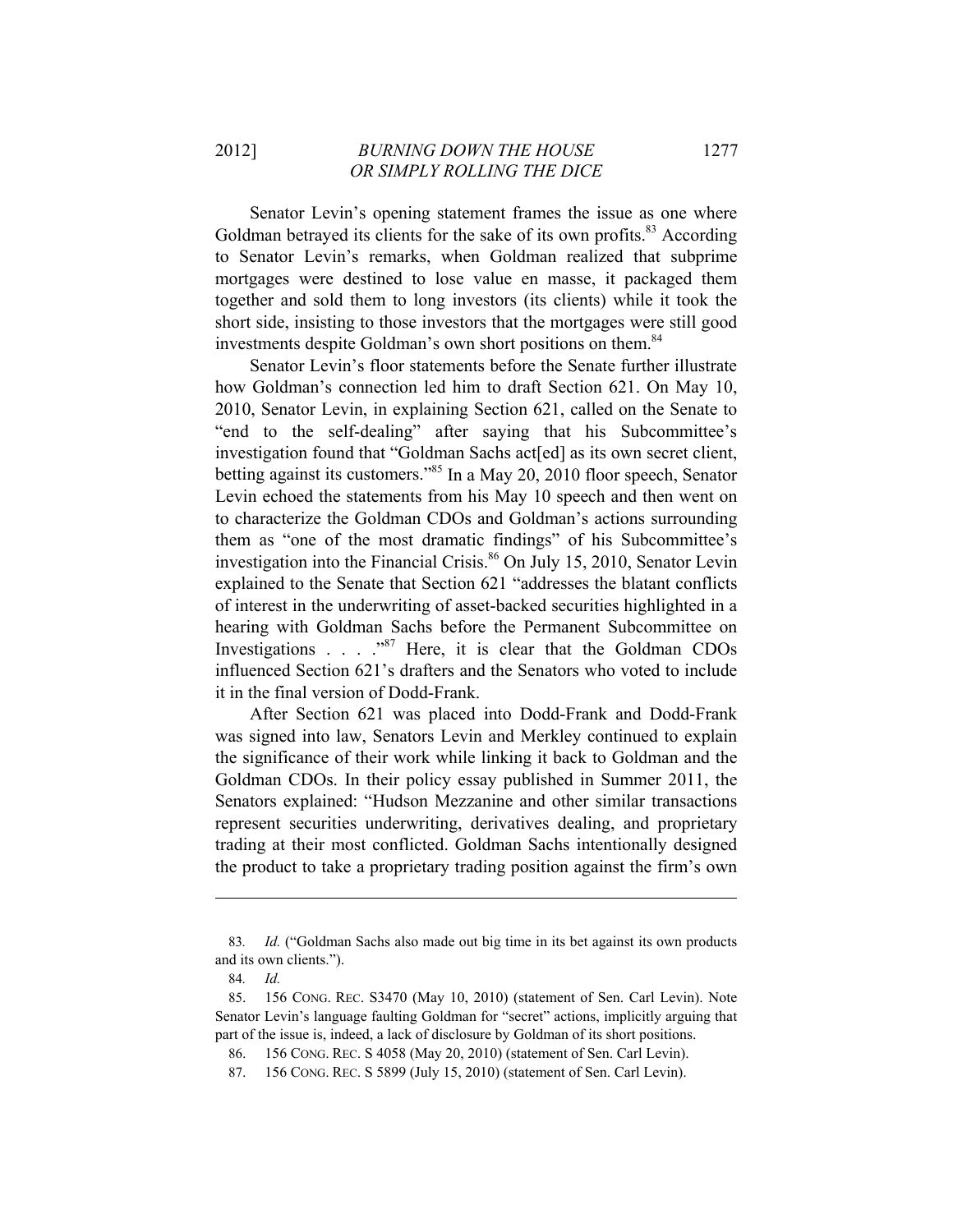risky exposure, and it then marketed the CDO it had designed to fail."88 Similarly, in an August 2011 letter to Mary Shapiro,<sup>89</sup> Chairman of the SEC, regarding the implementation of Section 621, the Senators wrote: "The Permanent Subcommittee on Investigations hearing on Goldman Sachs highlighted a blatant example of this practice [firms taking short positions on securities they structure or sell]: the firm assembled assetbacked securities, sold those securities to clients, bet against them, and then profited from the failures."90 Thus, the Senators asked that the SEC draft "regulations implementing [S]ection 621 . . . [that] put an end to those conflict-ridden practices."91 Again, in presenting the purpose and goals of Section 621, whether to the general public and legal community in the *Policy Essay* or the regulators charged with drafting the rules implementing Section 621 in the Letter to Chairman Shapiro, Senators Merkley and Levin were steadfast in linking Section 621 back to the Goldman CDOs.

#### **III. LEGISLATIVE HISTORY AND BACKGROUND**

Section 621 is part of the Merkley-Levin Provisions, which are part of the Dodd-Frank Act.<sup>92</sup> As relevant to Section 621, Dodd-Frank's core goals are to protect: 1) the U.S. economy from suffering another debilitating financial crisis; and 2) taxpayers from again being called upon to rescue failed financial firms. $93$  Adding Sections 619-621 to Dodd-Frank, the Merkley-Levin Provisions amend and augment Dodd-Frank as originally proposed, and in doing so, seek to "strengthen [it] by

<sup>88</sup>*. Policy Essay*, *supra* note 7, at 525. Immediately after, the Senators reemphasized their point: "Goldman Sachs, pursuing its own self-interest, created a product so that it could obtain the short exposure it wanted and then sold the long exposure to clients. It not only bet against its clients; it loaded the dice." *Id.* The Senators' reference to "load[ing] the dice" is similar to the casino example at Part I, *supra*, though here the Senators accuse Goldman of cheating and not simply taking an adverse or conflicted position.

<sup>89.</sup> Merkley-Levin Letter, *supra* note 19, is addressed to the heads of all the agencies responsible for drafting the regulations implementing the Merkley-Levin Provisions. Because the SEC will write the rules implementing Section 621, only Mary Shapiro is listed for the purposes of this essay.

<sup>90.</sup> Merkley-Levin Letter, *supra* note 19.

<sup>91</sup>*. Id.*

<sup>92</sup>*. Policy Essay*, *supra* note 7, at 532.

<sup>93</sup>*. See supra* note 1; *Policy Essay*, *supra* note 7, at 515.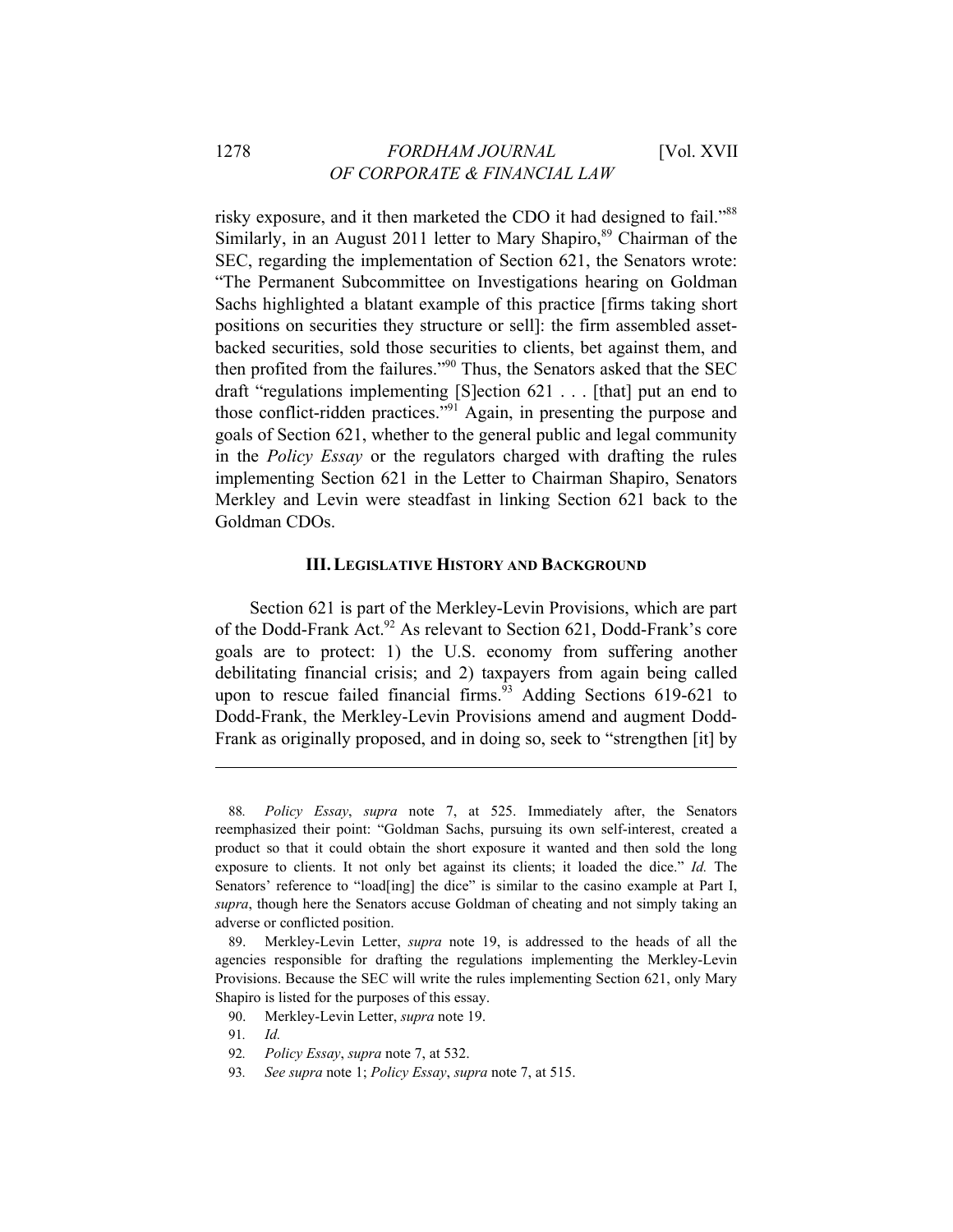seeking to limit the damage . . . proprietary transactions can inflict on [the] economy and end the conflicts of interest which too often accompany them."94 Both Senator Levin and Senator Merkley participated extensively in investigating the causes of the Financial Crisis and responding to them.<sup>95</sup> Their work in the investigation informed the process of drafting and enacting the Merkley-Levin Provisions.<sup>96</sup>

Senator Levin's involvement began in November 2008, when the Senate Committee on Homeland Security and Governmental Affairs' Permanent Subcommittee on Investigations, chaired by Senator Levin, began its investigation into the "key causes" of the Financial Crisis with the goals of creating a record of facts, informing legislative discourse about the need for financial reforms, and helping to protect ordinary Americans from the excesses of Wall Street.<sup>97</sup> In Spring 2010, Senator Levin's Subcommittee held four hearings, each on a different "root" cause of the Financial Crisis.<sup>98</sup> One of those hearings, examining "Investment Banking Abuses," dealt closely with Goldman and the Subcommittee required CEO Lloyd Blankfein and Tourre, among others, to testify.<sup>99</sup> In April 2011, Senator Levin's Subcommittee issued *Anatomy of a Financial Crisis*, a report that extensively details the findings of the Subcommittee's investigation into the causes of the Financial Crisis.<sup>100</sup>

Senator Merkley traces his involvement to Spring 2009, when he raised the issue of proprietary trading among banks in hearings

<sup>94. 156</sup> CONG. REC. S3470 (May 10, 2010) (statement of Sen. Carl Levin).

<sup>95</sup>*. See infra* notes 97-110 and accompanying text.

<sup>96</sup>*. Id.*

<sup>97</sup>*. See* ANATOMY OF A FINANCIAL COLLAPSE, *supra* note 5, at 1; *Investment Banks Hearing*, *supra* note 38 (statement of Sen. Carl Levin) ("Our Subcommittee's goal is to construct a record of the facts in order to deepen public understanding of what went wrong; to inform the ongoing legislative debate about the need for financial reform; and to provide a foundation for building better defenses to protect Main Street from the excesses of Wall Street.").

<sup>98</sup>*. See* ANATOMY OF A FINANCIAL COLLAPSE, *supra* note 5, at 2.

<sup>99</sup>*. Id.* at 7-10; *see also Sachs and the Shitty: A Ghastly Day on Capital Hill for Goldman's Top Brass*, ECONOMIST, Apr. 29, 2010, http://www.economist.com/node/16 009137*.*

<sup>100</sup>*. See* ANATOMY OF A FINANCIAL COLLAPSE, *supra* note 5*.*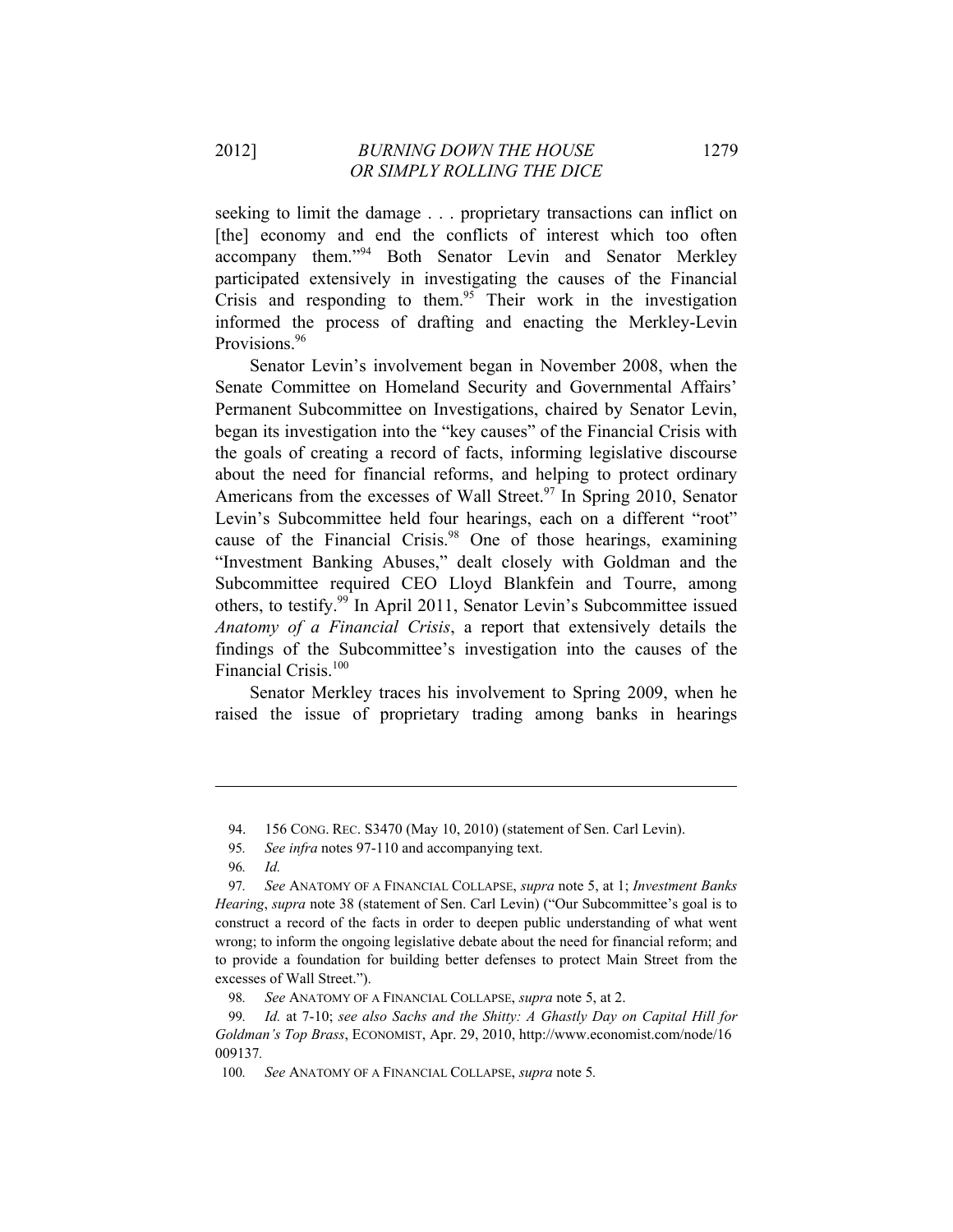conducted by the Senate Banking Committee.<sup>101</sup> By Summer 2009, Senator Merkley was collaborating with Paul Volcker, Chairman of the President's Economic Advisor Board, on issues concerning proprietary trading.102 As result of the collaboration, a proposal was made for the Government Accountability Office to study the issue of proprietary trading.<sup>103</sup> Eventually, this study became a springboard for the Volcker Rule, which is Section 619 of the Dodd-Frank Act.<sup>104</sup>

Senator Dodd's original financial reform bill did not contain any restrictions on proprietary trading, although it did contain the study on the topic requested by Senator Merkley.<sup>105</sup> On February 2, 2010, Chairman Volcker argued for restrictions on proprietary trades and the conflicts of interest that often accompany such trades in testimony before the Senate Banking Committee.<sup>106</sup> On March 4, 2010 the Treasury Department released its proposal regarding the method for enacting Volcker's suggestions, and the proposal did not mention conflicts of interest.<sup>107</sup> On March 10, 2010, Senators Levin and Merkley, along with three colleagues, introduced Protect our Recovery through Oversight of Proprietary Trading Act ("PROP" Trading Act), their version of the Volcker Rules.<sup>108</sup> Among other changes to the Treasury proposal, the PROP Trading Act included the prohibition on material conflicts of interest contained in the final Section  $621$ <sup>109</sup> Despite the

 $\overline{a}$ 

105*. Id.* at 532 (citing Restoring American Financial Stability Act of 2009, 111th Cong. § 989 (2009) (Discussion Draft)).

- 107*. See Policy Essay*, *supra* note 7, at 533-34.
- 108. PROP Trading Act, S. 3098, 111th Cong. § 6 (2010).

<sup>101</sup>*. See Policy Essay*, *supra* note 7, at 531 (citing *Establishing a Framework for Systemic Risk Regulation: Hearing Before the S. Comm. on Banking, Hous., and Urban Affairs*, 111th Cong. 37 (2009) (statement of Sen. Jeffrey Merkley)).

<sup>102</sup>*. Policy Essay*, *supra* note 7, at 531-32.

<sup>103</sup>*. See id*.

<sup>104</sup>*. See Policy Essay*, *supra* note 7, at 535-37.

<sup>106</sup>*. Prohibiting Certain High-Risk Investment Activities by Banks and Bank Holding Companies: Hearing Before the S. Comm. on Banking, Hous., and Urban Affairs*, 111th Cong. 5-8, 49-53 (2010) (statement of Paul Volcker, Chairman, President's Economic Recovery Advisory Board). These restrictions were dubbed the Volcker Rule. The Volcker Rule is embodied by Dodd-Frank Section 619, the first of the Merkley-Levin Provisions. *See* 156 CONG. REC. S5894 (July 15, 2010) (statement of Sen. Jeffrey Merkley).

<sup>109</sup>*. Id.* § 27B(a)(1) (amending the Securities Act of 1933). Interestingly, the PROP Trading Act is stricter than Section 621, as it contains a catchall clause prohibiting any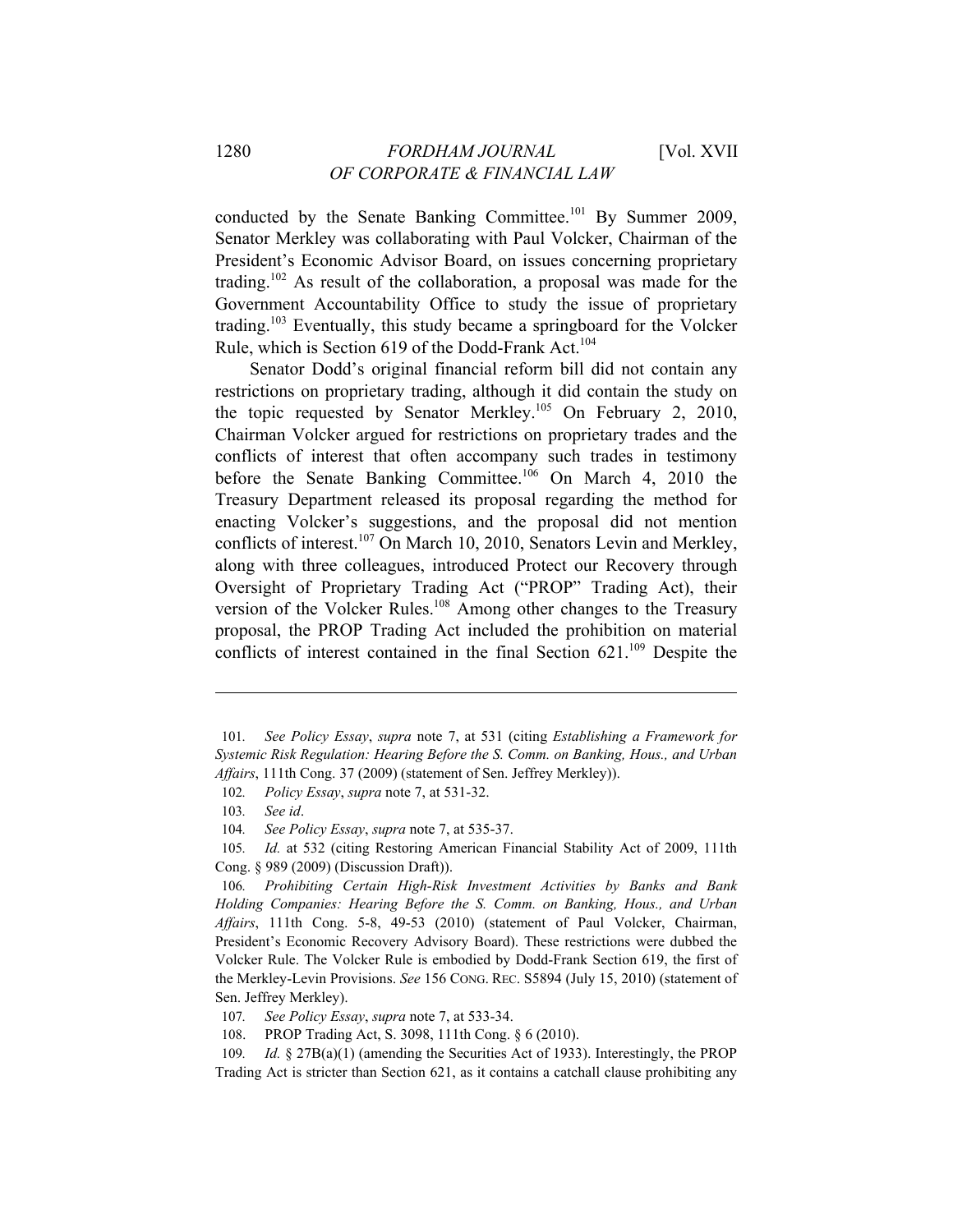PROP Trading Act, Senator Dodd revised his financial reform bill to include a modified version of the Treasury Proposal, which prompted Senators Merkley and Levin, flanked by over twenty co-sponsors, to introduce on May 10, 2010 a modified version of PROP as an amendment to Sen. Dodd's bill.<sup>110</sup> Following successful reconciliation, the Merkley-Levin Provisions were incorporated into the final version of Dodd-Frank.<sup>111</sup>

In explaining the rationale behind Section 621, Senator Levin was clear that the Subcommitte's investigation had a profound effect on the development of the rule. Senator Levin stated Section 621 "address[es] one of the most dramatic findings of [the Subcommittee on Investigations]," which was that "firms [were] betting against financial instruments they are assembling and selling."<sup>112</sup> He specifically mentioned Goldman, arguing that Goldman was "betting against its customers<sup>"113</sup>

# **IV. SECTION 621 RUNS COUNTER TO ESTABLISHED PRINCIPLES OF FEDERAL SECURITIES REGULATION, WHICH ALREADY REGULATE MATERIAL CONFLICTS OF INTEREST**

Authorities are clear that the bedrock of federal securities regulation is disclosure. In enacting the major securities statutes, Congress rejected the so-called merit-based approach to securities regulation, the approach espoused in many state securities laws, which allows the government to approve of each and every offering on its merits (*i.e.* assess the actual qualities possessed by the securities offered). Instead, Congress opted for a disclosure-based approach. The logic behind the disclosure approach employed by Congress is that proper disclosure allows investors to make informed decisions about their purchases while market forces decide what is and what is not an acceptable investment.

At the same time, information barriers are worthwhile tools already used in federal securities regulation in the context of conflicts of

conflict of interest that would "undermine the value, risk, or performance of the assetbacked security." *Id.* § 27B(a)(2).

<sup>110</sup>*. See Policy Essay*, *supra* note 7, at 535-37.

<sup>111</sup>*. Id.* at 537-38.

<sup>112. 156</sup> CONG. REC. S3470 (May 10, 2010) (statement of Sen. Carl Levin).

<sup>113</sup>*. Id.*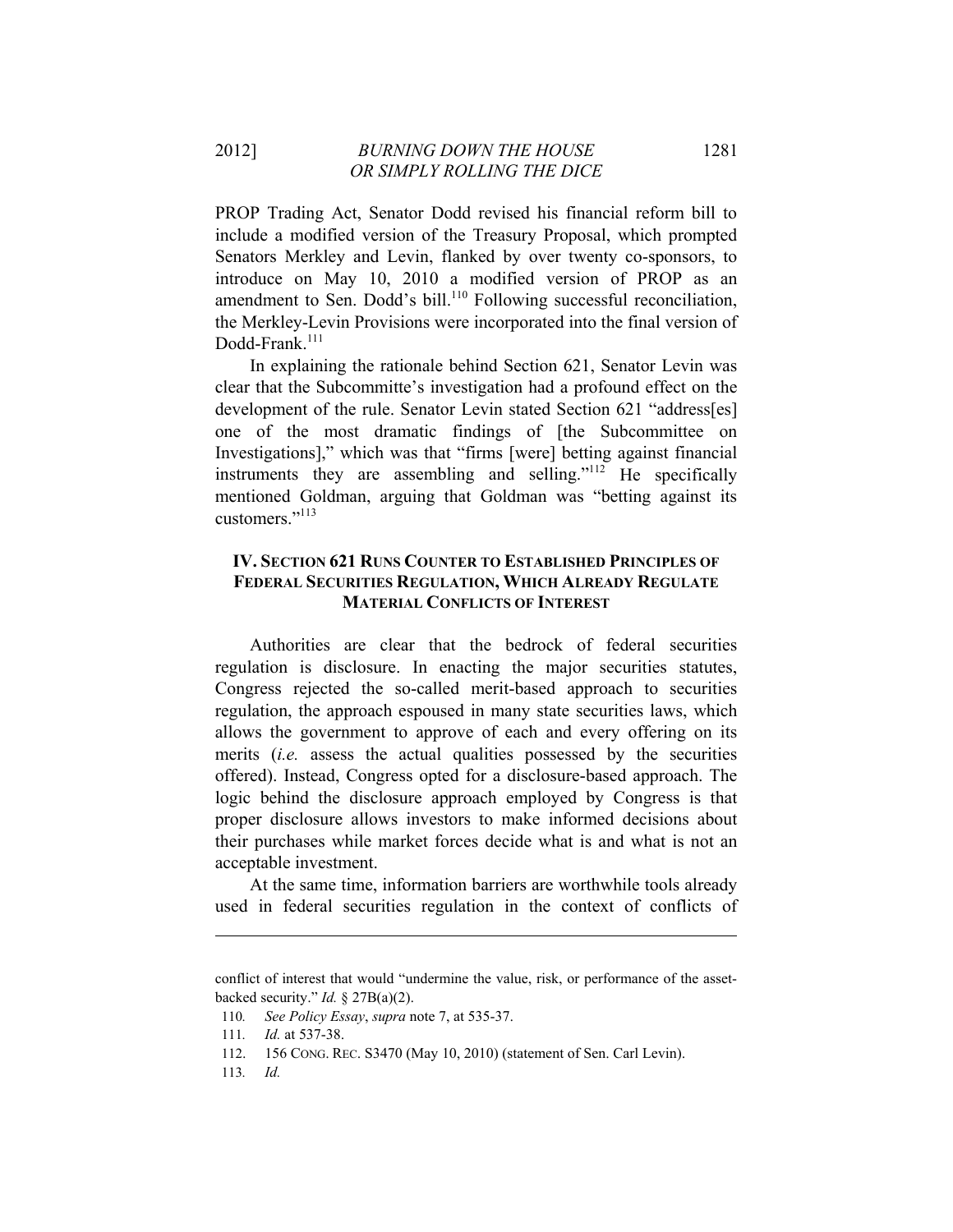interest. By keeping information within companies separate in response to or in anticipation of conflicts of interest, regulators are able to prevent misuse of information.

This section uses the aforementioned aspects of the securities laws to show why Section 621 is not only a misfit among existing principles of securities regulation but also why it should be modified, in light of these principles.

#### A. THE BEDROCK OF FEDERAL SECURITIES REGULATION IS DISCLOSURE

In the wake of the Great Depression, Congress created the two fundamental federal statutes governing securities offerings and market trading, the Securities Act of 1993 (the "Securities Act")<sup>114</sup> and the Securities Exchange Act of 1934 (the "Exchange Act").<sup>115</sup> Among other reasons, these statutes were enacted to prevent another depression or similar financial disaster.<sup>116</sup> The two statutes create a series of mandatory disclosure requirements for businesses that wish to issue or trade securities in certain contexts.<sup>117</sup> This is because the statutes' drafters focused on disclosure, determining it was the preferred method to ensure the markets were well-regulated and functional.<sup>118</sup> The disclosure premise of the securities laws seeks to create information parity between buyers and sellers, which allows the securities in the market to reach their fair market value as efficiently as possible.<sup>119</sup> The

 $\overline{a}$ 

118*. See* AM. JUR. 2D *Securities* § 60.

119*. See In re* Faberge, Inc., 45 S.E.C. 249, 254 (1973) ("Congressional committees have stressed the importance of providing full information for both the buyer and the seller . . . . The concept of a free and open market for securities necessarily implies that the buyer and seller are acting in the exercise of enlightened judgment as to what constitutes a fair price . . . . The objective of a fair market cannot be achieved when one

<sup>114. 15</sup> U.S.C. § 77a *et seq.* (2006).

<sup>115</sup>*. Id.* § 78a *et seq*.

<sup>116</sup>*. See* Cynthia A. Williams, *The Securities and Exchange Commission and Corporate Social Transparency*, 112 HARV. L. REV. 1197, 1223-36 (1999).

<sup>117</sup>*. Id.* Williams identifies four categories of disclosure under these laws: 1) the Securities Act requires initial disclosure in association with the first offering for sale of a security to public; 2) the Exchange Act requires quarterly (also called "periodic") reporting on securities; 3) proxy disclosures are required in connection with elections conducted at shareholders' meetings; 4) disclosure is required in connection with certain events such as mergers, tender offers, or sales of the business. *Id.* at 1207.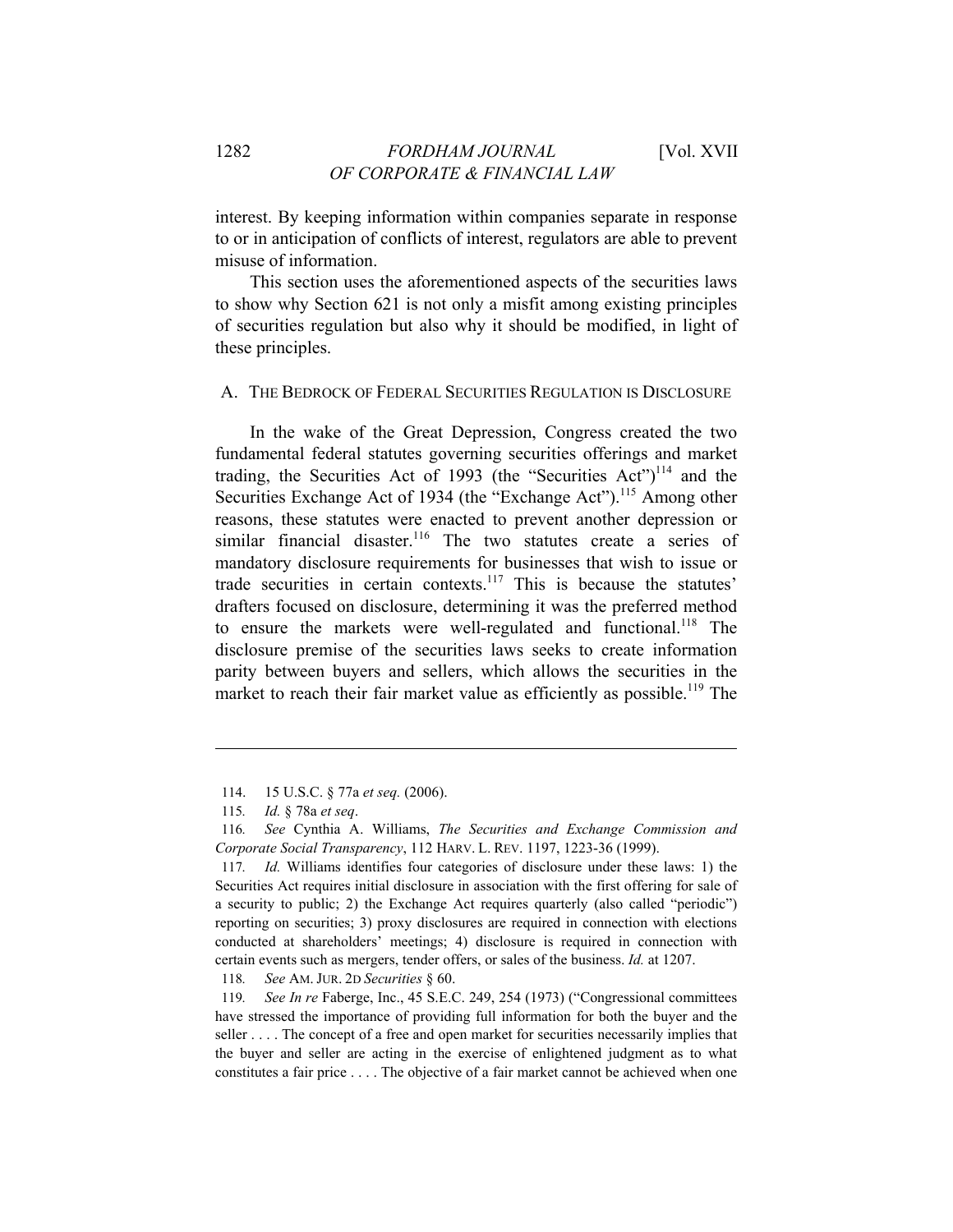SEC's website today bears this credo when describing the SEC's purpose and the philosophy of federal securities regulation.<sup>120</sup>

Perhaps the most famous edification of disclosure comes from Justice Louis D. Brandeis, who wrote: "Sunlight is said to be the best of disinfectants; electric light the most efficient policeman."<sup>121</sup> In developing the securities laws, Congress rejected arguments for meritbased regulation, popular among states securities regulatory regimes at the time, which would have allowed government approve of each and every offering on its merits, and other more stringent regulation of securities in favor of the eventual disclosure-based approach.<sup>122</sup> In doing so, Congress decided that investors and markets were protected sufficiently by full and fair disclosure.<sup>123</sup> In other words, Congress

of the parties to the transaction has inside information unavailable to the other.") (quotations omitted).

<sup>120</sup>*. See* The Investor's Advocate: How the SEC Protects Investors, Maintains Market Integrity, and Facilitates Capital Formation, SEC, http://www.sec.gov/about/wh atwedo.shtml ("The laws and rules that govern the securities industry in the United States derive from a simple and straightforward concept: all investors, whether large institutions or private individuals, should have access to certain basic facts about an investment  $\dots$ .") (last visited Dec. 5, 2011).

<sup>121.</sup> LOUIS D. BRANDEIS, OTHER PEOPLE'S MONEY AND HOW THE BANKERS USE IT 92 (1914), *available at* http://ia600309.us.archive.org/32/items/otherpeoplesmone00bra n/otherpeoplesmone00bran.pdf. Though he was not directly involved in drafting either statute because he was sitting on the Supreme Court by the 1930s, Justice Brandies had great influence on then-Professor Felix Frankfurter and President Franklin D. Roosevelt, who were both instrumental in the development of the statutes. *See*  Williams, *supra* note 116, at 1212-13.

<sup>122</sup>*. See* LOUIS LOSS, JOEL SELIGMAN & TROY PAREDES, FUNDAMENTALS OF SECURITIES REGULATION 32-45 (Aspen 5th ed. 2004) (explaining that Justice Brandeis's disclosure approach was picked instead of then-Professor William O. Douglas's arguments for greater control over the securities markers); THOMAS LEE HAZEN, FEDERAL SECURITIES LAW I.A (2003) ("After considerable debate, Congress decided not to adopt the merit regulatory approach of the state acts, opting instead for a system of full disclosure.").

Despite this history of a disclosure-based approach, there is support for installing the merit approach at the federal level. *See, e.g.*, Daniel J. Morrissey, *The Road Not Taken: Rethinking Securities Regulation and the Case for Federal Merit Review*, 44 U. RICH L. REV. 647 (2010).

<sup>123.</sup> HAZEN, *supra* note 122, at I.A; AM. JUR. 2D *Securities* § 60 ("The basic objective of the Securities Act is to protect the public, securities investors, and domestic securities markets, from the manipulation of stock prices, by requiring, particularly in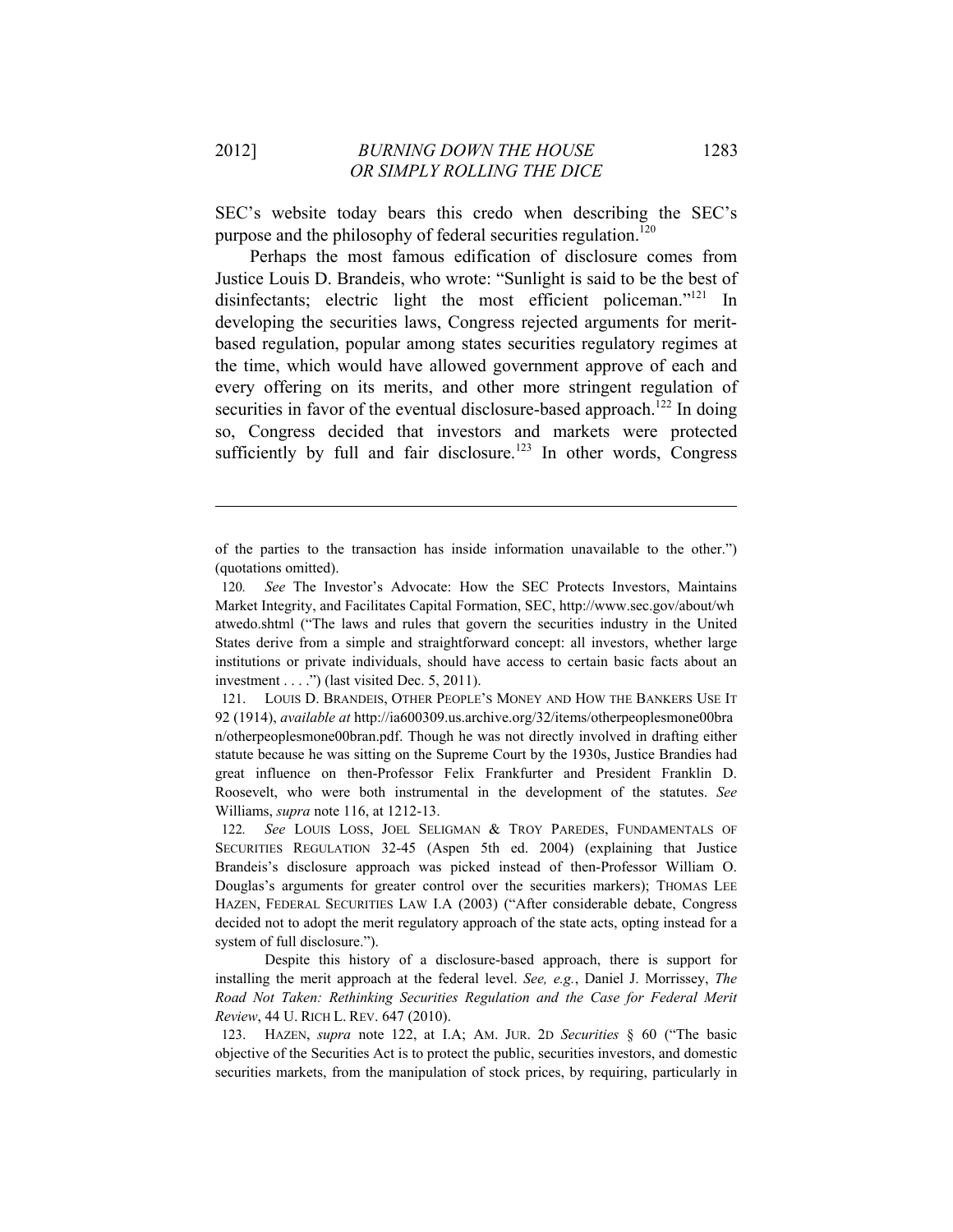employed a philosophy of regulating what could or needed to be said about securities to their purchasers and the public, rather than implementing a regime that regulated the quality of securities offered for sale.<sup>124</sup> In fact, the disclosure regime allows investors to sell risky or even unsafe securities as long as proper disclosure is made.<sup>125</sup> This underlying philosophy of disclosure is recognized by the Supreme Court throughout its canon.<sup>126</sup>

B. EXISTING LAW ON FRAUD AND MATERIAL MISSTATEMENTS AND OMISSIONS SUFFICIENTLY GOVERNS MATERIAL CONFLICTS OF INTEREST

There are several provisions under the Securities Act and the Exchange Act and associated rules that provide investors and the SEC with a cause of action for alleged violations of the securities laws.<sup>127</sup> Although a detailed analysis of the various provisions and rules is beyond the scope of this Comment, it is important to note the basic principles here to frame the allegations made by the SEC and investors discussed below. These laws are premised on protecting investors from fraud and focus on the materiality of the disclosures they require. For liability to be imposed for a misstatement or omission regarding a security, that misstatement or omission must relate to a "material fact."128 The SEC's rules governing Sections 11 and 12 of the Securities Act states that a fact is material if there is a "substantial likelihood that a reasonable investor would attach importance in determining whether to purchase the security" at issue.129 Similarly, although the SEC has not expressly defined "material fact" under Section 10(b) of the Exchange

regard to the initial distribution of securities, full disclosure of information thought necessary to informed investment decisions.").

<sup>124.</sup> HAZEN, *supra* note 122, at I.A.

<sup>125</sup>*. See* Stephen M. Bainbridge, Dodd-Frank: Quack Federal Corporate Governance Round II, 95 MINN. L. REV. 1779, 1801 (2011).

<sup>126</sup>*. See, e.g.*, SEC v. Ralston Purina Co., 346 U.S. 119, 125 (1953) ("The design of the [Securities Act] is to protect investors by promoting full disclosure of information thought necessary to informed investment decisions."); Pinter v. Dahl, 486 U.S. 622, 646 (1988) ("[T]he purpose . . . of the [Securities] Act . . . [is] to promote full and fair disclosure of information to the public in the sales of securities.").

<sup>127</sup>*. See, e.g.*, 15 U.S.C. §§ 77i, 77q, 78j(b) (2006); 17 C.F.R. § 240.10b5-1 (2009).

<sup>128. 14</sup> FLETCHER CYCLOPEDIA *Corporations* § 6862 (2011).

<sup>129. 17</sup> C.F.R. § 230.405.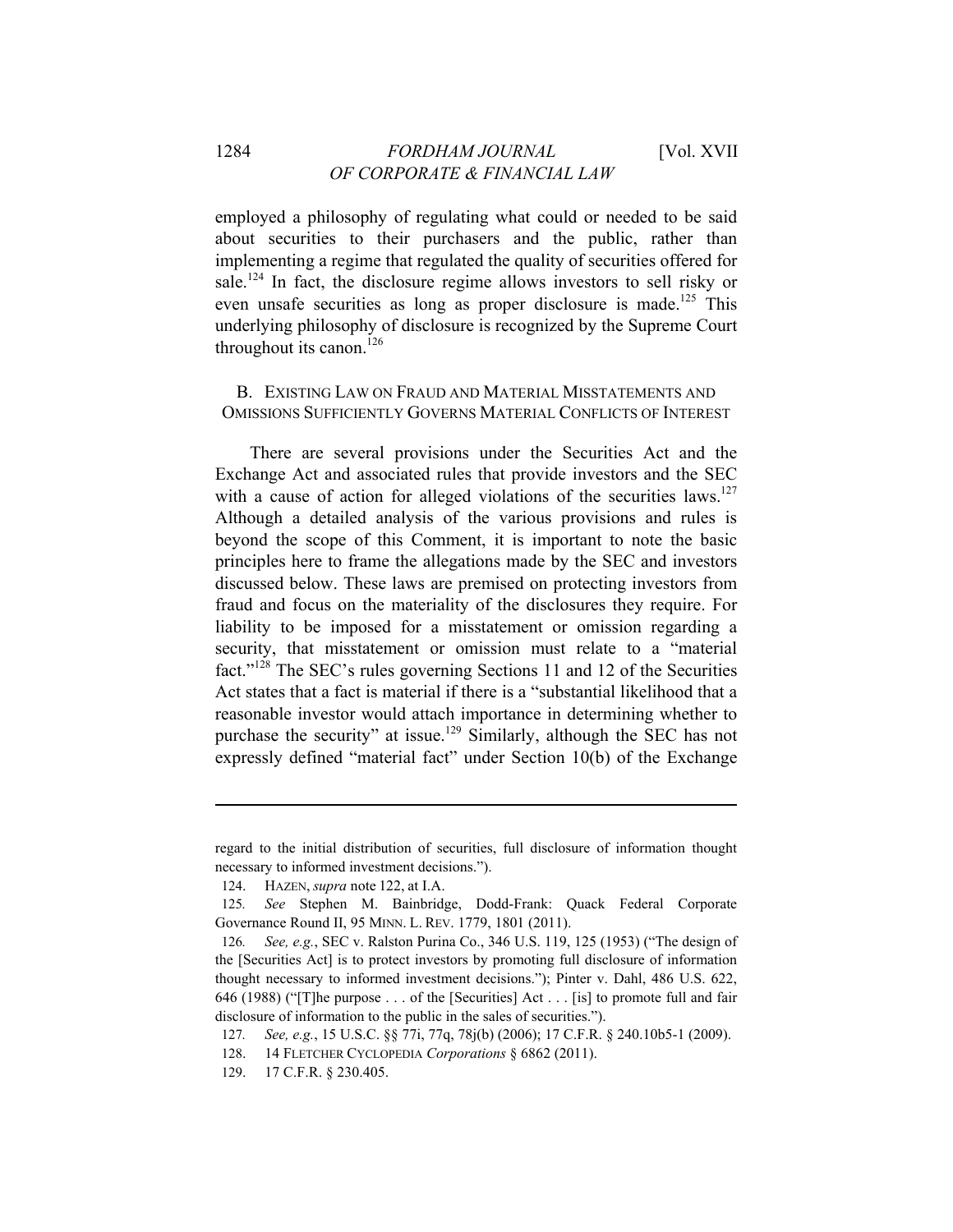Act (and Rule  $10b-5^{130}$  by extension) courts have stated a fact is material "if there is a substantial likelihood that its disclosure would have been considered significant by a reasonable investor" in deciding whether or not to purchase or sell the security in question.<sup>131</sup> Failure to disclose a conflict of interest has produced liability because conflicts of interest have been found by courts to be material.<sup>132</sup>

Rule 10b-5 is the primary remedy for securities suits stemming from allegations of fraud.133 This Rule is especially expansive because it covers any purchase or sale of any security by any person, unlike other causes of action under the securities laws which generally deal with registered offerings or mandatory disclosure statements.<sup>134</sup> Rule 10b-5 implicates fraud and therefore requiresa showing of scienter, or "intent to deceive, manipulate, or defraud."135 There is disharmony among the circuit courts, but some circuits recognize "severe" or "fact-specific" recklessness as sufficient to show scienter.<sup>136</sup> One of the main purposes of Rule 10b-5 is to achieve information parity in the market by eliminating insider trading. $137$ 

Subparts i-iii explain how the allegations made by the government against Goldman fall under these traditional causes of action made pursuant to the securities laws.<sup>138</sup> These Subparts further highlight

 $\overline{a}$ 

135*. See* Ernst & Ernst v. Hochfelder, 425 U.S. 185, 185 (1976)*.*

136*. See, e.g.*, Bryant v. Avado Brands, Inc., 187 F.3d 1271, 1282-83 (11th Cir. 1999) (discussing circuit split).

137*. See* Shapiro v. Merrill Lynch, Pierce, Fenner & Smith, Inc., 495 F.2d 228, 236 (2d Cir. 1974) (Rule 10b-5 is "based in policy on the justifiable expectation of the securities marketplace that all investors trading on impersonal exchanges have relatively equal access to material information.") (citation omitted).

138. There is an argument to be made here that such allegations and lawsuits had to be made pursuant to established securities laws because there was no prohibition on material conflicts of interest until Section 621 became law. While I agree that these allegations would, of course, have to be tailored to the law in effect at the time the allegations were made, my point is not simply that the existing securities laws can be used to fashion such allegations. My point here, rather, is that the securities laws provide a sufficient, and even preferable, basis for doing so.

<sup>130</sup>*. Id.* § 240.10b5-1.

<sup>131.</sup> Basic Inc. v. Levinson, 485 U.S. 224, 224 (1988).

<sup>132</sup>*. See, e.g.*, Chasins v. Smith, Barney & Co., 438 F.2d 1167, 1172 (2d Cir.1970) ("[F]ailure to inform the customer fully of its possible conflict of interest . . . was an omission of material fact . . . .").

<sup>133.</sup> HAZEN, *supra* note 122, at IV.E.

<sup>134</sup>*. Id.*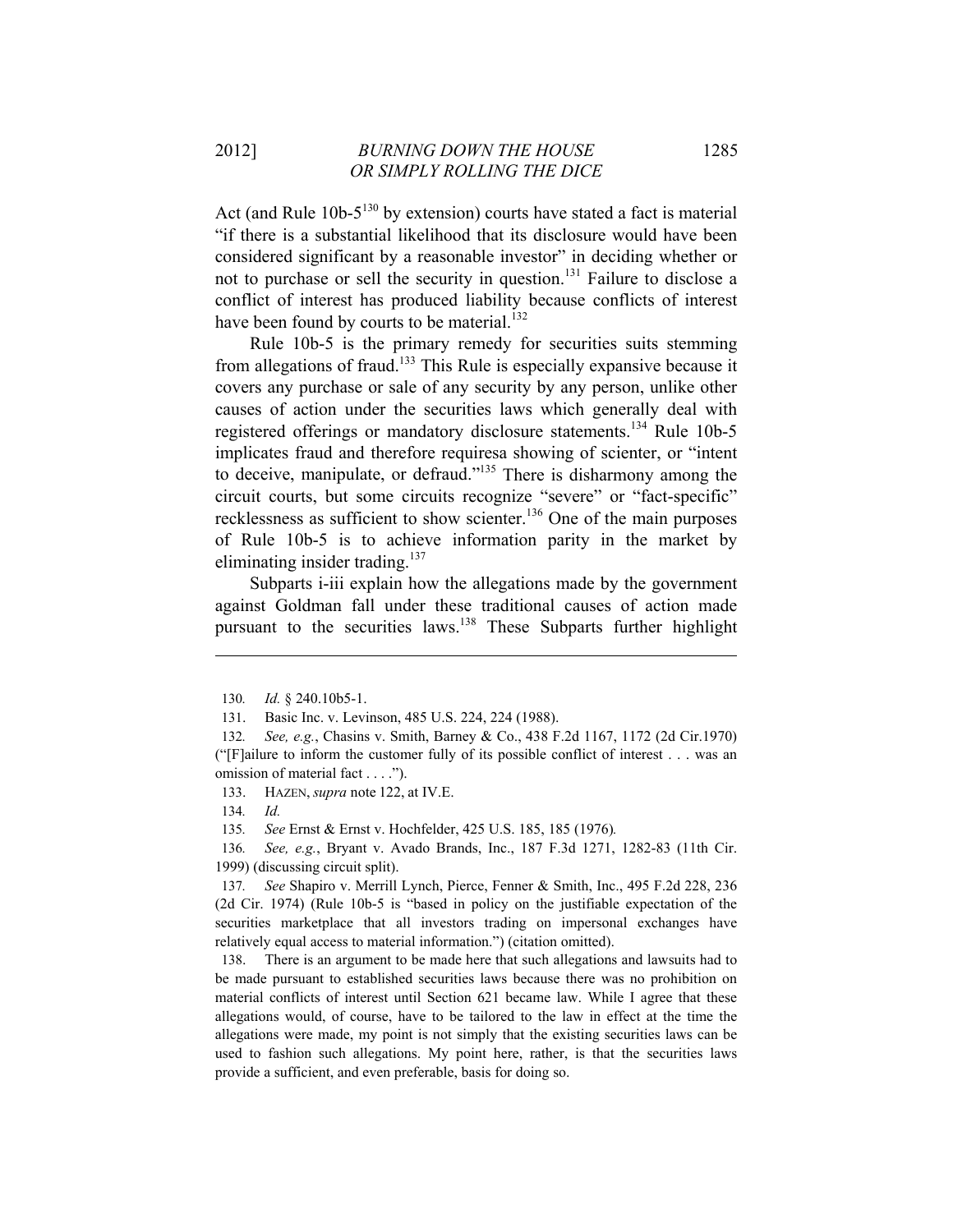private litigation and SEC regulatory action against Goldman and another defendant for alleged securities laws violations.

#### *1. The Government's Allegations Against Goldman Implicate Traditional Securities Laws*

The government's allegations surrounding the Abacus transaction directly implicate existing securities laws. On April 16, 2010, the SEC filed a complaint in the Southern District of New York against Goldman and Tourre under Section 17(a) of the Securities Act and Section 10(b) of the Exchange Act.139 The allegations stem from misstatements and fraud.140 Specifically, the government alleged: 1) failure to disclose Paulson's involvement in the portfolio selection process to Abacus buyers; 2) failure to disclose Paulson's short interest to ACA; 3) misrepresenting that Paulson had a long interest to ACA; 4) failure to disclose Paulson's involvement in the portfolio selection process to the ratings agencies; and 5) failure to disclose Paulson's short interest to long investors in light of its role in structuring the portfolio.<sup>141</sup>

*Anatomy of a Financial Crisis* makes several allegations of securities laws violations against Goldman relating to disclosure and fraud in its communications with buyers of Hudson securities. First, it is alleged that Goldman's marketing materials stated that Goldman's interests were aligned with long investors because Goldman was slated to purchase part of Hudson's equity tranche.<sup>142</sup> Second, it is alleged that Goldman failed to mention that it was shorting the entire portfolio referenced by Hudson.<sup>143</sup> Third, it is alleged that Goldman led investors to believe that the portfolio referenced by Hudson was picked by neutral parties when the portfolio was actually picked by Goldman and, furthermore, \$1.2 billion of the portfolio came straight off of Goldman's

<sup>139</sup>*. Abacus Complaint*, *supra* note 5, ¶ 67-74.

<sup>140</sup>*. Id.*

<sup>141</sup>*. Id.*

<sup>142</sup>*.* ANATOMY OF A FINANCIAL COLLAPSE, *supra* note 5, at 391 (quotation omitted); *Policy Essay*, *supra* note 7, at 525.

<sup>143</sup>*.* ANATOMY OF A FINANCIAL COLLAPSE, *supra* note 5, at 391*.* Despite this representation, Goldman did disclose that it "may" invest short in Hudson. *Id.* Thus, Goldman disclosed that it had the potential to be short when, in fact, it was short. For a discussion about why Goldman's actions here are insufficient disclosure under emerging federal case law, *see infra* Part V.C.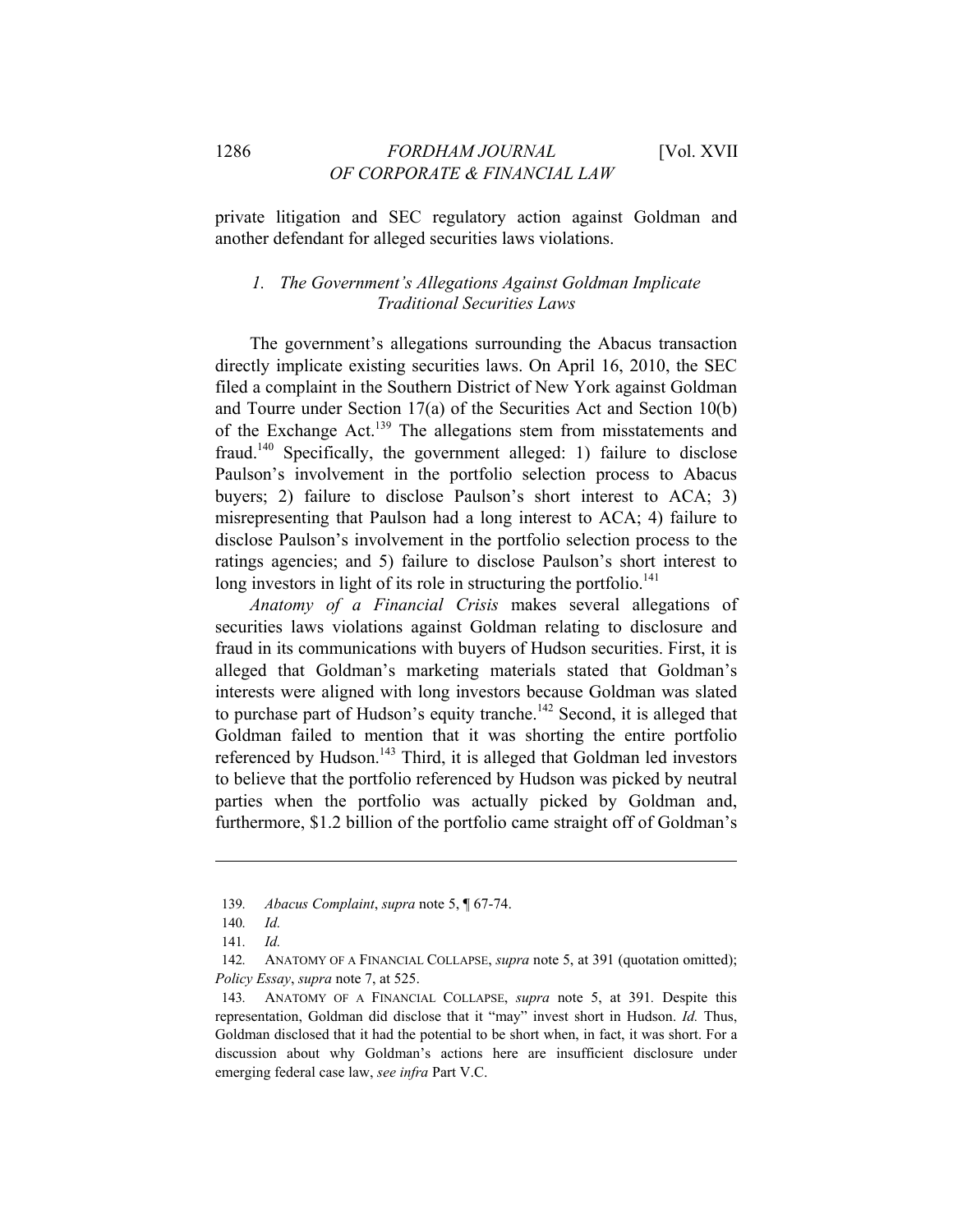books.144 Fourth, it is alleged that Goldman did not disclose that all assets referenced by Hudson were priced by Goldman and not by referencing third party sales of those assets.<sup>145</sup> Fifth, it is alleged that the Subcommittee's report evidences that Goldman dragged its feet in responding to client requests that it begin selling Hudson assets that were declining in value because Goldman's short position was gaining more value as the assets declined.<sup>146</sup>

Again, like Abacus and Hudson, *Anatomy of a Financial Collapse* makes a number allegations under existing securities laws against Goldman for its actions relating to Anderson. First, it is alleged that despite Goldman's understanding that New Century, the originator of many of the underlying mortgages referenced by Anderson, was in financial trouble and that Goldman was in the process of demanding repayments of many loans on its books from New Century, Goldman did not disclose its own negative views of New Century to potential long investors in Anderson.<sup>147</sup> Second, it is alleged that Goldman actually claimed to be "comfortable" with New Century's products and even issued talking points to sales staff aimed at assuaging potential clients' fears about the company.148 Third, it is alleged that Goldman did not disclose its short position in Anderson.<sup>149</sup> Fourth, it is alleged that not only did Goldman fail to disclose its short position, but it actually led investors to believe it had a 50% stake in Anderson's equity tranche, meaning it was long on Anderson.<sup>150</sup> Fifth, it is alleged that Goldman did not tell investors that it nearly cancelled Anderson due to falling values of the structure's underlying securities.<sup>151</sup>

The Subcommittee's report is critical of Goldman's actions involving Timberwolf on many fronts, but it does not outline many strong securities laws violations.<sup>152</sup> The strongest allegation in the report

<sup>144</sup>*.* ANATOMY OF A FINANCIAL COLLAPSE, *supra* note 5, at 391; *Policy Essay*, *supra* note 7, at 525*.*

<sup>145</sup>*.* ANATOMY OF A FINANCIAL COLLAPSE, *supra* note 5, at 391*.*

<sup>146</sup>*. Id.* at 391-92.

<sup>147</sup>*. Id.* at 393*.*

<sup>148</sup>*. Id.*

<sup>149</sup>*. Id.*

<sup>150</sup>*. See* ANATOMY OF A FINANCIAL COLLAPSE, *supra* note 5, at 541.

<sup>151</sup>*. Id.*

<sup>152.</sup> Although Timberwolf seems to have the least clear violations of securities laws when compared to the other examined Goldman CDOs and Timberwolf resulted in a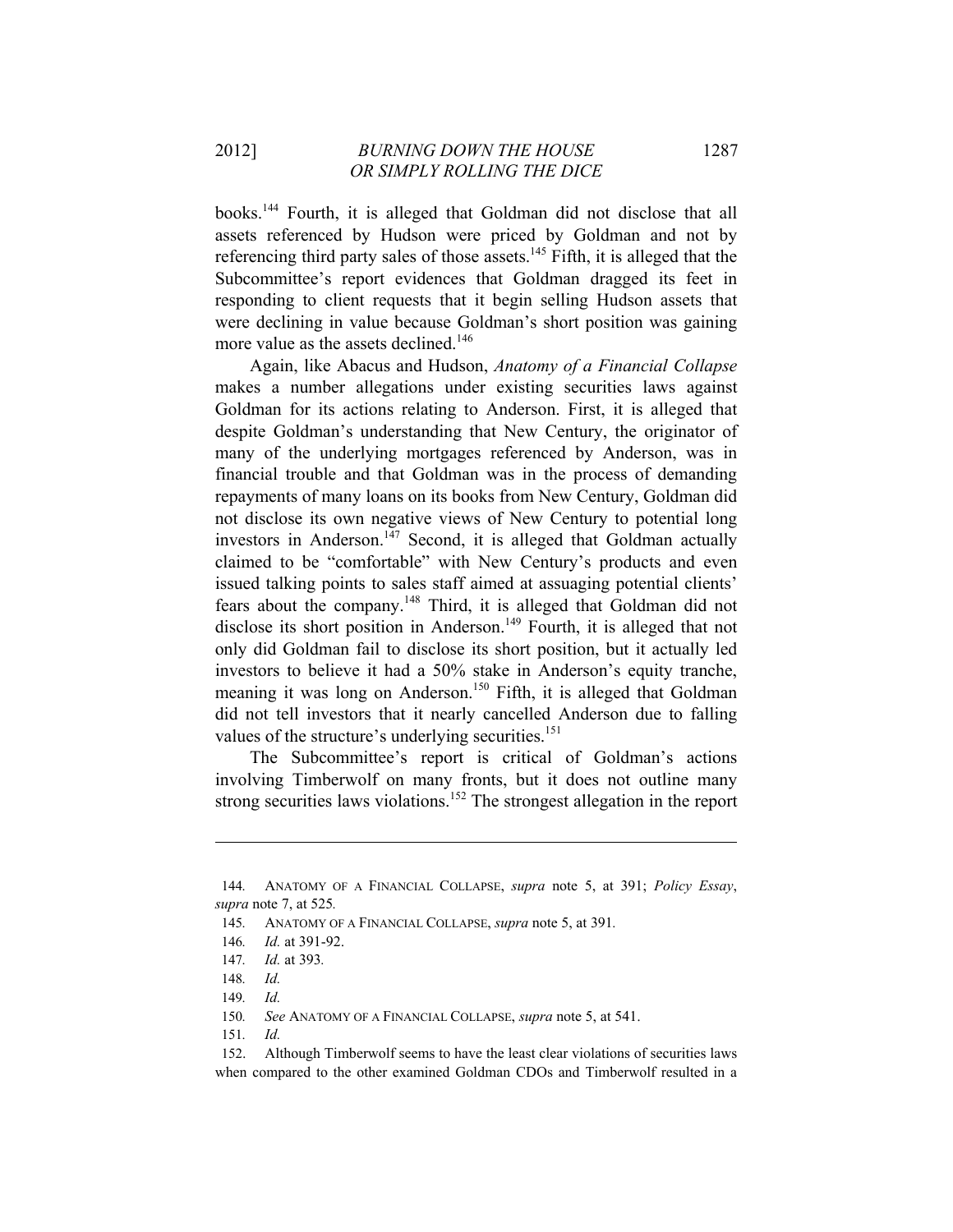regarding Timberwolf is that Goldman withheld its short position from investors.153 It is also alleged that Goldman failed to disclose its internal analyses showing that Timberwolf was losing value.<sup>154</sup> *Anatomy of a Financial Collapse* also provides examples to support its allegations that Goldman "targeted" its sales towards clients inexperienced with purchasing CDOs, while at the same time offering those customers as little information on Timberwolf as possible.<sup>155</sup>

#### *2. Some Goldman CDOs Result in Prosecution and Settlement Under Existing Securities Laws*

In July 2010, Goldman settled with the SEC ending its portion of the Abacus case.<sup>156</sup> In the settlement Goldman agreed to pay \$535 million in civil penalties and disgorge \$15 million.<sup>157</sup> Although Goldman did not admit or deny the complaint's allegations, the settlement stated that Goldman's failure to disclose Paulson's role in the portfolio selection process was a "mistake" because Paulson's interests were adverse to the CDO's other investors.<sup>158</sup> Although Goldman's lack of admissions fails to provide collateral opportunities for private

net loss for Goldman, Timberwolf does present the report's authors with several excellent storylines in furtherance of condemning Goldman. First, the report details two victims of Timberwolf: a Korean life insurance company that had no experience in the CDO market and an Australian hedge fund that went bankrupt in part from its exposure to Timberwolf. *Id.* at 549-55. Second, an eminently quotable email, featuring a Goldman trader calling Timberwolf "one shitty deal," came to represent the sentiment of many at Goldman about the long side of the transaction. *Id.* at 395, 554, 561. Senator Levin continually quoted the email in berating its author's supervisor. *See* Brian Montopoli, *Levin Repeatedly References "Sh\*\*ty Deal" at Goldman Hearing,* CBS NEWS, Apr. 27, 2010, http://www.cbsnews.com/8301-503544\_162-20003526- 503544.html.

<sup>153</sup>*. Id.* at 559*.*

<sup>154</sup>*.* ANATOMY OF A FINANCIAL COLLAPSE, *supra* note 5, at 559*.*

<sup>155</sup>*. Id.*

<sup>156</sup>*. See* Consent of Defendant Goldman, Sachs & Co., SEC v. Goldman, Sachs & Co., No. 10 Civ. 3229 (S.D.N.Y. July 15, 2010); *see also* Press Release, SEC, Goldman Sachs to Pay Record \$550 Million to Settle SEC Charges Related to Subprime Mortgage CDO (July 15, 2010), http://www.sec.gov/news/press/2010/2010-123.htm [hereinafter SEC Goldman Settlement Press Release].

<sup>157.</sup> Consent of Defendant Goldman, Sachs & Co., SEC v. Goldman, Sachs & Co., No. 10 Civ. 3229 (S.D.N.Y. July 15, 2010).

<sup>158</sup>*. Id.*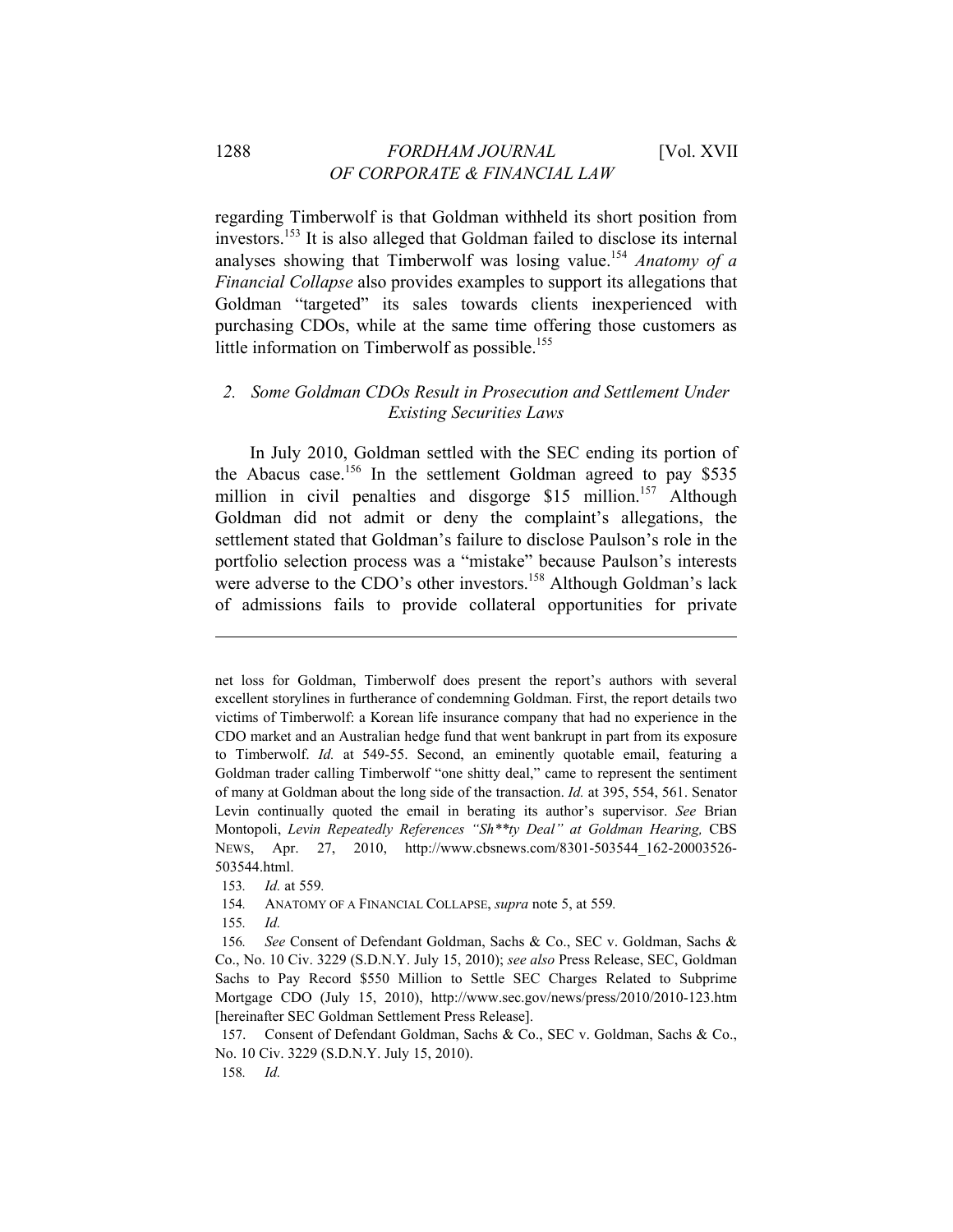litigants (*i.e.* the long-side investors harmed by Abacus's failure),<sup>159</sup> Goldman's civil penalty is remarkable because of its size as compared to the actual profits it gleaned from the transaction. The civil penalty was the largest settlement ever assessed by the SEC against a financial services firm and its size dwarfs the \$15 million in actual profits that Goldman gained from Abacus.<sup>160</sup> It is unclear what the outcome will be for Tourre because as of the settlement date his case was still pending.<sup>161</sup> Likewise, private actions against Goldman regarding Abacus have also been initiated. $162$ 

Goldman also faces liability in a variety of private lawsuits, including class actions and derivative suits, stemming from the other CDOs examined in this comment.<sup>163</sup> In fact, these lawsuits, when combined, seek to collect \$15.8 billion in rescission alone from Goldman.<sup>164</sup> In a regulatory filing, Goldman classifies such suits as "generally alleging that the offering documents for the securities . . .

<sup>159.</sup> Settlements that contain admissions can, in certain situations, be used against the admitting party in subsequent actions by plaintiffs harmed by the same circumstances giving rise to the settled case. *See generally* 18A CHARLES A. WRIGHT & ARTHUR R. MILLER, FEDERAL PROCEDURE AND PRACTICE § 4443 (West 2d Ed. 2011) (explaining the applicability of consent judgments to later litigations).

<sup>160</sup>*. See* SEC Goldman Settlement Press Release, *supra* note 156. One federal judge even remarked upon the size of this penalty in deciding that settlement in a similar case brought by the SEC, discussed *infra* at Part V.B.iii, was insufficient. *See* Order and Opinion 13 n.7, SEC v. Citigroup Global Markets, Inc., No. 11 Civ. 7387 (S.D.N.Y. Nov. 28, 2011) (Rakoff, J.) [hereinafter Citigroup Order]. In other words, the size of this settlement may act as a lodestar for actions to come.

<sup>161</sup>*. See* SEC Goldman Settlement Press Release, *supra* note 156*. See also* Docket, SEC v. Goldman, Sachs & Co., No. 10 Civ. 3229 (S.D.N.Y. Apr. 16, 2010).

<sup>162</sup>*. See, e.g.*, ACA Fin. Guar. Corp. v. Goldman, Sachs & Co., No. 650027/2011 (N.Y. Sup. Ct. filed Jan. 6, 2011). In this case, Goldman responds, *inter alia*, to ACA's complaint of fraud and material misstatements by asserting that Paulson's investment strategy is not a material fact and therefore, did not need to be. Goldman further responded that ACA never asked Goldman or Paulson for information regarding Paulson's position. *See* Reply Memorandum of Law in Further Support of Defendant's Motion to Dismiss the Amended Complaint, ACA Fin. Guar. Corp. v. Goldman, Sachs & Co., No. 650027/2011 (N.Y. Sup. Ct. Aug. 8, 2011). This motion has not yet been decided.

<sup>163</sup>*. See, e.g.*, ACA Fin. Guar. Corp. v. Goldman, Sachs & Co., No. 650027/2011 (N.Y. Sup. Ct. filed Jan. 6, 2011).

<sup>164</sup>*. See* The Goldman Sachs Group, Inc., Quarterly Report (Form 10-Q) 96 (Nov. 8, 2011).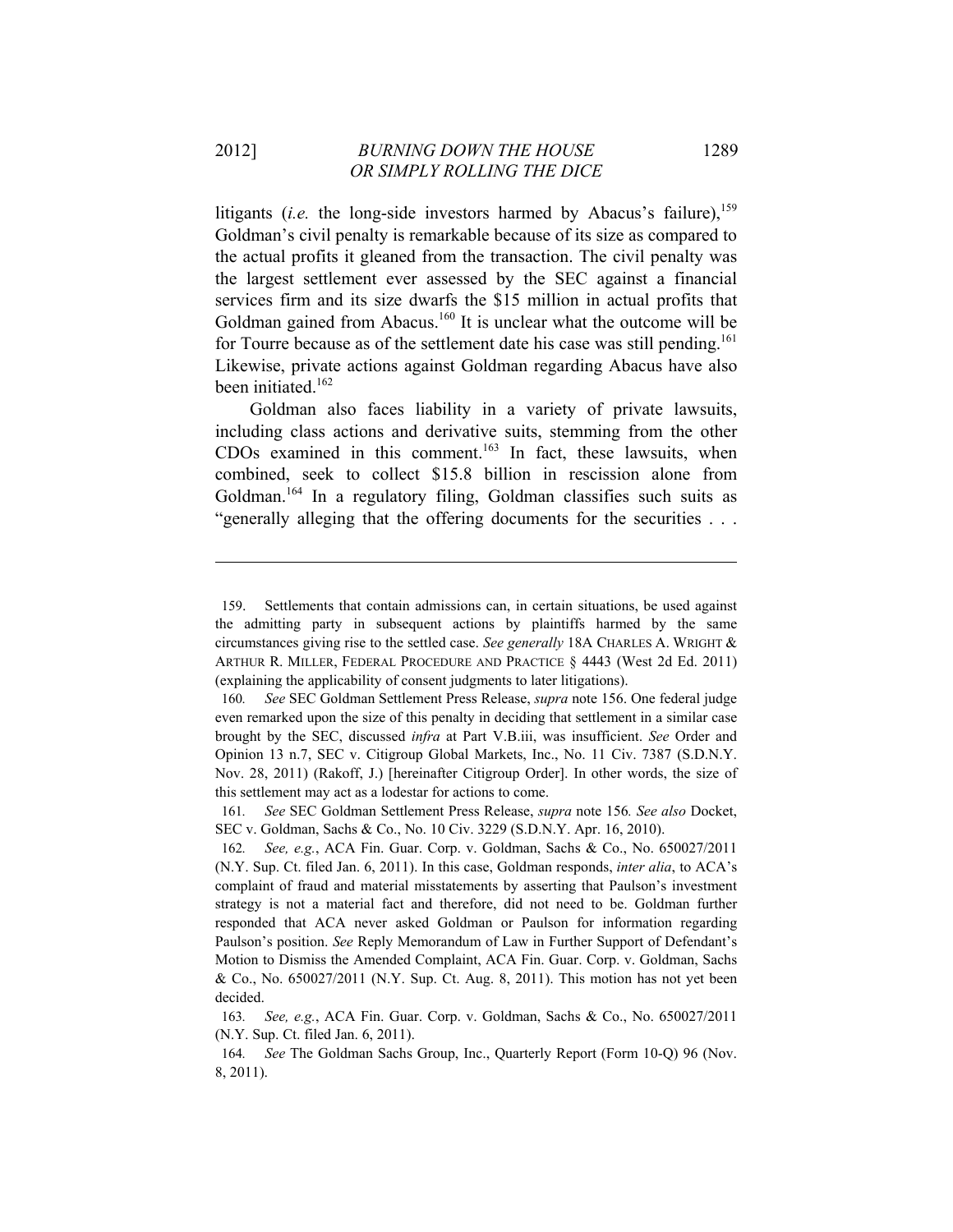contained untrue statements of material facts and material omissions" and furthermore "[c]ertain of these complaints allege fraud and seek punitive damages."165 From this, it seems clear that traditional securities laws have provided an ample basis for both the government and private litigants to sue Goldman for perceived misdeeds surrounding the conflicted CDOs that gave rise to Section 621.

# *3. Cases Similar to the Goldman CDOs Result in Prosecution Under Existing Securities Laws*

On October 19, 2011, the SEC filed a Complaint against Citigroup Global Markets, Inc. ("Citigroup") for securities laws violations involving circumstances similar to the Goldman CDOs described in this Comment.166 The Complaint alleged that Citigroup had selected a series of mortgage-backed securities from its own books that it believed would perform poorly.167 From there, it is alleged that Citigroup packaged those assets and others into a CDO and proceeded to sell long interests in that CDO, labeling them strong investments and representing to investors that it had hired an independent advisor to select the CDO's underlying assets.<sup>168</sup> On the same day that it filed the complaint, the SEC asked the District Court to approve a consent judgment to settle the case where Citigroup would disgorge \$160 million in profits gleaned from the CDO, pay \$30 million in interest owed on those profits, and pay a civil penalty of \$95 million.<sup>169</sup> The consent judgment did not require Citigroup to admit or deny any of the allegations in the complaint.170 The presiding judge, the Honorable Jed S. Rakoff, refused to sign the consent judgment for a number of reasons stemming from the SEC's not requiring Citigroup to admit any of the allegations in the

<sup>165</sup>*. Id.*

<sup>166.</sup> SEC v. Citigroup Global Markets, Inc., No. 11 Civ. 7387 (S.D.N.Y. filed Oct. 19, 2011). The SEC specifically charged violations of Sections 17(a)(2) and (3) of the Securities Act. Complaint ¶ 65, SEC v. Citigroup Global Markets, Inc., No. 11 Civ. 7387 (S.D.N.Y. Oct. 19, 2011).

<sup>167.</sup> Complaint ¶¶ 1, 2, SEC v. Citigroup Global Markets, Inc., No. 11 Civ. 7387 (S.D.N.Y. Oct. 19, 2011).

<sup>168</sup>*. Id.* ¶¶ 1, 2, 58.

<sup>169.</sup> Citigroup Order, *supra* note 160, at 3.

<sup>170</sup>*. Id.*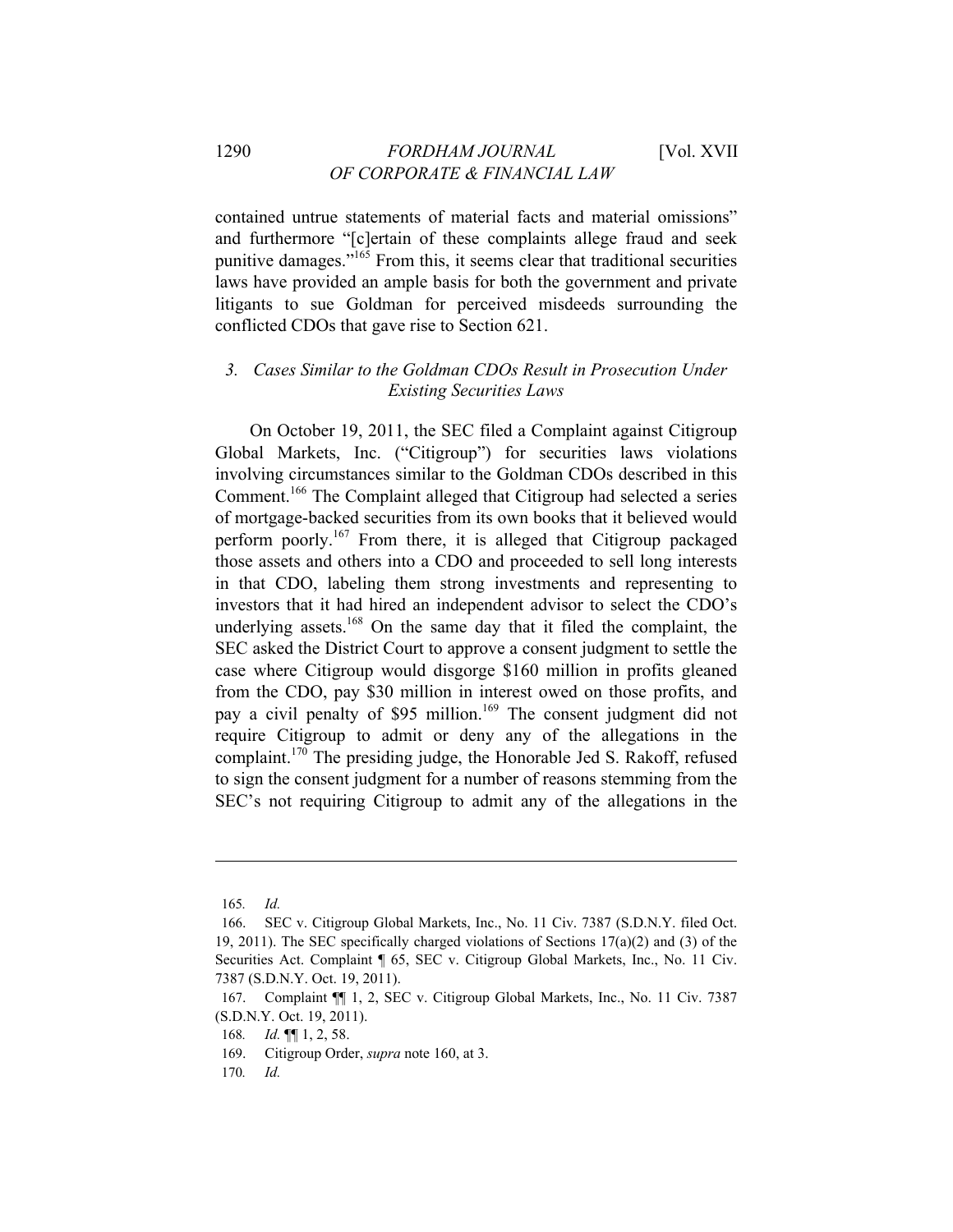complaint.<sup>171</sup> Despite the fact that there is not yet a conclusion in this case, the point to be made is that the SEC can use the existing securities laws to bring enforcement actions against defendants for perceived misdeeds associated with similar conflicts of interest as those described in this Comment. Again, the actual misdeed comes from lack of disclosure and misstatements about the conflict of interest rather than anything inherently wrong with the conflict of interest.

#### C. A FEDERAL COURT'S DECISION CONCERNING DISCLOSURE OF CONFLICTS OF INTEREST CAN BE APPLIED TO THE GOLDMAN CDOS

In 2006, the SEC convinced a Central District of California court that a defendant made material misstatements in violation of Section 10(b) of the Exchange Act, Rule 10b-5, and Section 17(a) of the Securities Act for stating that his company's employees "may" have an interest in the securities that the defendant's company recommended via its website when the defendant "knew" his employees actually "had a biased interest" in those securities.<sup>172</sup> The decision allows for liability under the securities laws for making an assertion that one may potentially have a conflict of interest with the buyer that person actually knows that such a conflict of interest already exists or intends for it to exist in the future.173 The *Czuczko* decision relies on *SEC v. Blavin*, a Sixth Circuit decision where liability was found when the issuer of an investment newsletter stated its employees "may" trade in stocks the newsletter recommended, thusgiving the impression that the newsletter's management was unsure of this practice, when in fact the newsletter was owned as a sole proprietorship and the owner indeed held interests in the recommended stocks.174

Applying the case to the Goldman CDOs, *Anatomy of a Financial Crisis* cites *Czuczko* quite broadly: "A federal court has held that disclosing a potential adverse interest, when a known adverse interest already exists, can constitute a material misstatement to investors."175 This differs from the analysis at Part IV.B *supra* because the *Czuczko* Court goes a step further in holding that disclosure of a potential conflict

<sup>171</sup>*. Id.* at 15.

<sup>172.</sup> SEC v. Czuczko, No. CV 06-4792, slip op. at 8, (C.D. Cal. Dec. 7, 2007).

<sup>173</sup>*. Id.*

<sup>174. 760</sup> F.2d 706 (6th Cir. 1985).

<sup>175</sup>*.* ANATOMY OF A FINANCIAL COLLAPSE, *supra* note 5, at 617.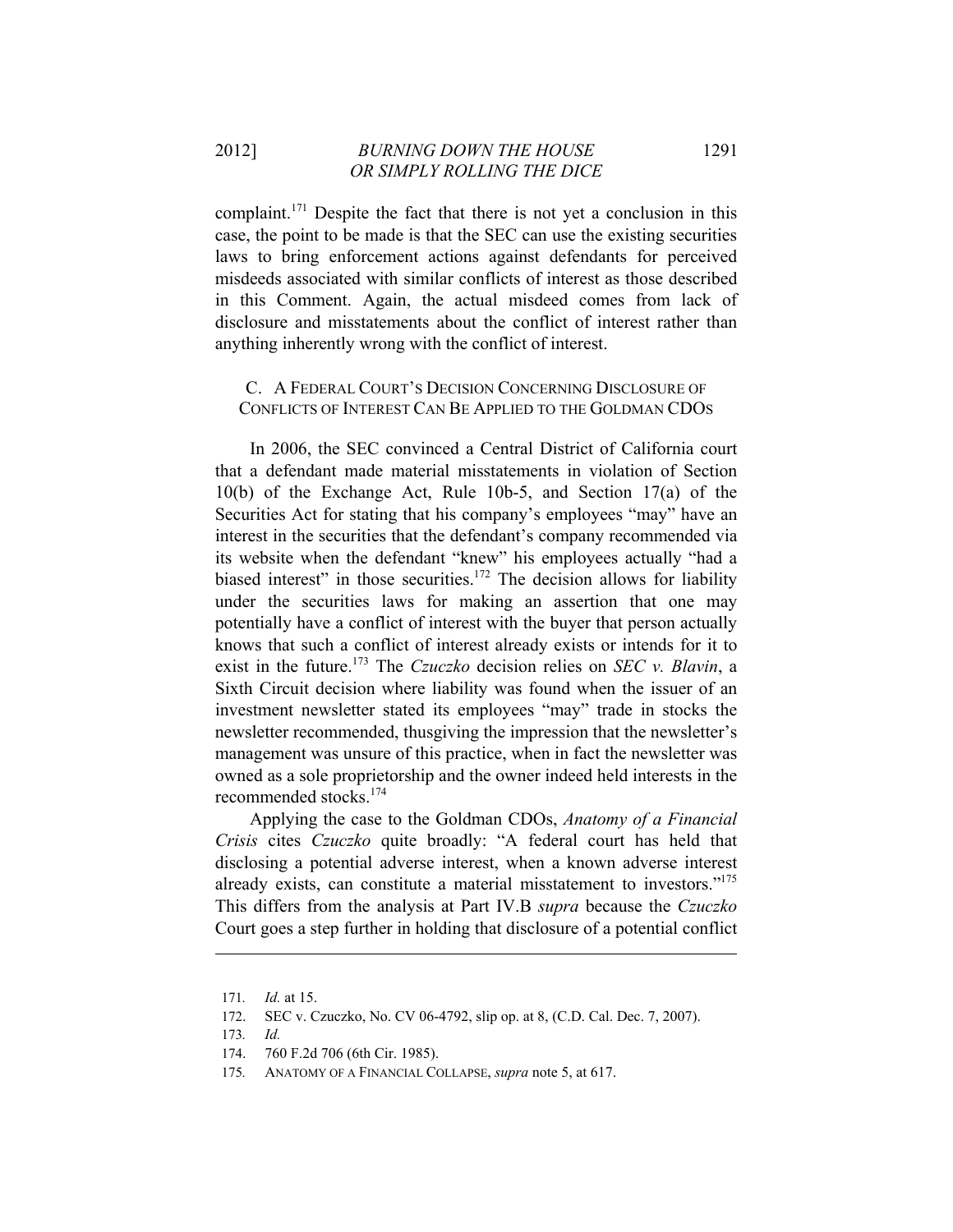of interest is not proper when an actual conflict of interest exists.176 The analysis at Part IV.B *supra* only dealt with general lack of disclosure of a conflict of interest.<sup>177</sup> It is important to note that many boilerplate disclosures include language of unspecific potential conflicts of interest. An example of such a disclosure is found in the promotional materials for Hudson, which only disclosed Goldman's potential to have a conflict of interest with the long investors when Goldman, in fact, already had an actual conflict of interest.<sup>178</sup>

There are limits to *Czuczko*'s utility in finding liability in the cases of the Goldman CDOs or transactions that involve similar facts. It is unclear whether further application will be made to the Goldman CDOs because litigation involving these products is only at the early stages. More importantly, the *Czuczko* decision has not been relied upon by any federal courts to date.<sup>179</sup> Thus, if this decision is to have any further application to the Goldman CDOs or similar cases, it is currently at the nascent stage.

#### D. EXISTING LAW CONCERNING INFORMATION BARRIERS CAN BE APPLIED TO THE MATERIAL CONFLICTS OF INTEREST THAT SECTION 621 SEEKS TO PREVENT

Existing securities laws and case law seek to prevent conflicts of interest in some circumstances by requiring institutions to adopt information barriers.<sup>180</sup> These barriers are systematic, self-enforced policies and structures, commonly called "Chinese walls" or "ethical walls," designed to stop the flow of information between the institutions' various units in order to prevent conflicts of interest.<sup>181</sup> One

<sup>176.</sup> SEC v. Czuczko, No. CV 06-4792, slip op. at 8 (C.D. Cal. Dec. 7, 2007).

<sup>177</sup>*. See supra* Part IV.B.

<sup>178</sup>*. See* ANATOMY OF A FINANCIAL COLLAPSE, *supra* note 5*.* at 617-18, 624; (citing Goldman Sachs, Hudson Mezzanine 2006-1 LTD. Offering Circular at 56 (Dec. 3, 2006)).

<sup>179.</sup> The decision remains unpublished in the Federal Reporter and Federal Appendix and unavailable on the two major electronic databases, Lexis and Westlaw. Furthermore, searches for citations to *Czuczko* in either law review articles or case citations on both Lexis and Westlaw yielded no results.

<sup>180</sup>*. See, e.g.*, 15 U.S.C. § 76o(g) (2006); 17 C.F.R. § 240.10b5-1(c)(2) (2009).

<sup>181.</sup> The wall is "a self-enforced informational barrier consisting of systematic, as opposed to ad hoc, procedural and structural arrangements . . . designed to stem the flow of knowledge . . . between different divisions within a multi-capacity financial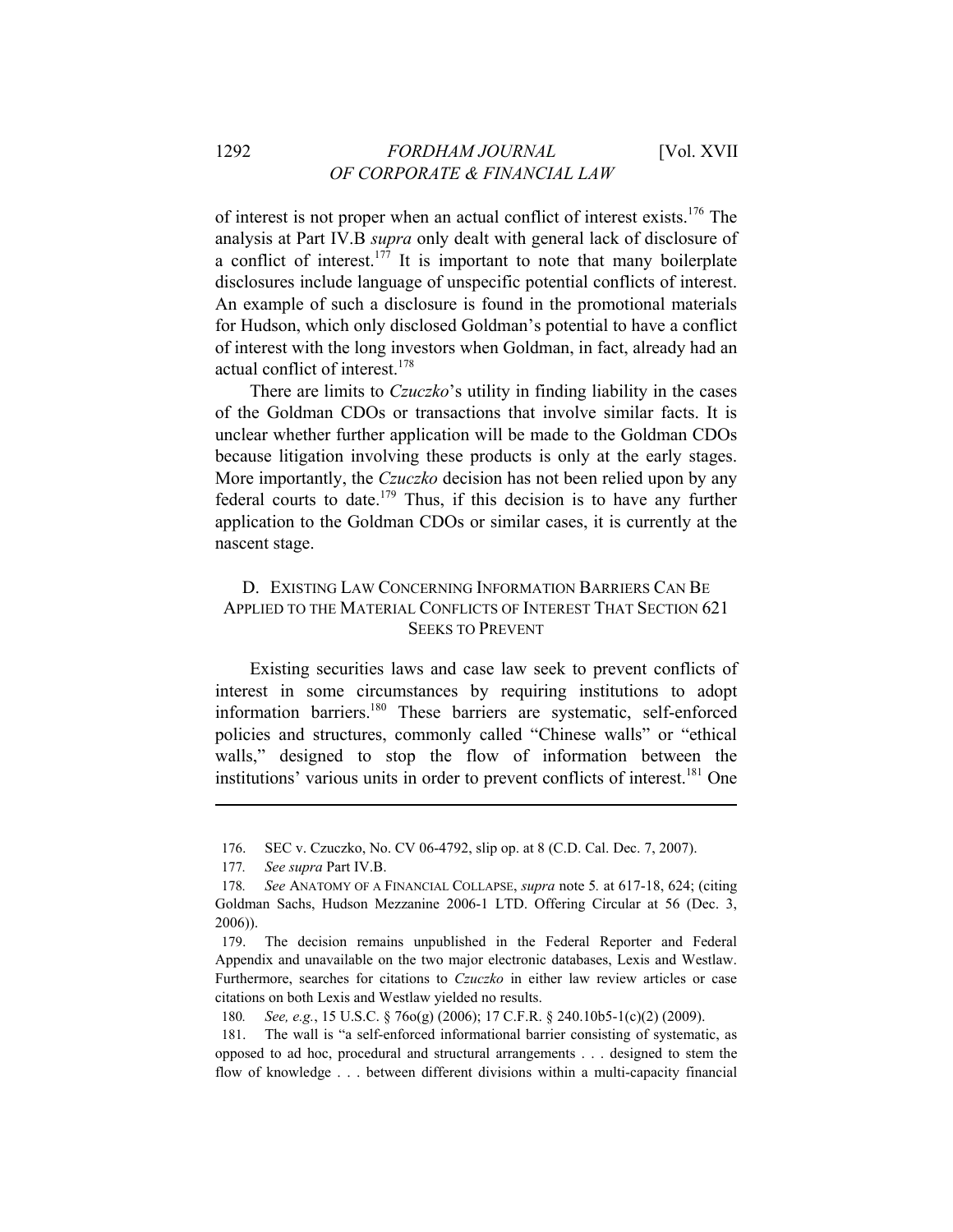use of such barriers is to prevent firms from utilizing material nonpublic information they glean from one business unit as a way to trade on insider information via another business unit.<sup>182</sup> In fact, Section 15(f) of the Exchange Act requires Broker-Dealers to institute policies and procedures to prevent the spread of material non-public information among the various units of their firms.<sup>183</sup> At the same time, Rule 10b- $5^{184}$  promulgates a defense to insider trading allegations when a defendant can show that an effective information barrier exists and the person making the trade was not aware that others at the firm were in possession of the material non-public information.<sup>185</sup> These existing tools would do much to protect buyers from the same transactions that Section 621 seeks to prevent.

If effective information barriers were in place, "designed to fail" transactions would have limited purpose in aiding the firms that structure them. When a firm's trading unit is unaware that the same firm's financial products structuring unit has designed a specific transaction to fail, the trading unit cannot go short on the transaction with any certainty of a return. Although this is a simplification, it holds up against the Goldman CDOs if they are to serve as an example. In Abacus, Tourre contacted all the major players in the deal, helped structure the transaction, and then sold the product to investors.<sup>186</sup>

intermediary with conflicting interests and obligations." Stanislav Dolgopolov, *Insider Trading, Chinese Walls, and Brokerage Commissions: The Origins of Modern Regulation of Information Flows in Securities Markets*, Symposium, 4 J.L. ECON. & POL'Y 311, 313 n.2 (2008) (quoting HARRY MCVEA, FINANCIAL CONGLOMERATES AND THE CHINESE WALL: REGULATING CONFLICTS OF INTEREST 123 (1993)); *see also* Peat, Marwick, Mitchell & Co. v. Superior Court, 245 Cal. Rptr. 873, 887-88 (Cal. Dist. Ct. App. 1988) (Low, P.J., concurring) (lamenting the ethnic overtones and metaphorical inaccuracies of the term "Chinese wall" and calling for courts to abandon its use).

<sup>182</sup>*. See* Norman S. Poser, *Chinese Walls or Emperor's New Clothes? Regulating Conflicts of Interest of Securities Firms in the U.S. and the U.K.*, 9 MICH. Y.B. INT'L LEGAL STUD. 91, 103 (1988) ("[T]he Chinese Wall was created as a preventive measure to control the specific problem of misuse of inside information by multi-service securities firms.").

<sup>183. 15</sup> U.S.C. § 76o(g). *See* Barry W. Rashkover & Laurin Blumenthal Kleiman, *SEC Enforcement and Examinations Concerning Hedge Funds*, 52 N.Y.L SCH. L. REV. 599, 607 (2007).

<sup>184. 17</sup> C.F.R. § 240.10b5-1.

<sup>185</sup>*. Id.* § 240.10b5-1(c)(2). *See* Rashkover & Kleiman, *supra* note 183, at 608.

<sup>186</sup>*. See supra* Part III.A.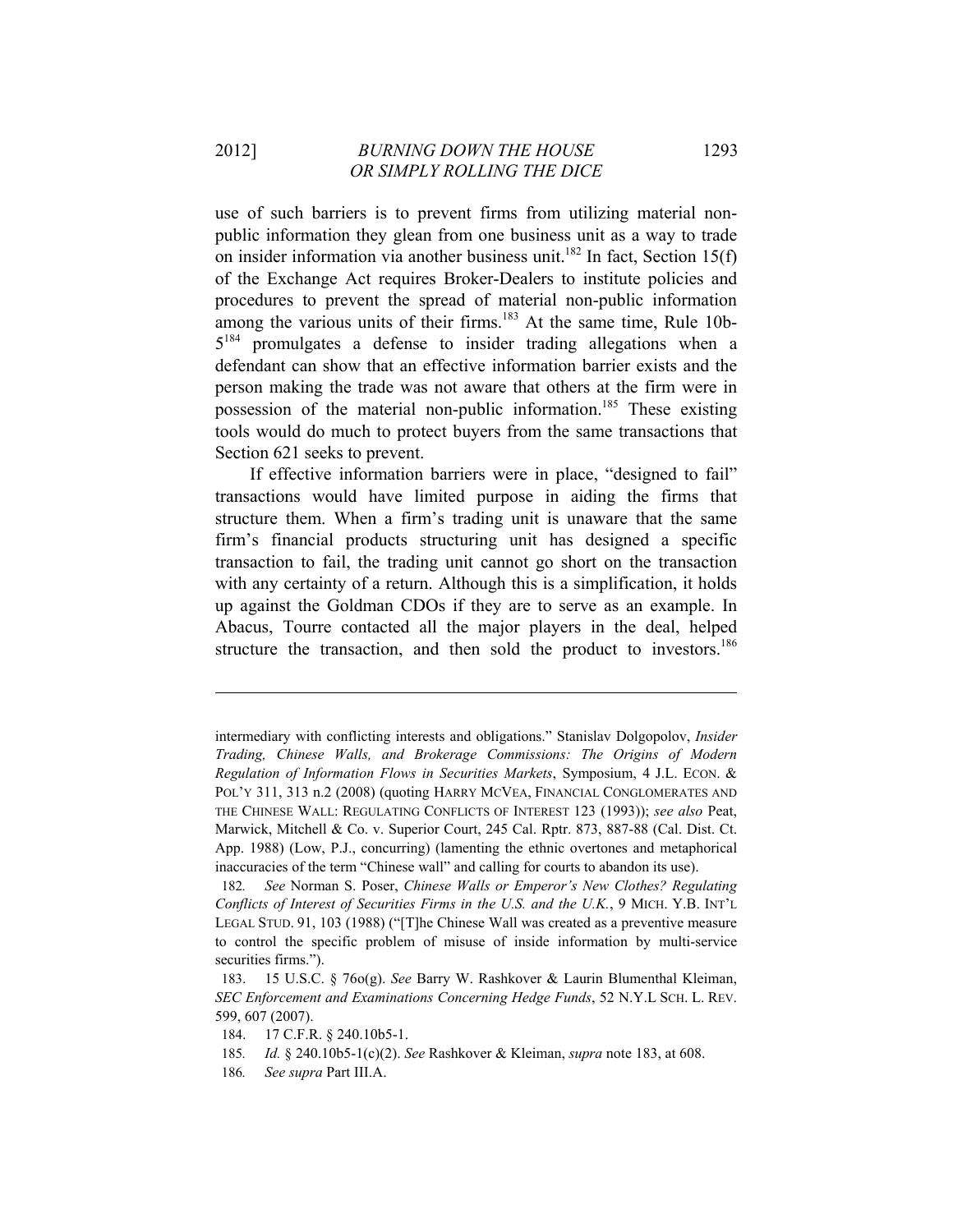Likewise, the Goldman units that structured Hudson, Anderson, and Timberwolf all did so with some intent that Goldman was to short those products.187 Furthermore, Goldman structuring units, according to Congress, aggressively pushed Goldman's selling units to peddle the products while knowing Goldman had a short position.<sup>188</sup> Without knowing such products were structured to fail, Goldman could not be as certain of getting return.

#### **V. RECOMMENDATION**

Thus far, this Comment has described the events prompting the creation of Section 621 and explained why those events implicate and are sufficiently regulated by traditional securities laws. In Part VI.A, this Comment argues that outright ban on securities affected by material conflicts of interest is not an appropriate solution. This Part also introduces the notion of a disclosure requirement for material conflicts of interest in the sale and distribution of securities affected by them. This requirement would aid in creating information parity in such transactions while alerting buyers to conflicts of interest. IPart IV.B, I highlights ways that such a requirement could be promulgated in light of the current Section 621 and the rule proposed by the SEC implementing Section 621. From there, this Partproposes the best method, adding a disclosure exemption to the SEC's rule implementing Section 621, for achieving this result and dismissing the other solutions examined. Finally, Part VI.B.iv.a, provides a recommended draft of this SEC Rule with an explanation.

# A. DISCLOSURE OF MATERIAL CONFLICTS OF INTEREST AND UNDERLYING INFORMATION IS PREFERABLE TO AN OUTRIGHT BAN ON SECURITIES AFFECTED BY SUCH CONFLICTS

The market for securities is based on legitimate differences between participants. Material conflicts of interest do not change this fact. Furthermore, as described above, Section 621's categorical ban clashes with the securities laws because it eliminates the transactions it governs rather than facilitating them via disclosure requirements.

188*. See id.*

<sup>187</sup>*. See supra* Part III.B.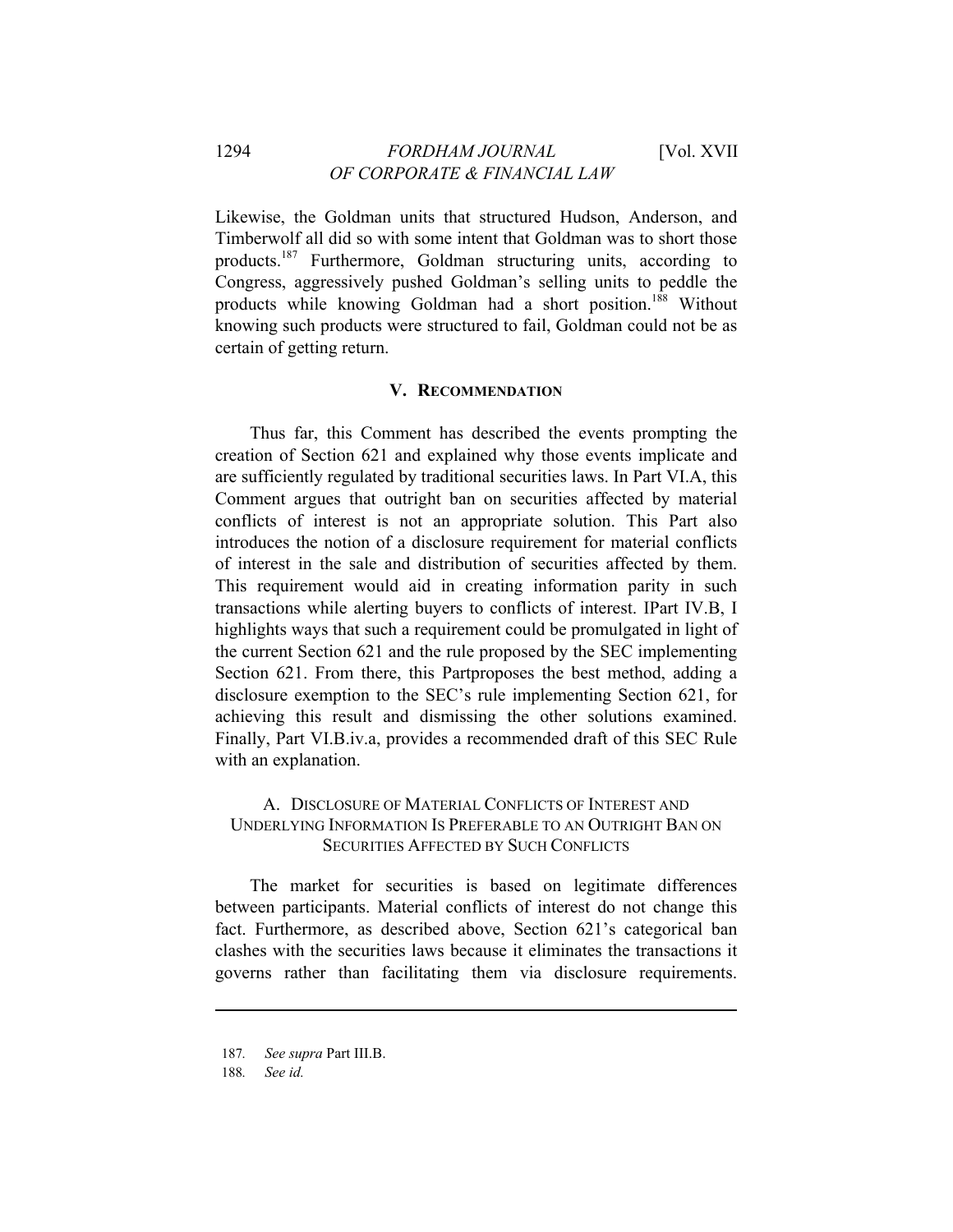2012] *BURNING DOWN THE HOUSE* 1295 *OR SIMPLY ROLLING THE DICE* 

Disclosure requirements here would better allow buyers to understand their purchases and help the market make its own decision about the value and appropriateness of transactions affected by material conflicts of interest.

# *1. Markets Are Driven By Competing Views and Material Conflicts of Interest Do Not Change This Principle*

The capital markets exist largely so that a variety of positions can be taken by market participants based on their various tolerances for uncertainty.<sup>189</sup> In other words, the markets allow participants with differing views of the value and the potential value of securities to increase or decrease their exposure to such price fluctuations without regard for whether a participant has a negative or positive view of such value.<sup>190</sup> Participants that have legitimate disagreements over the values of securities, for any number of reasons, can come together and enter into contracts that allow them manage their exposure to such securities.<sup>191</sup> Indeed, parties can and will have differing views about the quality and prospects of many investments.<sup>192</sup> Even in light of a material conflict of interest between the structurer and seller of such investments, incentives to make trades will still exist.<sup>193</sup> Accordingly, an outright ban on such transactions is not preferable when disclosure and curing of information asymmetries can be regulated.

#### *2. Adequate Disclosure*

Parties can have competing views about the prospects and value of an investment, but more is needed to facilitate their investment

<sup>189</sup>*. See* Robert J. Rhee, *Toward Procedural Optionality: Private Ordering of Public Adjudication*, 84 N.Y.U. L. REV. 514, 532-33 (2009) ("The capital and insurance markets . . . exist precisely because people have different views not only of the expected value of future income but also of the risk associated with that income.") (citing FRANK H. KNIGHT, RISK, UNCERTAINTY AND PROFIT 268-71 (Dover 2006) (1921)).

<sup>190</sup>*. Id.*

<sup>191</sup>*. Id.*

<sup>192</sup>*. Id.*

<sup>193</sup>*. See* D. Bruce Johnsen, *The SEC's 2006 Soft Dollar Guidance: Law and Economics,* 30 CARDOZO L. REV. 1545, 1550 (2009).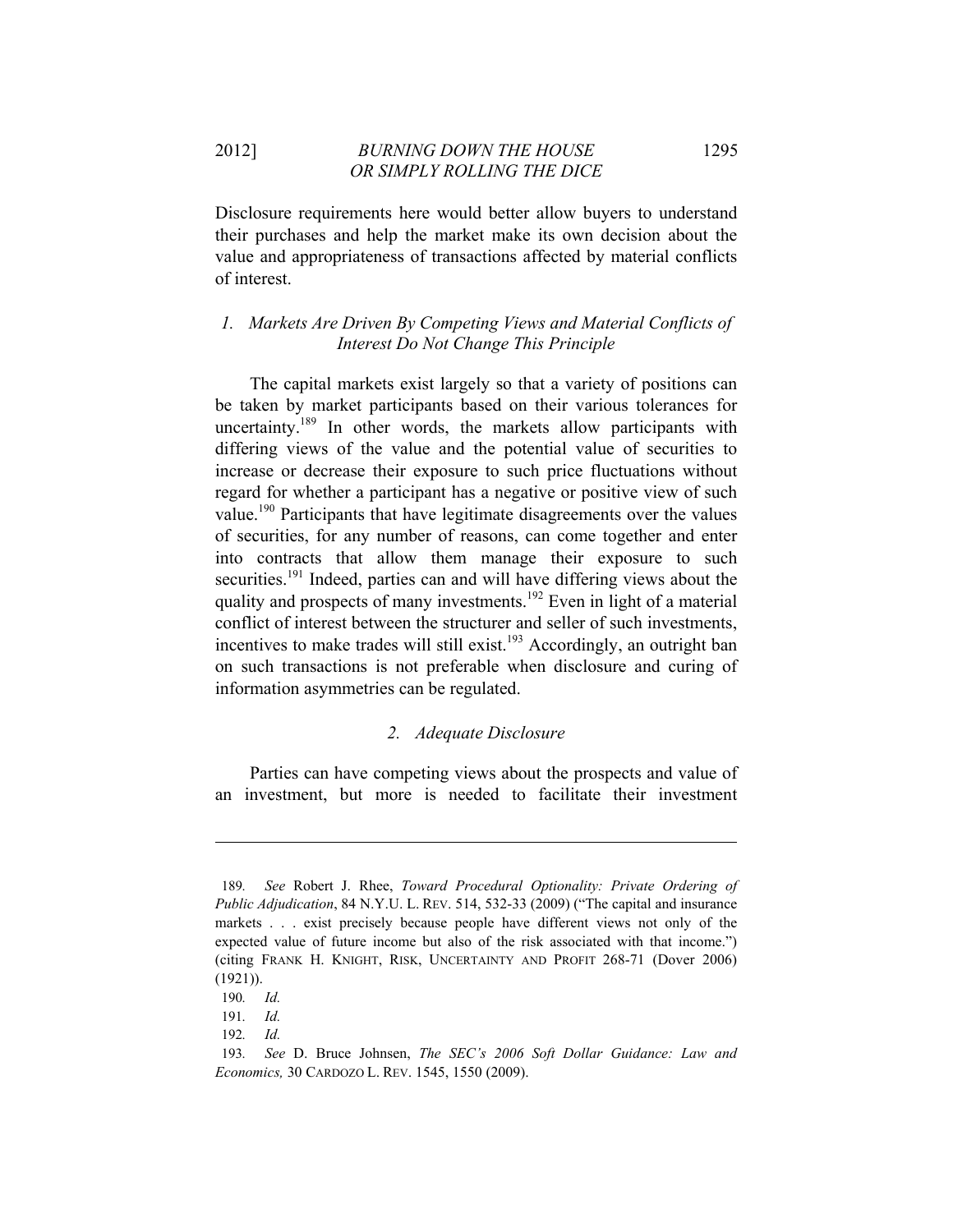relationship.194 Building on the principles of the securities laws, adequate disclosure is the best method to facilitate investment.<sup>195</sup> If sellers and structurers provided the underlying information<sup>196</sup> they used in their development of the securities being sold, then the goal of information parity would be furthered.<sup>197</sup> If counterparties have access to the same information as the party that designed a security to fail, all that remains is a true difference of opinion or other motivations to make the trade. Because the parties are privy to the same information when proper disclosure is made, the securities law would deem that both parties have adequate information for assessing the value of the underlying security regardless of any material conflict of interest.<sup>198</sup>

There are two primary ways to promulgate a disclosure requirement in the context of material conflicts of interest. One way to structure this requirement would be to create a fiduciary relationship triggered by a material conflict of interest created by the structurer or seller of a security.<sup>199</sup> In essence, the structurer or seller who bets against its own securities would have a fiduciary duty to the buyer mandating disclosure of the information it has about those securities along with its status of any potential material conflict of interest.<sup>200</sup> Another solution would be keep Section 621's ban on material conflicts of interest but add a

<sup>194</sup>*. See* The Investor's Advocate: How the SEC Protects Investors, Maintains Market Integrity, and Facilitates Capital Formation, SEC, http://www.sec.gov/about/wh atwedo.shtml (explaining that the Securities Laws facilitate investment) (last visited Mar. 12, 2012).

<sup>195</sup>*. See supra* Part V.A.

<sup>196.</sup> The term "underlying information," as used here m refers to the raw information the seller or structurer has exclusive or semi-exclusive access to. This does not include publically available information or information that derives from a party's analysis of any raw data.

<sup>197</sup>*. See* Rhee, *supra* note 189, at 548-49.

<sup>198</sup>*. See supra* Part V.A; *cf.* Ryan Skylar, Note, *Hedges or Thickets: Protecting Investments from Hedge Fund Managers' Conflicts of Interest*, 77 FORDHAM L. REV. 3251, 3316 (2009) ("The disclosure of [conflicts of interests involving hedge fund managers and their funds] could facilitate investment decisions that direct funds into more suitable investment vehicles . . . .").

<sup>199.</sup> Rule 10b-5's prohibition on insider trading is premised on eliminating information asymmetry by creating a fiduciary relationship between various classes of people having inside information and the security issuer's shareholders. *See, e.g.*, Dirks v. SEC, 463 U.S. 646, 660 (1983).

<sup>200</sup>*. Id.*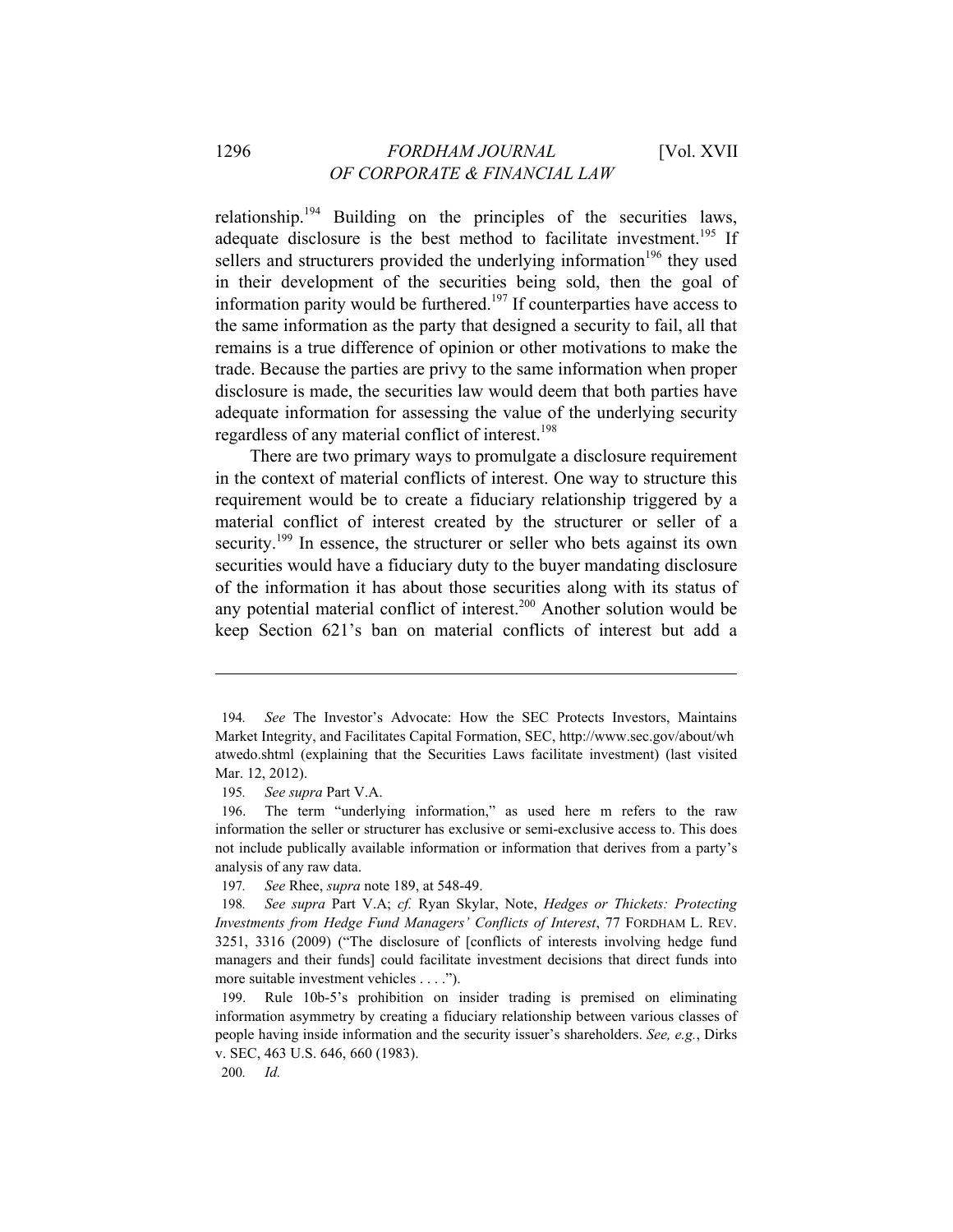disclosure exemption to the rule. In that instance, transactions involving securities affected by material conflicts of interest would still be banned unless adequate disclosures were made to the buyer. Part VI.B, highlights the most effective way to promulgate such a disclosure exemption.

# *3. Investors Can and Should Price Risk Associated with Material Conflicts of Interest into Their Agreements if Adequate Disclosure Is Made*

Once the conflict of interest and relevant underlying information are disclosed, buyers can price the risk associated with them.<sup>201</sup> Buyers here have several options depending on their ability to understand and value the assets underlying the securities affected by the material conflict of interest. This Section examines three instances where buyers can attempt to place values on securities affected by material conflicts of interest. In all instances, disclosure allows buyers to arrive at appropriate resolutions.

In the first instance, buyers who are confident in their understanding of the conflicted securities can use the supplied information about underlying assets and price accordingly.202 Buyers do this knowing the conflicted seller or structurer was required to disclose all the relevant information about the structure's underlying assets.<sup>203</sup> As such, information parity is more closely achieved and the conflicted structurer or seller and buyer merely have differing opinions about the prospects of the securities being sold.204

In the second instance, buyers who are not confident in their ability to judge the prospects of the securities affected by the conflict of interest based on the disclosed information may still want to purchase the

<sup>201</sup>*. See* Paula J. Dalley, *The Use and Misuse of Disclosure as a Regulatory System*, 34 FLA. ST. U. L. REV. 1089, 1094 (2007) ("Pricing risk is one of the essential functions of the securities markets, and disclosure of information improves market participants' ability to assess and price risk."); *see also* Merritt B. Fox et al., *Law, Share Price, and Economic Performance: The New Evidence*, 102 MICH. L. REV. 331 (2003) (empirical study suggesting that public disclosure laws increase share price accuracy).

<sup>202</sup>*. See* Fox et al., *supra* note 201, at 380-81.

<sup>203</sup>*. See infra* Part VI.B (discussing implementation of a disclosure requirement).

<sup>204</sup>*. See* Rhee, *supra* note 189, at 548-49.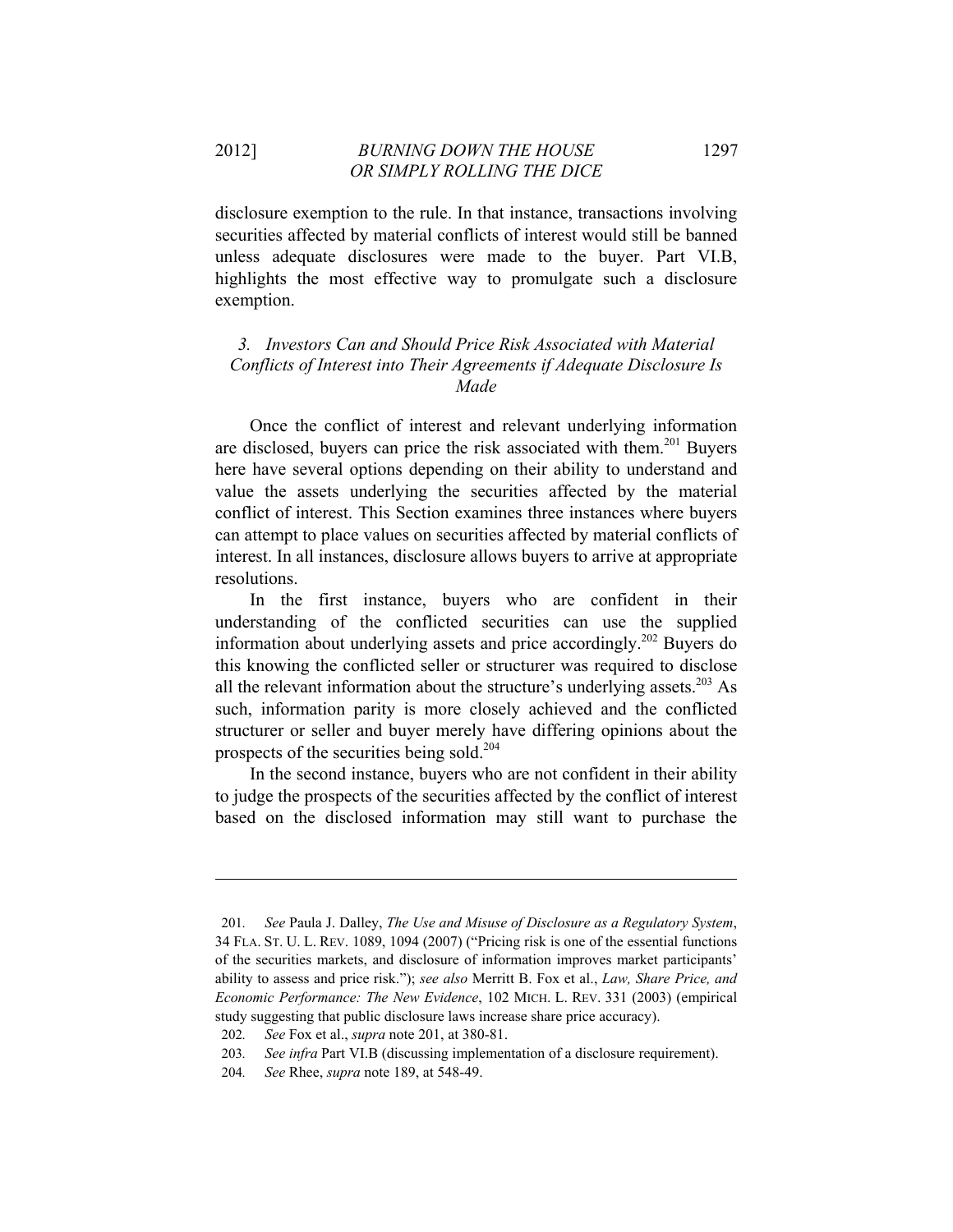affected securities.205 Here, they can price the very notion of the conflict of interest into their investment decision.206 If most buyers find themselves in this situation, the market could face an adverse selection or "lemon" problem, where legitimate products on the market are devalued because buyers cannot parse them from similar but somehow defective or less desirable counterparts due to information asymmetry between buyers and sellers.<sup>207</sup> There, even legitimate, higher quality securities will be undervalued due to the conflicts of interest they entail. To differentiate themselves from sellers and structurers who have designed their transactions to fail, legitimate structurers and sellers could take additional steps toward providing information parity and assurances.<sup>208</sup> While there are anticipated counterarguments that such additional disclosure places a burden on legitimate firms, it is important to remember that for the lemon problem to become pervasive, an inability to evaluate the offered products must be widespread among buyers.209 Therefore, once the lemon problem starts to affect legitimate sellers and structurers and possibly burden them, it is because there is such a lack of understanding of their offerings in the market that the market is demanding they take further action.<sup>210</sup> More simply put, legitimate sellers or structurers of securities affected by conflicts of interest would not become burdened as a result of the lemon problem until the market actually demanded that they act to differentiate themselves. $211$ 

In the third instance, buyers unable to make sense of the disclosed information, but alarmed by the existence of a material conflict of interest would simply abstain from purchasing the securities. Knowing

<sup>205</sup>*. See* Johnsen, *supra* note 193, at 1550.

<sup>206</sup>*. See* Dalley, *supra* note 201, at 1094.

<sup>207</sup>*. See* George A. Akerlof, *The Market for "Lemons": Quality Uncertainty and the Market Mechanism*, 84 Q.J. ECON. 488, 495 (1970).

<sup>208</sup>*. Cf.* Manuel A. Utset, *Complex Financial Institutions and System Risk*, 45 GA. L. REV. 779, 804-05 (2011) (suggesting that issuers seek to prevent lemon problems and cure information asymmetry by submitting to the SEC's disclosure regimes). *But see* James D. Cox, *Coping in a Global Marketplace: Survival Strategies for a 75-Year-Old SEC*, 95 VA. L. REV. 941, 955-56 (2009) (suggesting that issuers who stand to have higher share prices by combating the lemon problem by proving their superiority may not respond in a such a manner all the time).

<sup>209</sup>*. See* Akerlof, *supra* note 207.

<sup>210</sup>*. See supra* note 208.

<sup>211</sup>*. Id.*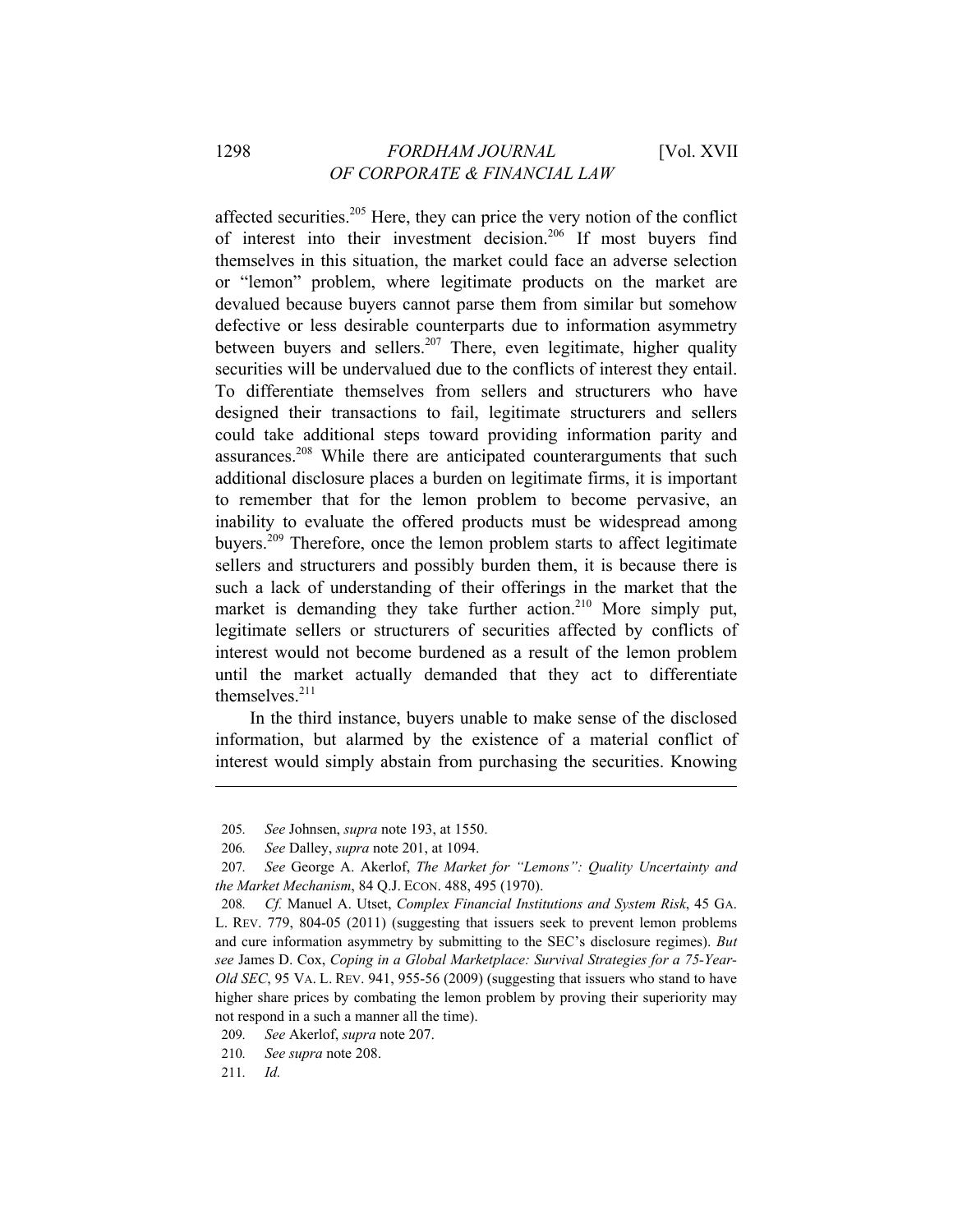2012] *BURNING DOWN THE HOUSE* 1299 *OR SIMPLY ROLLING THE DICE* 

the parameters of the potential investment and their ability to value it, the buyer decides the risk of being fleeced is too strong.<sup>212</sup> While certain buyers will miss the opportunity to participate in legitimate transactions, others will not experience losses from their investments and later sue to recoup their losses based on claims of non-disclosure, misstatements, and fraud.

#### B. RECOMMENDED IMPLEMENTATION

This final Part discusses several alternatives and their limitations, and presents this Comment's ultimate recommendation.

#### *1. Dismissing Information Barriers*

If implemented effectively, information barriers would address the most salient concerns about material conflicts of interest.<sup>213</sup> That is, information barriers would create a more "equal" scenario because both seller and buyer would be unaware of the seller's short position.<sup>214</sup> But the drawbacks of information barriers make them an unfavorable solution here. The arguments in this Comment highlighting the notion that there is nothing inherently nefarious with material conflicts of interest if proper disclosure accompanies them render it difficult to justify information barriers, which are an extreme implementation.<sup>215</sup> Furthermore, information barriers prevent many of the legitimate purposes that transactions affected by material conflicts can serve, discussed in this Comment.<sup>216</sup> Finally, it would be remiss to fail to mention that there is some debate as to the effectiveness of information barriers when put in place.<sup>217</sup> Thus, a disclosure requirement is a more effective and streamlined way to deal with this problem

<sup>212</sup>*. See* Homer Kripke, *Fifty Years of Securities Regulation in Search of a Purpose*, 21 SAN DIEGO L. REV. 257, 261 (1984) (explaining that mandatory disclosure serves the purpose of helping investors decide whether to buy, sell, or hold securities).

<sup>213</sup>*. See supra* Part V.D.

<sup>214</sup>*. See Id.*

<sup>215</sup>*. See supra* Part VI.A.

<sup>216</sup>*. See supra* Part V.A.

<sup>217</sup>*. See, e.g.*, H. Nejat Seyhun, Symposium, *Insider Trading and the Effectiveness of Chinese Walls in Securities Firms*, 4 J.L. ECON. & POL'Y 369, 386 (2008) (presenting "evidence that suggests Chinese walls are porous . . . ." ).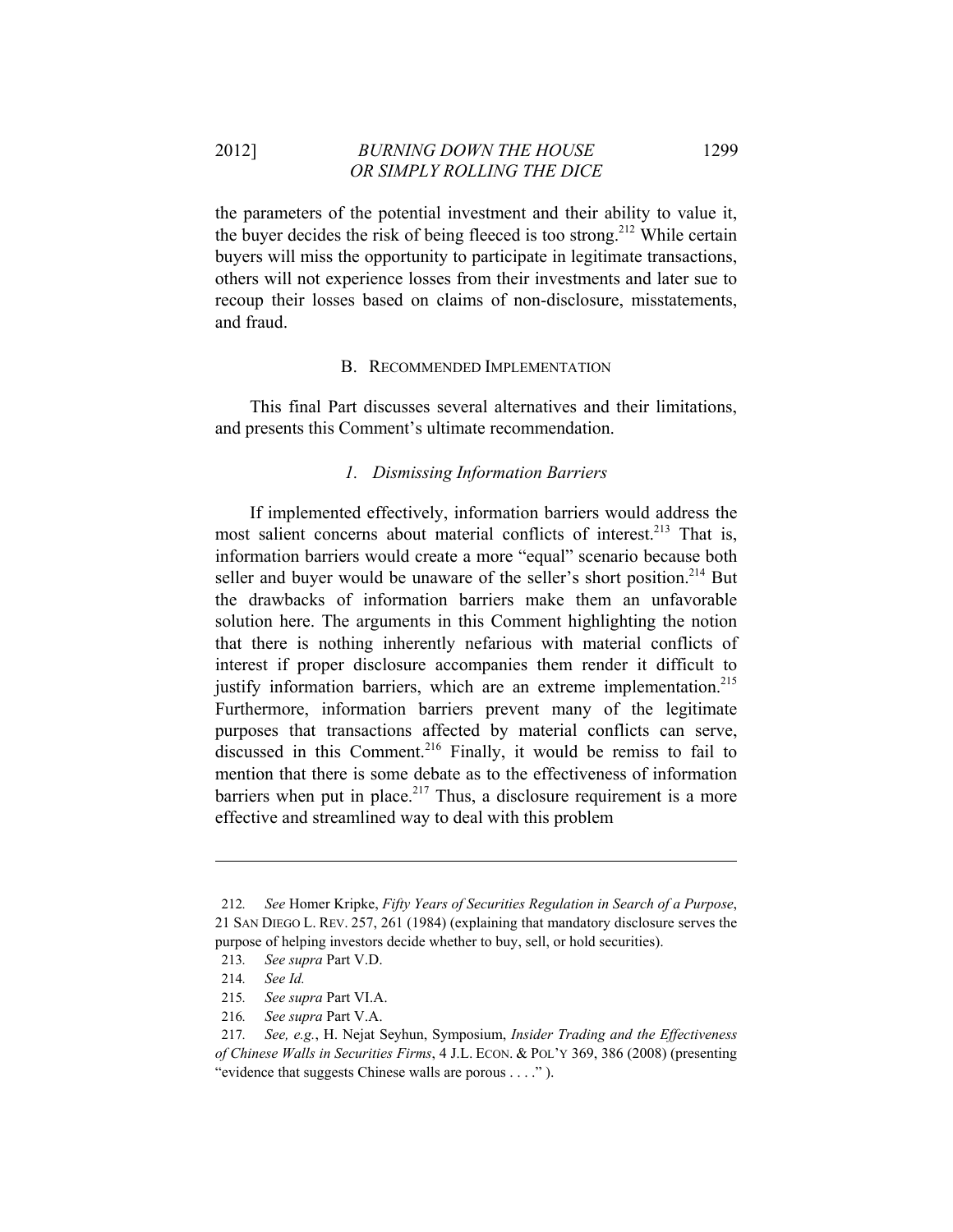# *2. Relying on Federal Case Law is Inadequate Without Increased Disclosure Requirements*

Although current law considers a conflict of interest to be "material" and requires disclosure in instances where it exists, there are many instances where firms use boilerplate language to warn about the possibility of such a conflict existing later.<sup>218</sup> Similarly, this law is incomplete because it deals mostly with disclosing conflicts as they occur.219 And while the *Czuczko* opinion, discussed at Part V.C *supra*, makes clear that disclosure of a potential conflict when an actual conflict is already present constitutes an actionable misstatement of material fact, it still fails to address the situation where a conflict legitimately develops after the sale of the security.<sup>220</sup> Furthermore, the decision remains unpublished and has not been cited by any federal courts to date.<sup>221</sup> Thus, relying on this case law and waiting for, or depending on, it to develop is counterintuitive and unlikely to provide any near term solutions. At the same time, it is unlikely to fully address the problem at hand.

#### *3. Establishment of a Fiduciary Duty Is Cumbersome*

Establishing a fiduciary duty for any party with a material conflict of interest could also be a method of requiring disclosure of conflicts of interest and reducing information asymmetry. Such an obligation would be modeled on the fiduciary duty that already exists in the insider trading context between holders of material non-public information and the shareholders owning the effected securities.<sup>222</sup> Accomplishing this would require a statutory or regulatory addition that expressly called for a fiduciary duty to attach once a structurer or seller of a security decides to engage in activity that creates a material conflict of interest between it and the long investors. This, however, would be a cumbersome and illsuited approach, especially in light of the more streamlined recommendation made *infra*.

<sup>218</sup>*. See supra* Part V.

<sup>219</sup>*. Id.*

<sup>220</sup>*. See supra* Part V.C.

<sup>221</sup>*. See supra* note 179.

<sup>222</sup>*. See supra* note 199.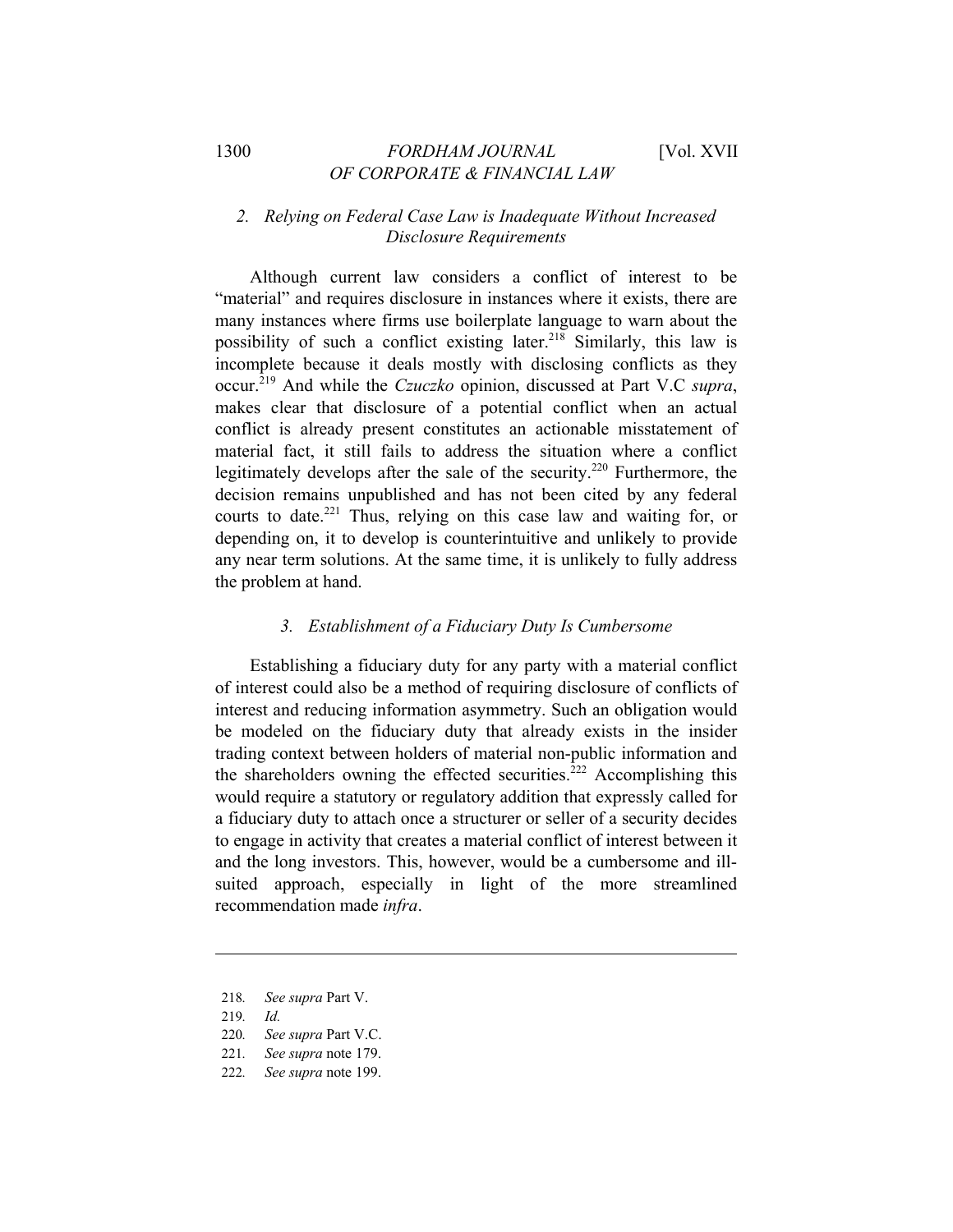Fiduciary duties that come from the insider trading context are judicial constructs to cope with the fraud element of Rule  $10b-5$ .<sup>223</sup> As such, they are less suited for use in the context of material conflicts of interest. First, fiduciary duties require much work by the courts to figure out when such duties actually attach.<sup>224</sup> Second, breach of fiduciary duties only implicates Rule 10b-5 and not the other disclosure provisions of the securities laws.<sup>225</sup> Third, a mere breach of fiduciary duty is probably not enough to attach liability under Rule 10b-5 because deception, omission or misrepresentation must also occur.<sup>226</sup> As such they leave investors with less causes of action than the alternative of adding a disclosure requirement or exemption to the existing statutes. Furthermore, it seems incongruous to provide investors and the SEC with causes of action as remedies that relate only to fraud when a large part of the issue is simple lack of disclosure by the party having the conflict of interest.<sup>227</sup> Third, a fiduciary duty addition to existing statutes or regulations would likely not reflect the fact that Section 621 only makes its prohibition for one year after the sale of the security in question.<sup>228</sup> Therefore, beyond that timeframe, this addition would actually be more restrictive than Section 621, which limits itself to only one year.<sup>229</sup>

<sup>223</sup>*. See* Alexander F. Loke, *From the Fiduciary Theory to Information Abuse: The Changing Fabric of Insider Trading Law in the U.K., Australia and Singapore*, 54 AM. J. COMP. L. 123, 127 (2006) ("The 'fraud' requirement in Rule 10b-5 is . . . constituted by fiduciaries dealing with the beneficiaries without full and proper disclosure.").

<sup>224</sup>*. See* Thomas Lee Hazen, *Are Existing Stock Broker Standards Sufficient? Principles, Rules, and Fiduciary Duties*, 2010 COLUM. BUS. L. REV. 710, 724-25 (2010) ("Standards within fiduciary relationships are flexible, and courts can apply them as they see fit in individual circumstances. As a result, it is difficult to make meaningful generalizations describing fiduciary relationships, considering the diversity of contexts in which they can arise.").

<sup>225</sup>*. See* Loke, *supra* note 223, at 127 (explaining that 10b-5's fraud requirement, which is unique among securities laws, stems from fiduciary duties).

<sup>226</sup>*. See* United States v. O'Hagan, 521 U.S. 642, 654-55 (1997).

<sup>227.</sup> Rule 10b-5 implicates fraud. *See* 17 C.F.R. § 240.10b-5(a) (2009). On the other hand, other securities laws, like Section 11 of the 1933 Act, do not implicate fraud. *See* 15 U.S.C. § 77k(a) (2006).

<sup>228.</sup> Dodd-Frank Wall Street Reform and Consumer Protection Act, Pub. L. 111- 203, § 621, 124 Stat. 1376, 1631-32 (2010) (to be codified at 15 U.S.C. § 77z-2a). 229*. Id.*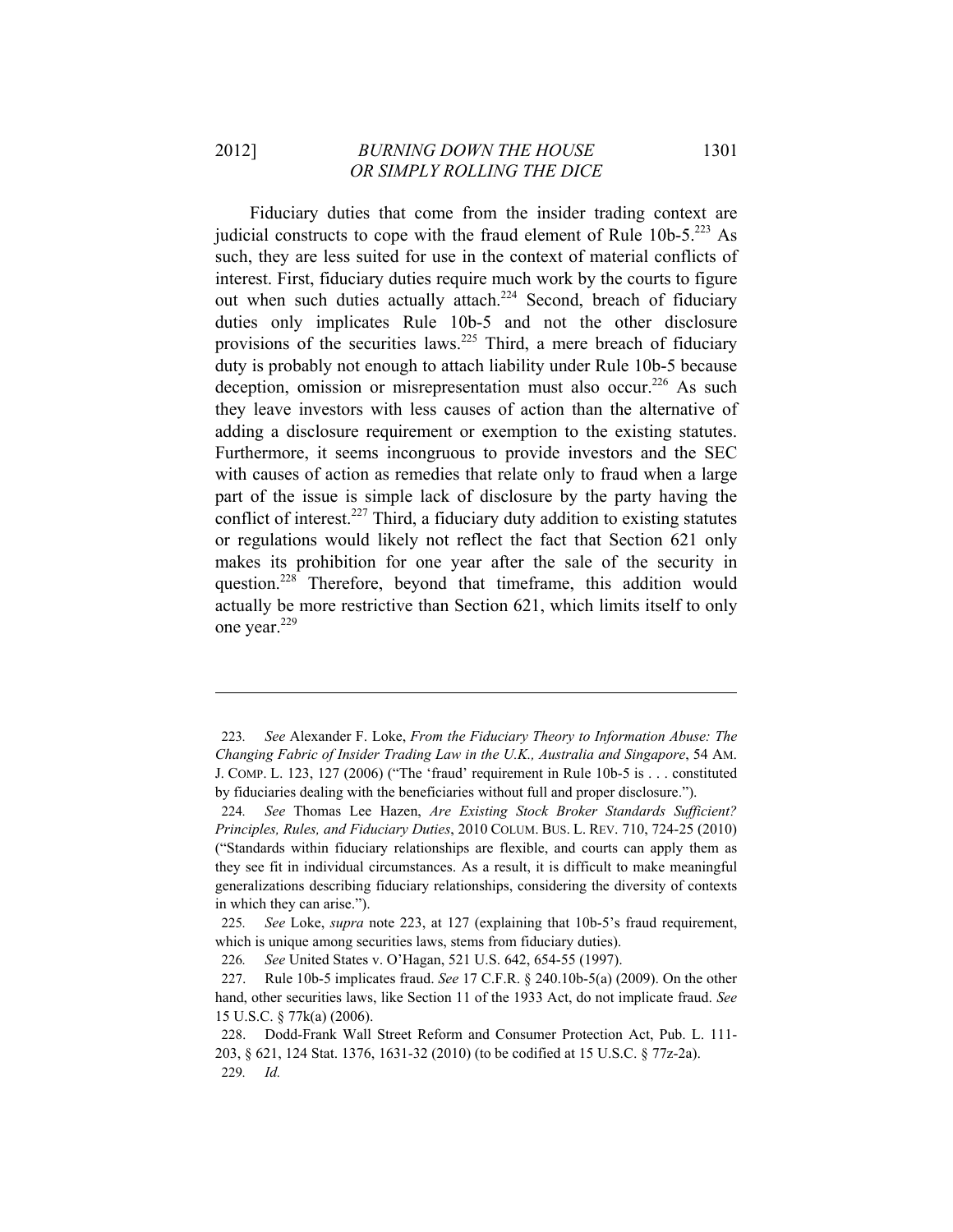# *4. Adding a Disclosure Exemption to The SEC's Rule Implementing Section 621 is the Most Effective Resolution*

The best possible solution would be to add a disclosure exemption to Section 621's general prohibition that effectively requires structurers and sellers of asset-backed securities to disclose their short positions on such products and give investors access to all relevant underlying information they have regarding the products. In effect, this is a disclosure requirement because Section 621's prohibition on material conflicts of interest is left in place unless the disclosure exemption is met. Disclosure in this form would be the most favorable solution because it informs investors without unnecessarily restricting their purchasing ability. It is consistent with the goals of the securities laws.<sup>230</sup> It keeps structurers or sellers and buyers on equal footing while allowing the market to price the affected securities accordingly.231 It recognizes and respects that informed parties often have reasonable yet different outlooks on certain investments regardless of who structured the investments as well as divergent needs in terms of the risks they decide to take.<sup>232</sup> The implementation of a disclosure exemption could be achieved in two different ways. First, Section 621 could be amended to include a disclosure exemption. Second, SEC Rule 127B<sup>233</sup>, the SEC's rule regulating Section 621, could be implemented with a disclosure exemption.<sup>234</sup>

Amending Section 621 to include a disclosure exemption is unfavorable because it requires more action on Congress's part.<sup>235</sup> To amend Section 621, now that it has been passed into law, would require Congress to pass an additional law.236 This seems like a step backwards and markedly more difficult than adding such an exemption to the SEC Rule implementing Section 621, as described below. First, the SEC would probably have to put its rule making on hold while Congress

<sup>230</sup>*. See supra* Part V.A.

<sup>231</sup>*. See supra* Part VI.A.ii.

<sup>232</sup>*. Id.*

<sup>233</sup>*. See* SEC Proposed Rule 127B, *supra* note 14.

<sup>234</sup>*. See infra* note 239.

<sup>235</sup>*. See* 82 C.J.S. *Statutes* § 288 (2011).

<sup>236</sup>*. See id.* ("An amendment to an existing statute is no less an act of the legislative authority than a new, stand-alone statute.") (citing Jones v. R.R. Donnelley & Sons Co., 541 U.S. 369 (2004)).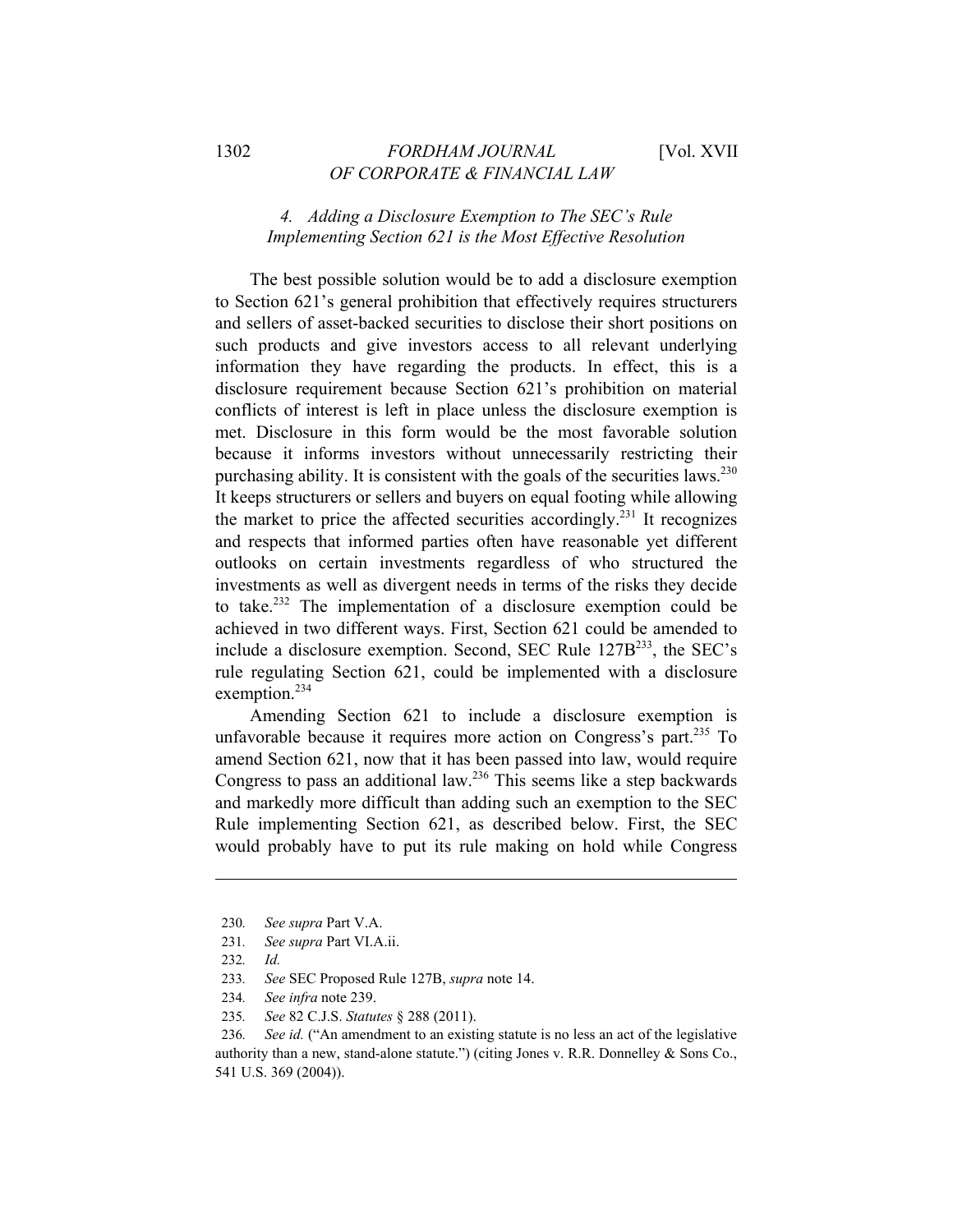revisited Section 621.<sup>237</sup> Second, Congress would have to have to agree on proper language and garner enough votes to pass the amendment.<sup>238</sup>

Adding a disclosure exemption to SEC Rule 127B is within the SEC's authority and presents the most streamlined and effective process for a solution. Under Section 28 of the Securities Act, the SEC has the authority to create this exemption.239 Indeed, in proposing Rule 127B, the SEC mentioned this authority in its discussion of a possible disclosure exemption.240 SEC Commissioner Troy A. Paredes noted his concern about the proposed rule's lack of a role for disclosure, noting that a role for disclosure would be consistent with the overall philosophy of the securities laws and preventing the limitation of investor's choices. $241$  Having the agency that is in the process of studying disclosure in this context, has ample experience drafting securitiesrelated rules and regulations, and will enforce the rule upon implementation provides an advantage in terms of streamlining the process of adding the disclosure exemption and making sure it is drafted

238*. See* 82 C.J.S. *Statutes* § 288.

<sup>237.</sup> It seems axiomatic that a regulatory body would not waste its resources drafting regulations for a statute that could be substantially altered. *Cf.* Thomas O. McGarity, *Some Thoughts on "Deossifying" the Rulemaking Process*, 41 DUKE L.J. 1385,1426-28 (1992) (explaining that fear of judicial or congressional review may dissuade agency decision makers from expending resources on drafting regulations they feel will be disturbed in the review process).

<sup>239</sup>*. See* 15 U.S.C. § 77z-3 (2006) ("The [SEC], by rule or regulation, may conditionally or unconditionally exempt any person, security, or transaction, or any class or classes of persons, securities, or transactions, from any provision or provisions of this subchapter or of any rule or regulation issued under this subchapter, to the extent that such exemption is necessary or appropriate in the public interest, and is consistent with the protection of investors.").

<sup>240</sup>*. See* SEC Proposed Rule 127B, *supra* note 14, at 95-96.

<sup>241</sup>*. See* Troy A. Paredes, Comm'r SEC, Statement at Open Meeting to Propose Rule Amendments to Prohibit Conflicts of Interest in Certain Securitizations (Sept. 19, 2011) ("I am concerned that, as proposed, Rule 127B does not incorporate a role for disclosure. When a transaction or structure is banned, investors may find themselves forced to forego investment opportunities that they might welcome if given the opportunity to make an informed choice. One way to keep from sacrificing investor choice in the context of this rulemaking could be to allow for proper disclosure to redress what might otherwise be treated as a prohibited material conflict of interest. Indeed, the tradition of the federal securities laws is one of disclosure whereby investors are allowed to make investment decisions as they see fit with the benefit of the information provided to them.").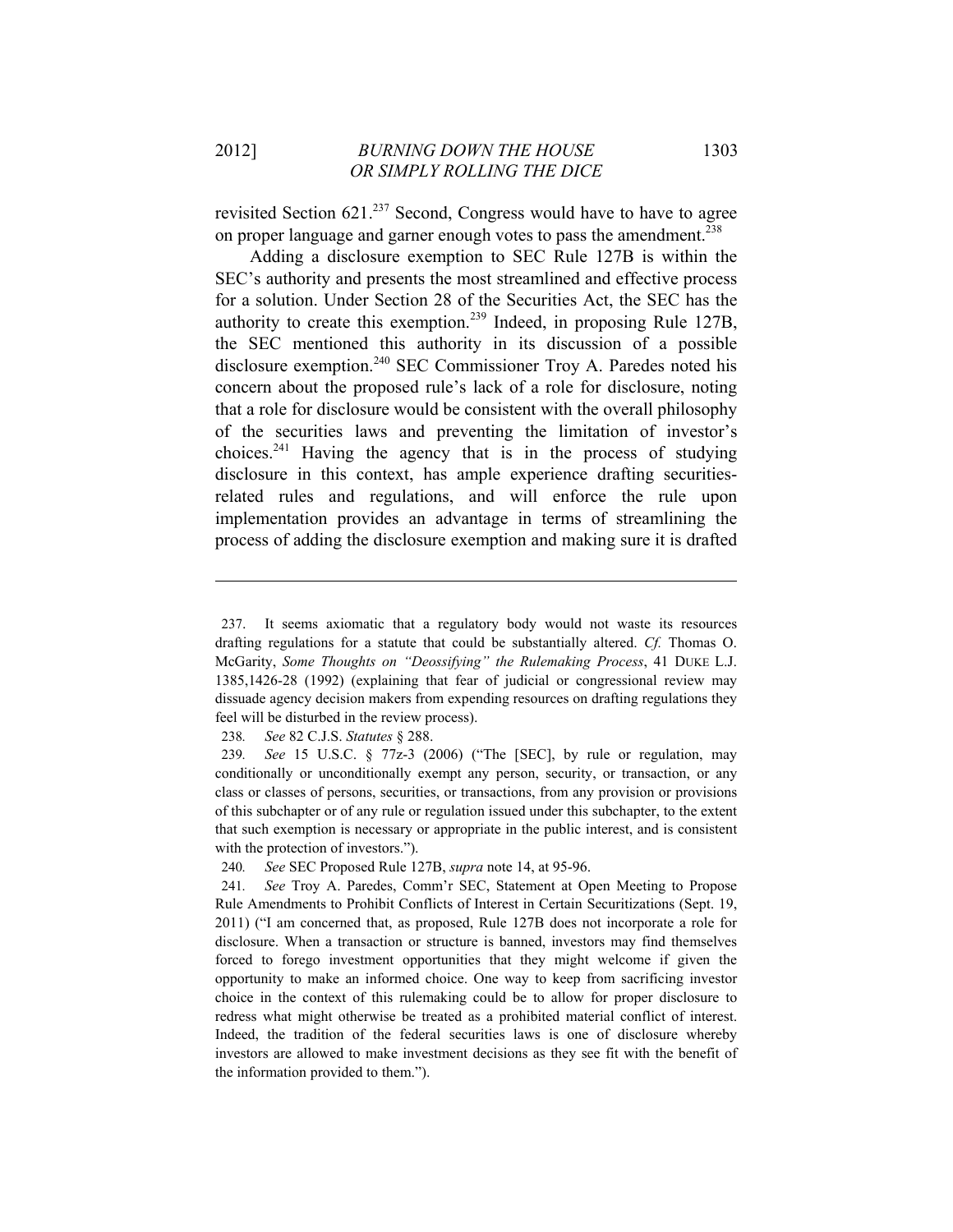appropriately.<sup>242</sup> Finally, because disclosure is only as effective as its timeliness, as recognized by the  $SEC.^{243}$  such an exemption should contain guidance on the timeliness of disclosure and a clawback provision for cases when the conflict occurs after the sale of the security to the buyer.<sup>244</sup>

#### **C. PROPOSED DISCLOSURE EXEMPTION IN SEC RULE 127B**

The current draft of SEC Rule 127B is printed below.<sup>245</sup> In bold is this Comment's proposed disclosure exemption and a clawback provision accompanying it. The disclosure exemption requires disclosure of both the material conflict of interest and raw data underlying the security in question. It covers situations where the covered party has an actual material conflict of interest and where such a party intends to enter into any transaction where it would develop a material conflict of interest. The clawback provision allows purchasers a right to rescission of the affected security upon the development of a material conflict on the part of any of the covered parties.

## § 230.127B CONFLICTS OF INTEREST RELATING TO CERTAIN SECURITIZATIONS

(a) *Unlawful activity.* An underwriter, placement agent, initial purchaser, or sponsor, or any affiliate or subsidiary of any such entity, of an asset-backed security (as such term is defined in section 3 of the Securities Exchange Act of 1934 ( 15 U.S.C. [§] 78c), which for the purposes of this rule shall include a synthetic asset-backed security), shall not, at any time for a period ending on the date that is one year after the date of the first closing of the sale of the asset- backed security, engage in any transaction that would involve or result in any material

<sup>242</sup>*. See generally* Glen Staszeski, *Political Reasons, Deliberative Democracy, and Administrative Law*, 97 IOWA L. REV. 849, 901 (2012).

<sup>243</sup>*. See* SEC Proposed Rule 127B, *supra* note 14, at 90 n.131 ("[W]e note that disclosure that is made subsequent to an [asset-backed security] transaction would not be appropriate in managing conflicts of interests because an investor would have already made an investment decision regarding whether or not to purchase the [assetbacked security].").

<sup>244</sup>*. Id.*

<sup>245</sup>*. Id.*